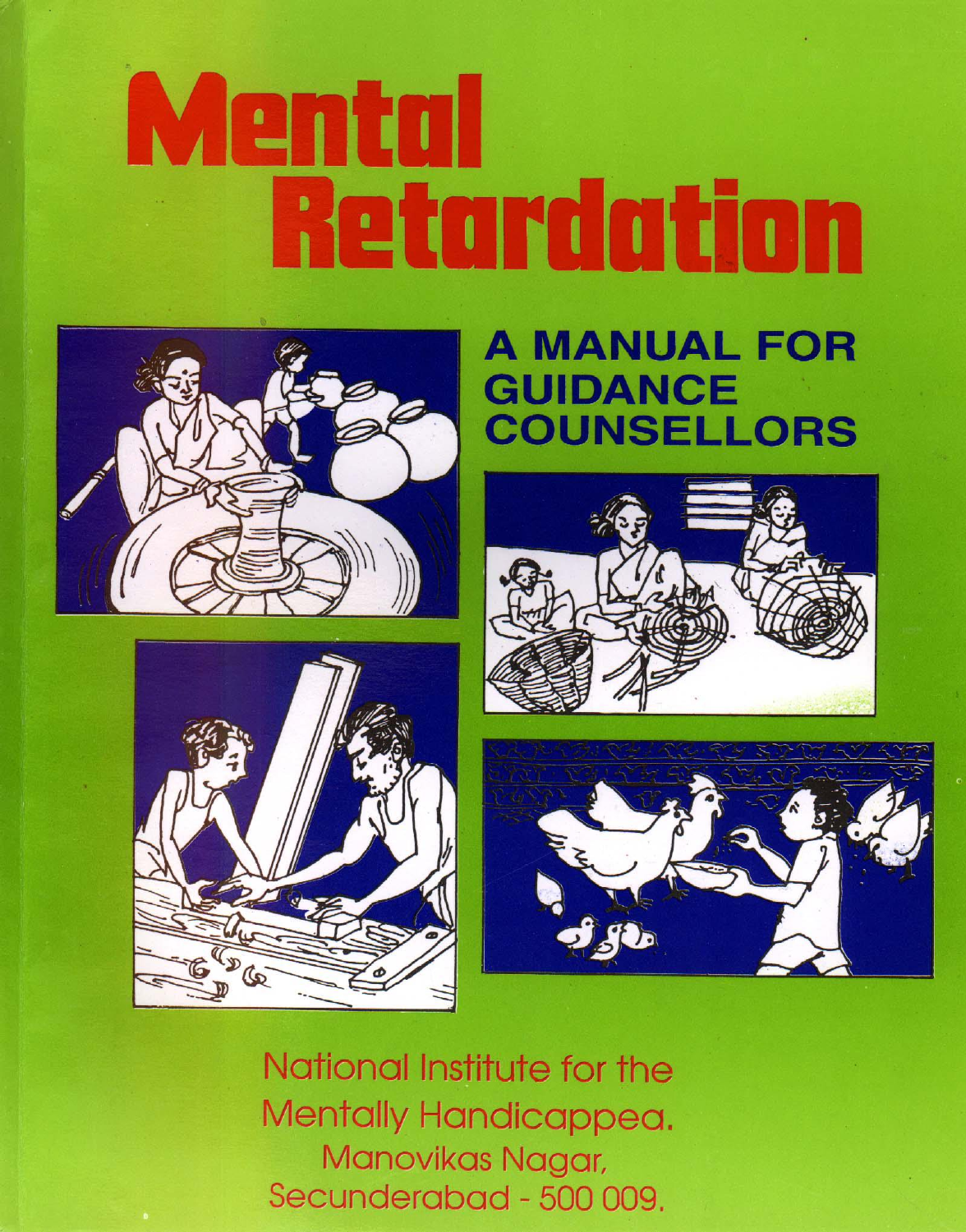# MENTAL RETARDATION A Manual for Guidance Counsellors

 $\epsilon$ 

 $\epsilon$ 

(This manual can also be used by vocational guidance counsellors, social workers, officers of special employment exchange, vocational trainers and employers of the mentally retarded persons)



NATIONAL INSTITUTE FOR THE MENTALLY HANDICAPPED Manovikas Nagar, Secunderabad - 500 009. Phones 7751741-745 Fax No. 7750198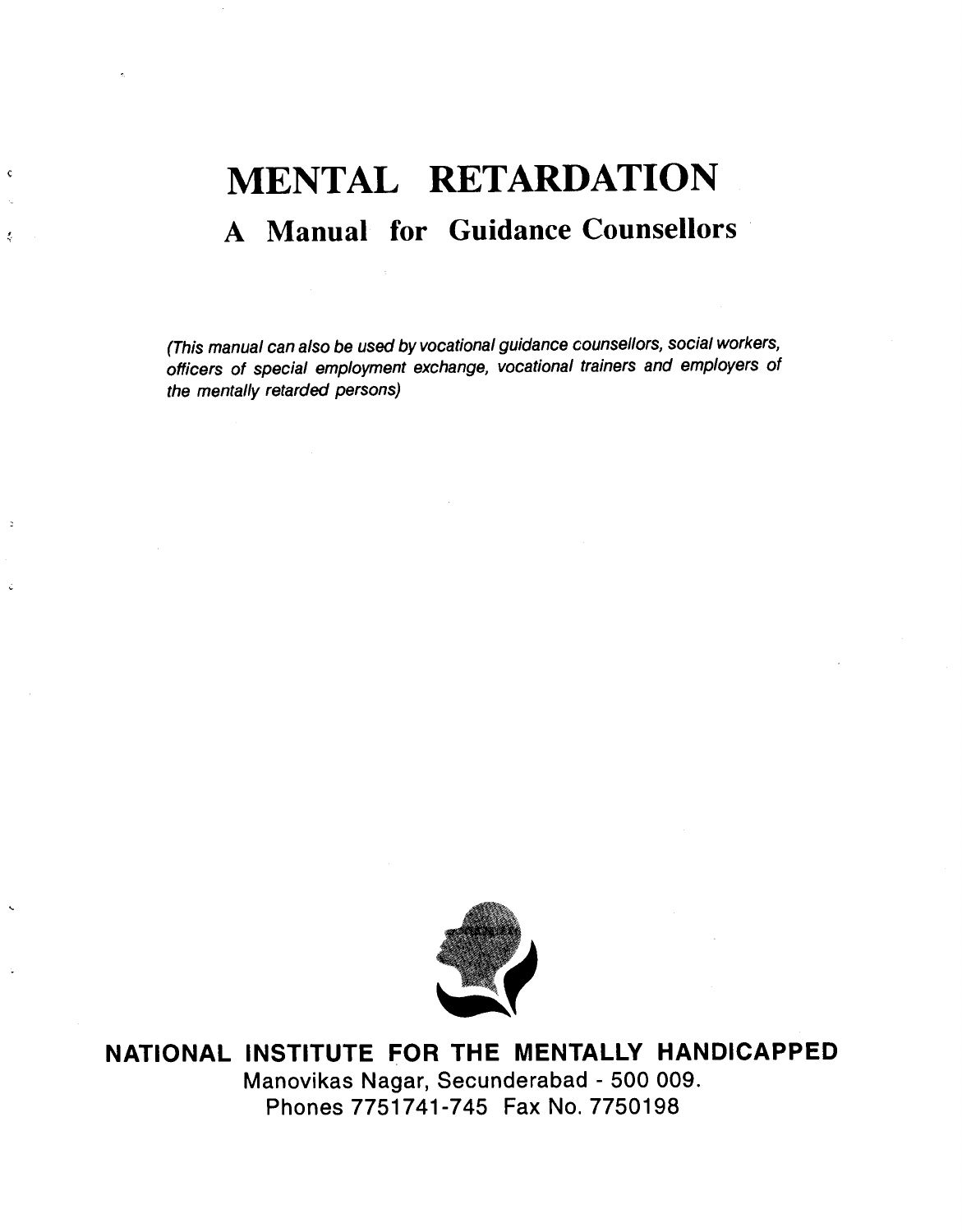# MENTAL RETARDATION

A Manual for Guidance Counsellors

**CONTRIBUTORS** T. MADHAVAN MANJULA KALYAN JAYANTHI NARAYAN REETA PESHWARLA

#### IMPORTANT

"Any part or full of this publication may be reproduced in any form including translation into Hindi or any regional language with written permission from NIMH for the purpose of teaching, training and research without making profit out of it.

الأراد وأراد

Copy right © 1988 National Institute for the Mentally Handicapped Secunderabad - 500 009.

#### ISBN 8 1-86594-04-3

First Published in 1988 with financial assistance from UNICEF Reprint 1994 (NIMH) Reprint 1996 (NIMH) Reprint 2001 (NIMH)

Printed at : Sree Ramana Process, Secunderabad. Hello 7811750'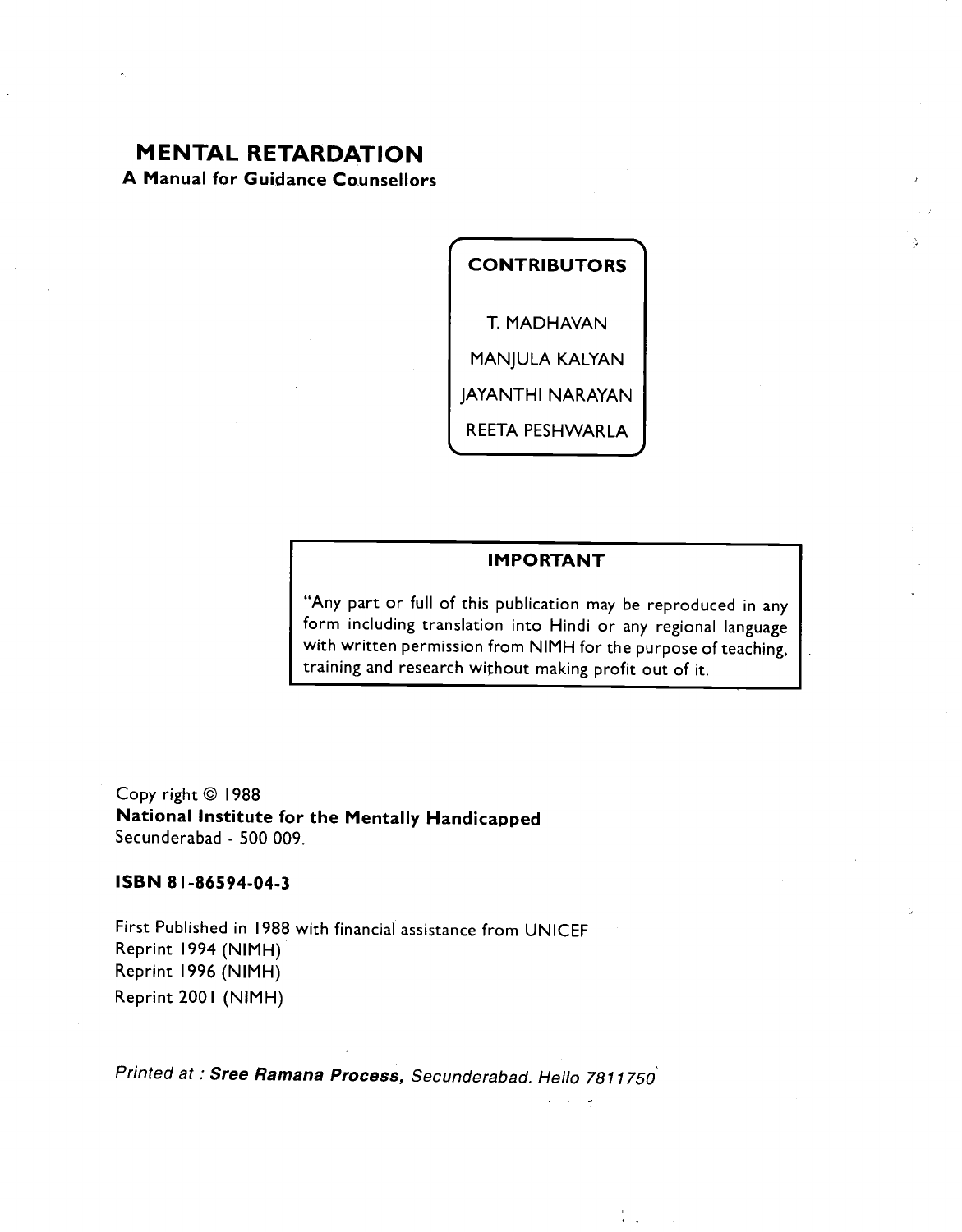#### CONTENTS

Page

| Foreword         | 1.  |
|------------------|-----|
| Preface          | 111 |
| About the Manual | v   |
| Acknowledgements | vii |

 $\ddot{\cdot}$ 

|  | CHAPTER ONE $\sim$ - Definition and classification | 1  |
|--|----------------------------------------------------|----|
|  | Definition                                         |    |
|  | Classification                                     |    |
|  | Characteristics                                    |    |
|  | Prevalence                                         |    |
|  | Summary                                            |    |
|  | Self evaluation-1                                  |    |
|  | CHAPTER TWO - Causes and prevention                | 11 |
|  | Causes                                             |    |

[Prevention](#page-21-0)

[Associated problems](#page-23-0)

[Multiple handicaps](#page-26-0)

Summary

Self evaluation-2

CHAPTER THREE — [Identification](#page-30-0) and referral <sup>25</sup>

[Child development](#page-32-0)

[Identification](#page-38-0)

[Screening schedules](#page-39-0)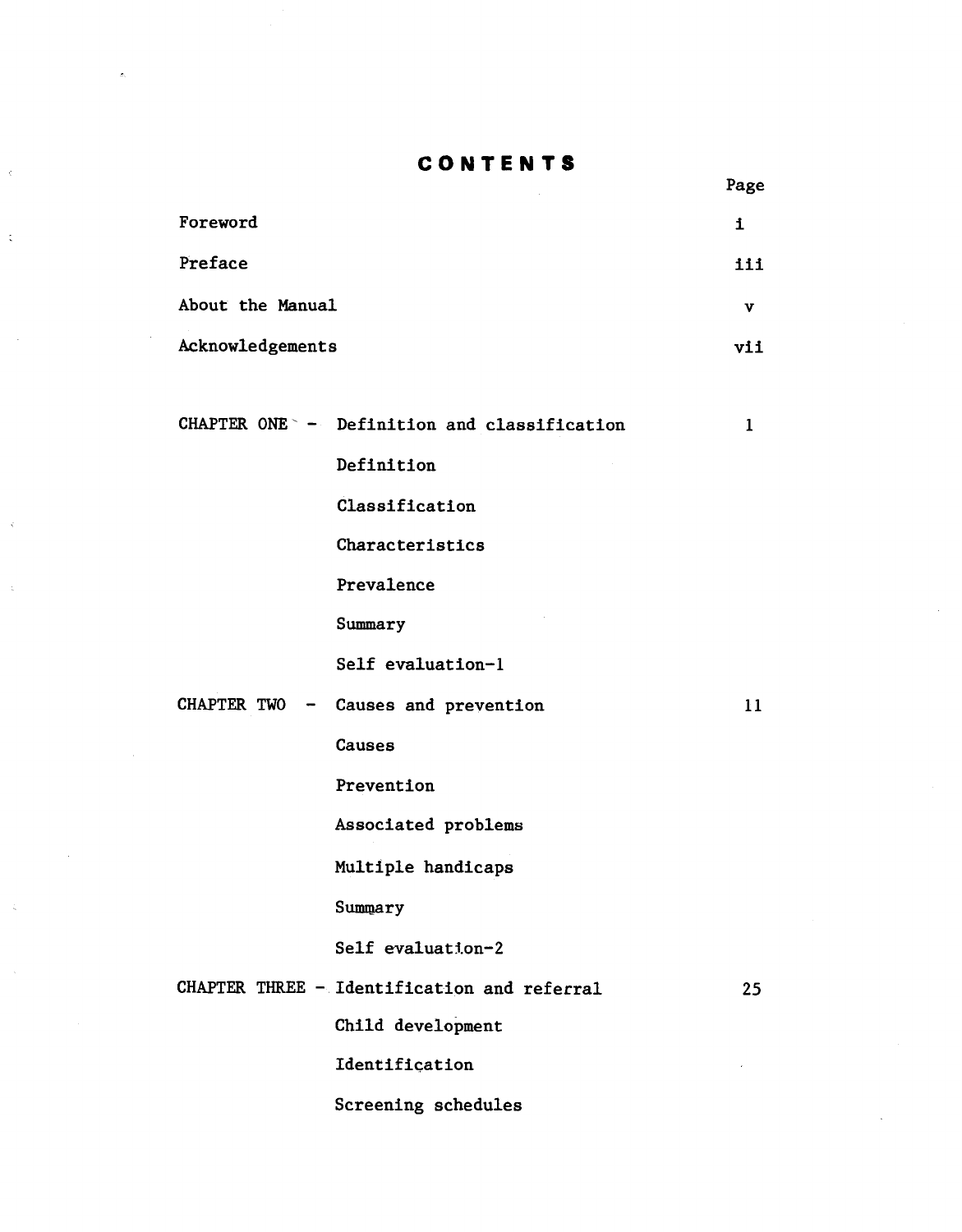#### [Referral](#page-42-0)

[Summary](#page-43-0)

[Self evaluation—3](#page-44-0)

#### CHAPTER FOUR - Management

[Parent counselling](#page-47-0)

Some questions parents ask

[Community awareness](#page-52-0)

[Summary](#page-54-0)

[Self evaluation—4](#page-55-0)

CHAPTER FIVE — Vocational [training and job placement](#page-57-0) <sup>53</sup>

[Types of job settings](#page-60-0)

[List of suitable jobs](#page-61-0)

[Checklist for prevocational level](#page-64-0)

[Summary](#page-70-0)

[Self evaluation—5](#page-71-0)

[Answer Key](#page-72-0)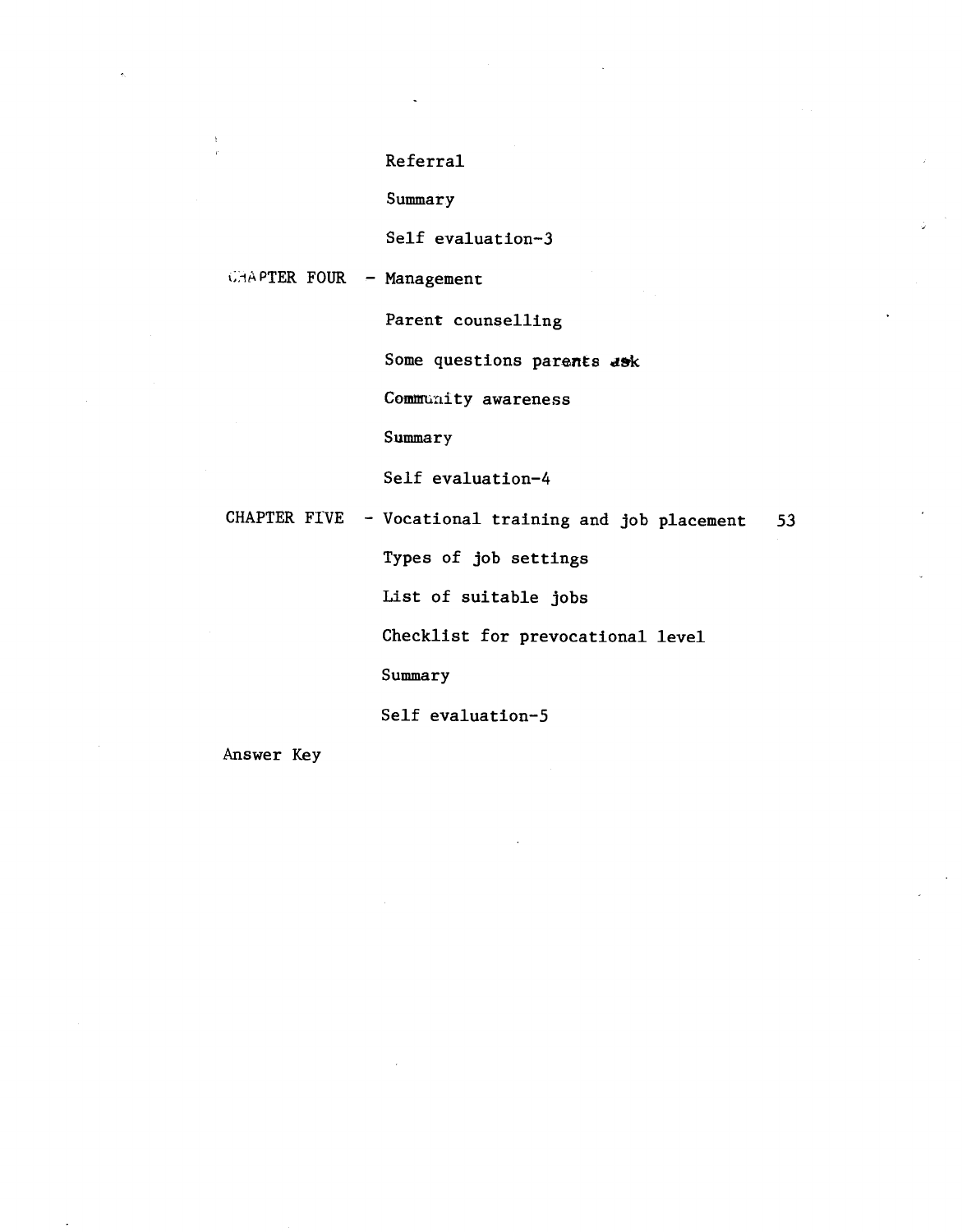#### FOREWORD

<span id="page-5-0"></span>This manual has been specially prepared for use by the Vocational Guidance Counsellor of the District Rehabilitation Centre Scheme. It has been written under sponsorship of the UNICEF, by a team of professionals from the National Institute for the Mentally Handicapped. Secunderabad, keeping in focus the very specific meeds of the D.R.C., scheme counsellor in the rural setting. It adresses itself to the creation of community awareness, parent counselling, screening for identification, vocational guidance and identification of job opportuattics for the mentally retarded person. A self evaluation system is built in, for the reader, which will assist him, check his information inputs.

For those of us who have been deeply concerned for over two decades with habilitation programmes for the mentally retarded person, especially in respect to their contributory roles in employment; the dramatic change of events over that period in favour of them is most heart warming. From about ten institutions, three decades ago, delivering special services, to over three hundered institutions today, is growth indeed — but sadly a relatively slow one. Considering the fact that nearly 80% of our population are in villages, with more than 50% most remotely placed; delivery of comprehensive, effective services is one of the greatest challenges we will be facing for many years to come. The purpose of this manual is to assist the.DRC functionary to meet this challenge effectively. One cannot doubt that it will.

As a companion volume to the manual on Mental Retardation for psychologists, I am sure that this very compact work will be of considerable assistance to those who would not only have to spread the message of the mentally retarded into the community but also ensure that it is heard and accepted.

NAVAJYOTHI TRUST —D . J . K.CORNIELIUS-

MADRAS & BANGALORE Hony. DIRECTOR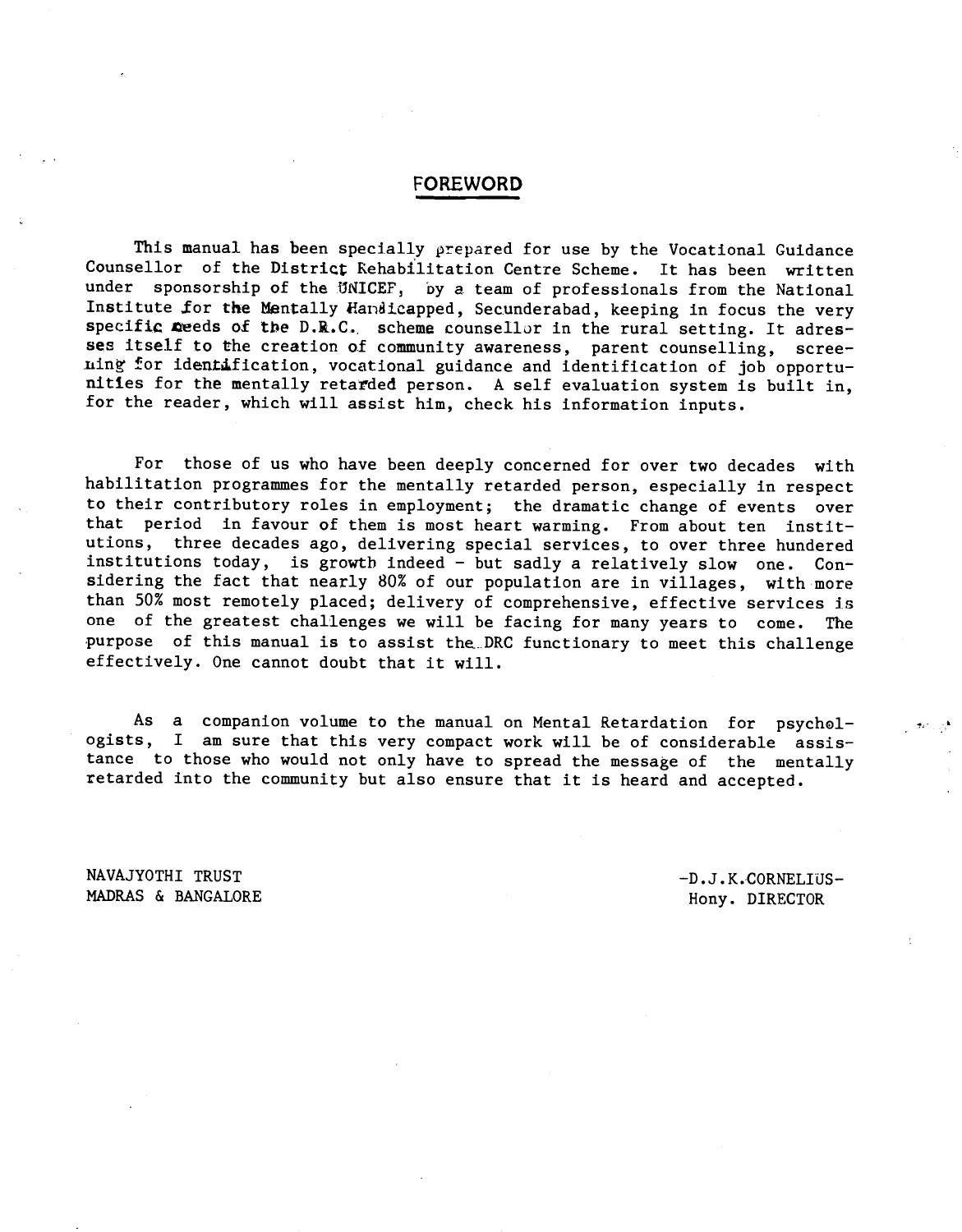#### PREFACE

<span id="page-6-0"></span>Vocational training has to keep pace with the employment opportunities, market requirements and socio-economic conditions prevailing in the community. The traditional pattern of vocational training concentrating on trades like candle making, chalk making, mat weaving, basket weaving and envelope making, may not prepare a person with mental handicap for employment in the market. In order to encourage independence, it Is necessary that an adult mentally handicapped person should find a job near his place of residence or at a place where he can easily commute by using local transport services. Experiments made within our country clearly demonstrate that persons even with moderate or severe mental retardation can be gainfully employed under sheltered workshop conditions, self-employment and open competitive employment. It is necessary that the training should be concentrated in those aspects which are directly required for employment. Some kind of support may be required to enable the person with mental handicap to continue on the job. Given these facilities, It is heartening to note that the persons with mental handicap are second to none. With training they can use the screw driver faster, they can tighten the nuts quicker and they can carry out the task to perfection.

In the rural areas, one can find several persons with mental handicap already well adjusted and rehabilitated. It would perhaps be appropriate to find out the factors which facilitate rehabilitation of such persons so that persons with severe mental retardation could also be given similar kind of work opportunities and training for rehabilitation. It would be desirable to find job placement for the rural persons with mental handicap in their own village as a self employment activity. It should be a challenge to the professionals working with the mentally handicapped persons to find out suitable occupation which can be performed in their natural surroundings.

(Dr. D.K. MENON) December, 1988 Director, NIMH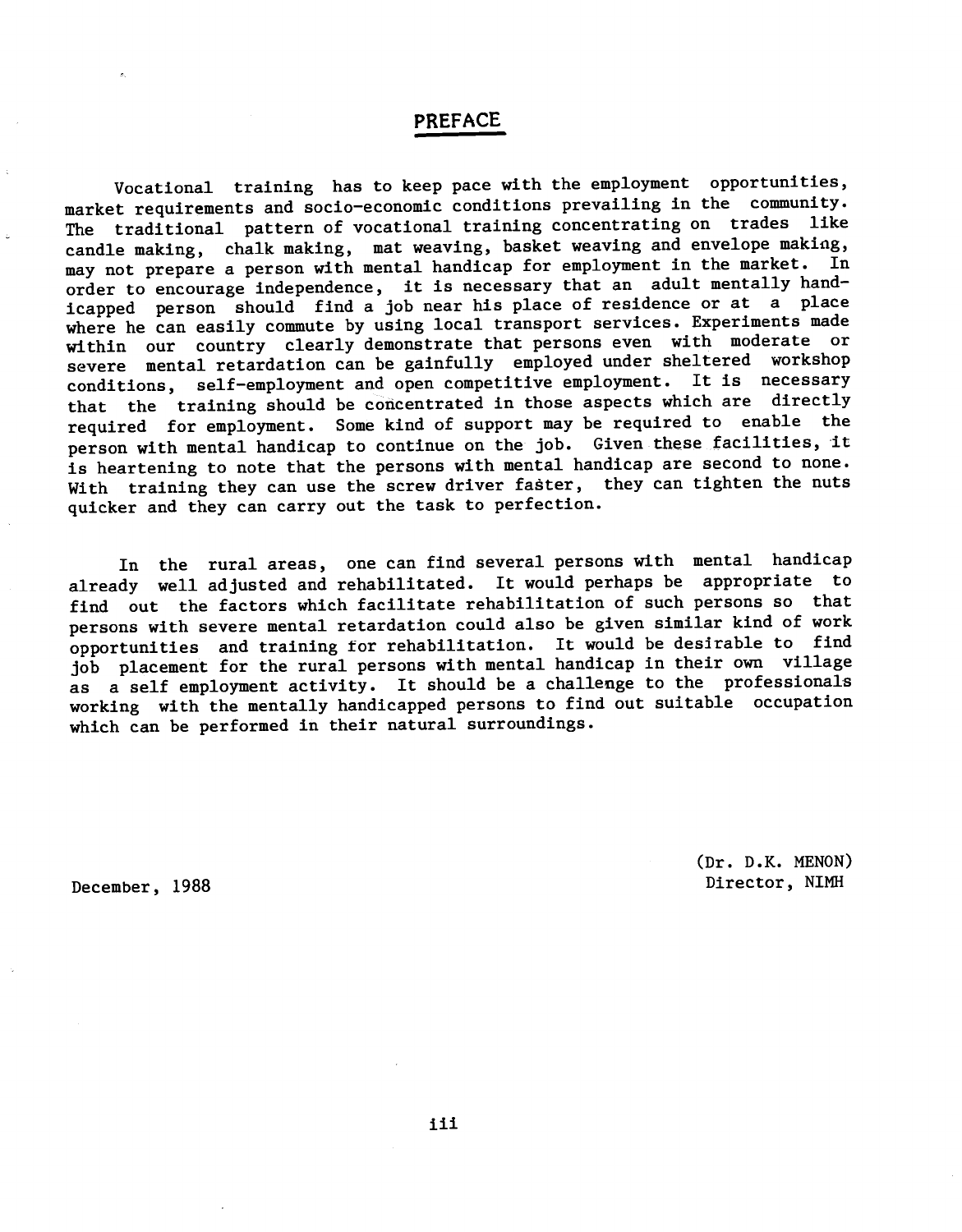# About the Manual

<span id="page-7-0"></span>This manual is written to help the vocational guidance counsellors of the district rehabilitation centre scheme. This is one of a series of four manuals intended to guide the workers in the rural areas in the early identification and management of mental handicap in children. Persons working in the area of mental retardation such as soical workers, vocational trainers, officers of the special employment exchange and such other persons may also find this manual useful as it covers general information on mental retardation. The manual consists of five chapters giving information on definition and classification, causes and prevention, identification and referral, management and vocational training and jobs placement.

Keeping in view the functions of the vocational guidance counsellors, at the district rehabilitation centre, the chapters planned cover the community<br>avareness parent counselling, vocational training and job placement. The awareness, parent counselling, vocational training and job placement. details of various jobs that can be undertaken by the mentally retarded persons and a checklist for prevocational level assessment which is currently under field trial at NIMH are given in the last chapter.

This manual is complementary to the manual, Mental Retardation — A manual for psychologists. The first three chapters are common in both the manuals. For details of psychological assessment, skill training and behaviour management, the guidance counsellor should refer the manual for psychologists. After reading the manual, the guidance counsellor will be in a position to identify persons with mental retardation, and guide the parents appropriately on the management. He will also be in a position to choose appropriate jobs in the rural area for the mentally retarded persons. Each chapter has instructional objectives at the beginning and a self evaluation questionnaire at the end. It is hoped that the reader will find the manual beneficial in acquiring knowledge and skills to guide the mentally retarded persons in the community.

T .MADHAVAN Chief Investigator & December, 1988 **Project** Coordinator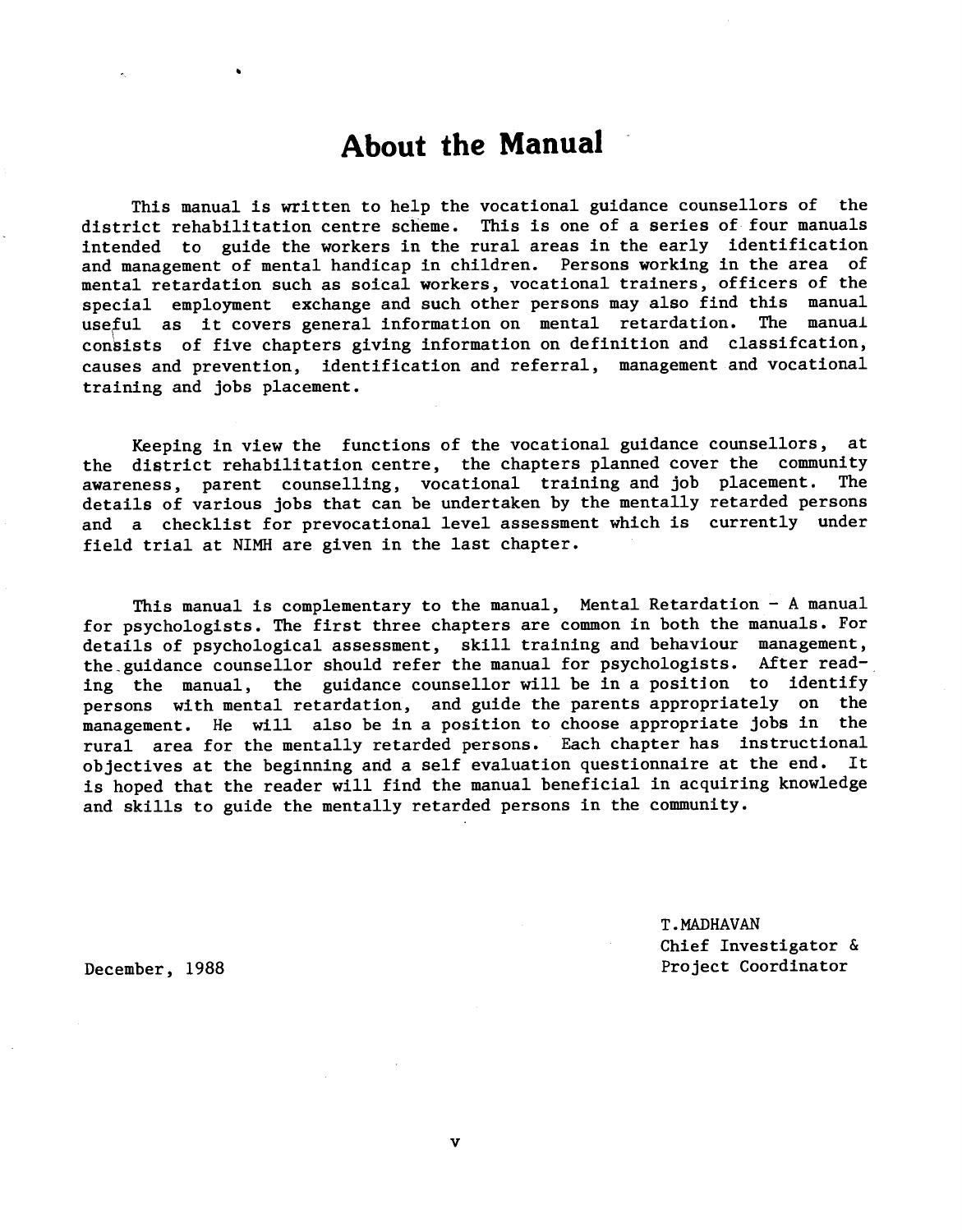# Acknowledgements

<span id="page-8-0"></span>We express our sincere thanks to many persons of NIMH who gave their valuable suggestions on the first three drafts of this manual. We are thankful to the project advisory committee members Prof. N.K.Jangtra, Mr P.Jayachandran and Dr. K.Mohan Isaac for their constant guidance. Our thanks are due to UNICEF for the financial assistance to carry out the project. We extend our thanks to the Principal, staff and students of the Post Graduate College of Social Work, Hyderabad for their help in field testing the manual.

We thank Sri D.J.K.Cornelius, Honorary Director, Navajyothi Trust, Madras<br>Bangalore for his gracious foreword. We thank Ms. Vijavalakshmi Myreddi and Bangalore for his gracious foreword. and Ms. Shyamala Kumari, research staff during the initial phases of this project for their kind help. We thank Mr. K.Nageswar Rao, artist for his patient work in the preparation of illustrations which had to undergo number of changes. We profusely thank Mr. Subramanyam and his band of workers from New Era Printpacks, Secunderabad for their interest and zeal in making this manual come out in print. The help rendered by Mr. A.Venkateswara Rao and Miss P.Nagarani in typing the manuscripts Is gratefully acknowledged.

T. MADHAVAN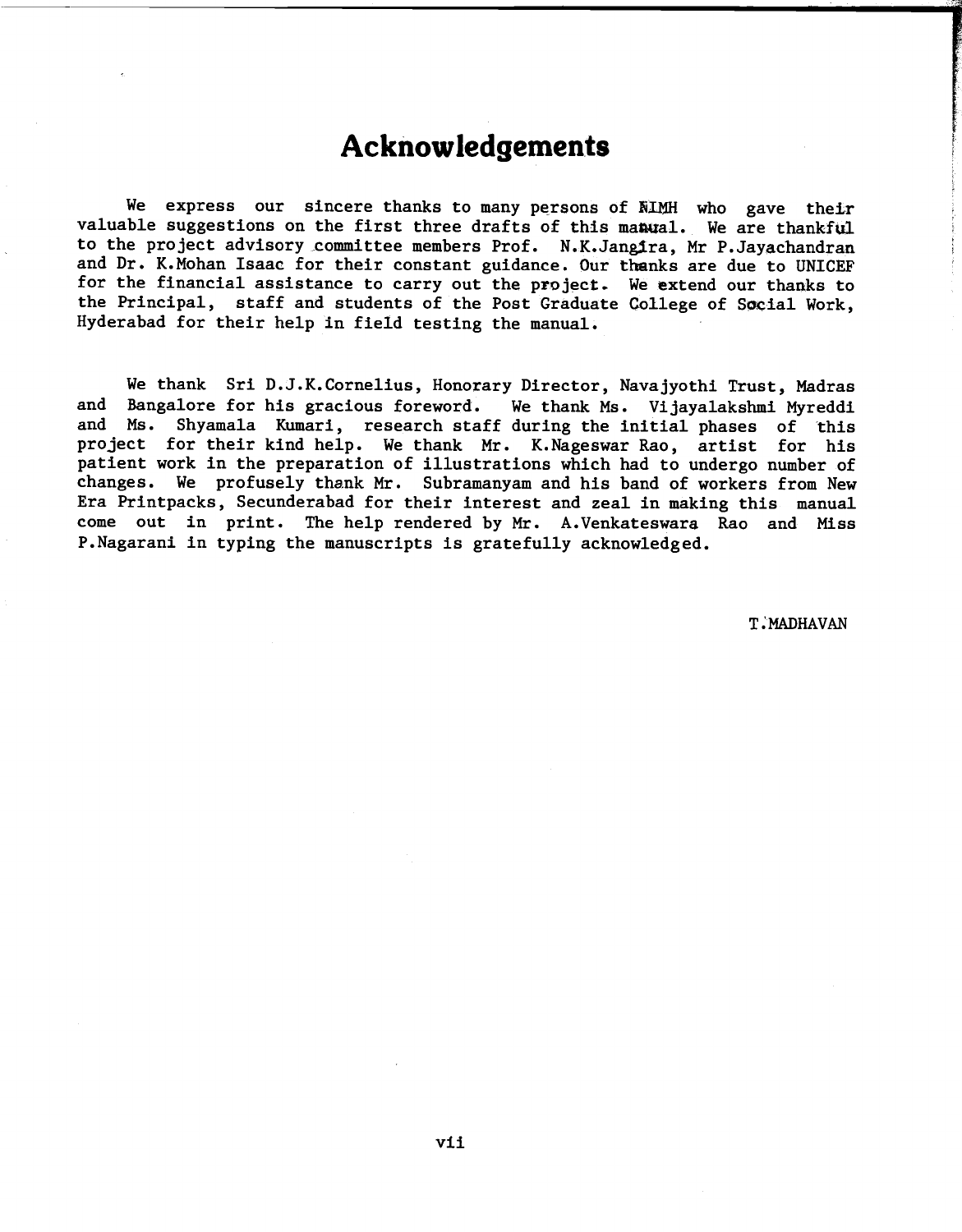# <span id="page-9-0"></span>CHAPTER-f

# DEFINITION AND CLASSIFICATION

#### OBJECTIVES:

- On completing this chapter the guidance counsellor will be able to:
- 1. Define mental retardation.
- 2. Explain the components of mental retardation.
- 3. Specify medical, psychological and educational classification.
- 4. Describe the prevalence of mental retardation in India.
- 5. List the functional level of various groups of mentally retarded persons.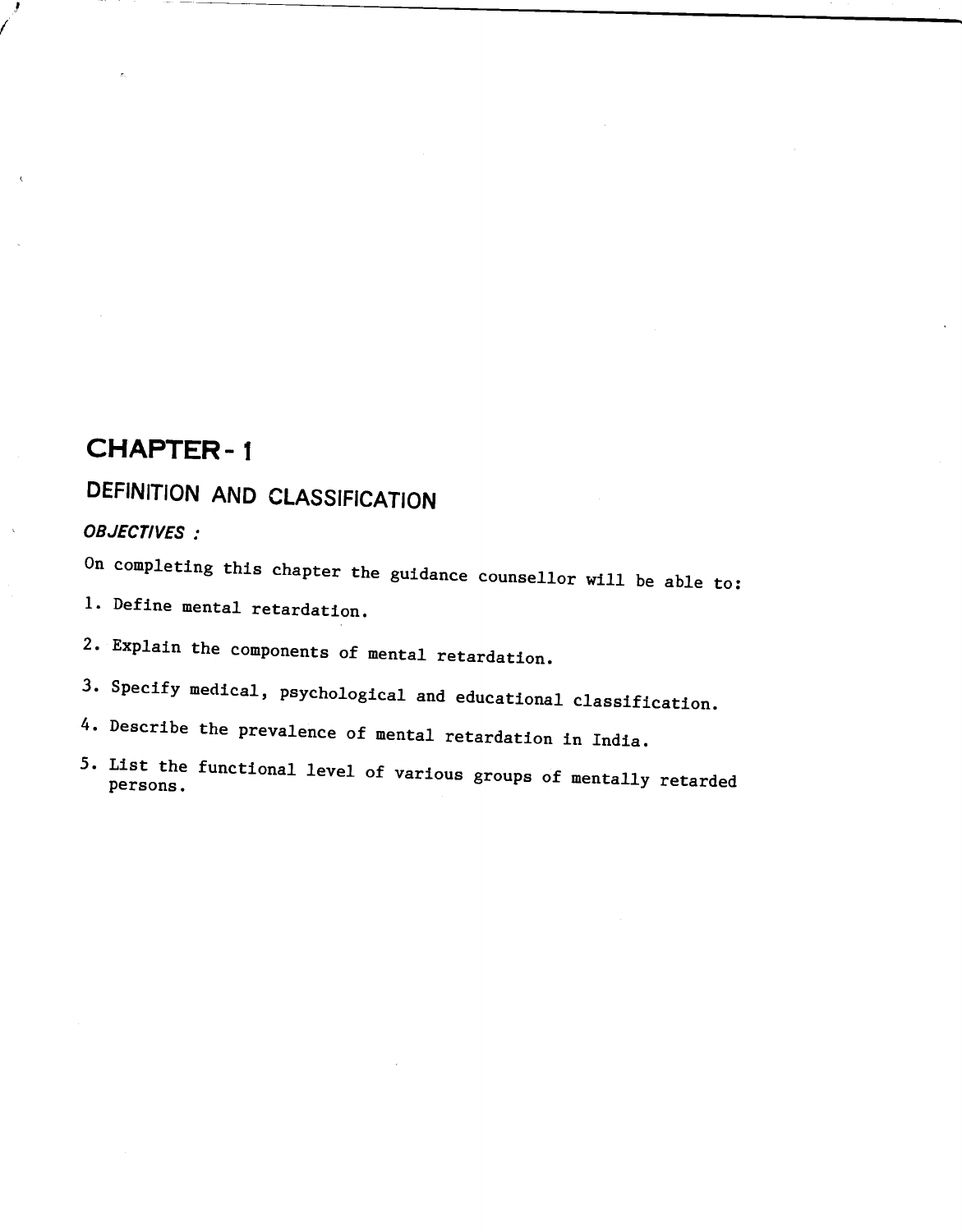# CHAPTER-i

#### Definition and Classification

<span id="page-10-0"></span>Mental Retardation, mental deficiency, mental subnormality and mental handicap are the terms used to refer to the same. condition. The terms used in the past such as amentia, idiocy, feeble minded, moron, imbecile and oligop hrenia are now obsolete.

#### DEFINITION:

There are many definitions of mental retardation. The most comprehensive among them Is the one given by the American Association on Mental Retardation (AANR). The definition as given in 1983 is:

MENTAL RETARDATION REFERS TO SIGNIFICANTLY SUBAVERAGE GENERAL INTEL-LECTUAL FUNCTIONING, RESULTING IN OR ASSOCIATED WITH CONCURRENT IMPAI-RMENTS IN ADAPTIVE BEHAVIOUR, AND MANIFESTED DURING THE DEVELOPMENTAL PERIOD.

'GENERAL INTELLECTUAL FUNCTIONING' is defined as the results obtained by the administration of standardized general intelligence tests developed for the purpose, and adapted to the conditions of the region / country.

'SIGNIFICANTLY SUBAVERAGE' is defined as IQ of 70 or below on standardized measures of intelligence. The upper limit is intended as a guideline; it could be extended to 75 or more, depending upon the reliability of intelligence test used.

'ADAPTIVE BEHAVIOUR' is defined as the degree with which the individual meets the standards of personal independence and social responsibility expected of his age and cultural group. The expectations of adaptive behaviour vary with the chronological age. The deficits in adaptive behaviour may be reflected in the following areas:

— During infancy and early childhood in

1. Sensory and motor skill development

2. Communication skills (including speech and language)

3. Self help skills

4. Socialization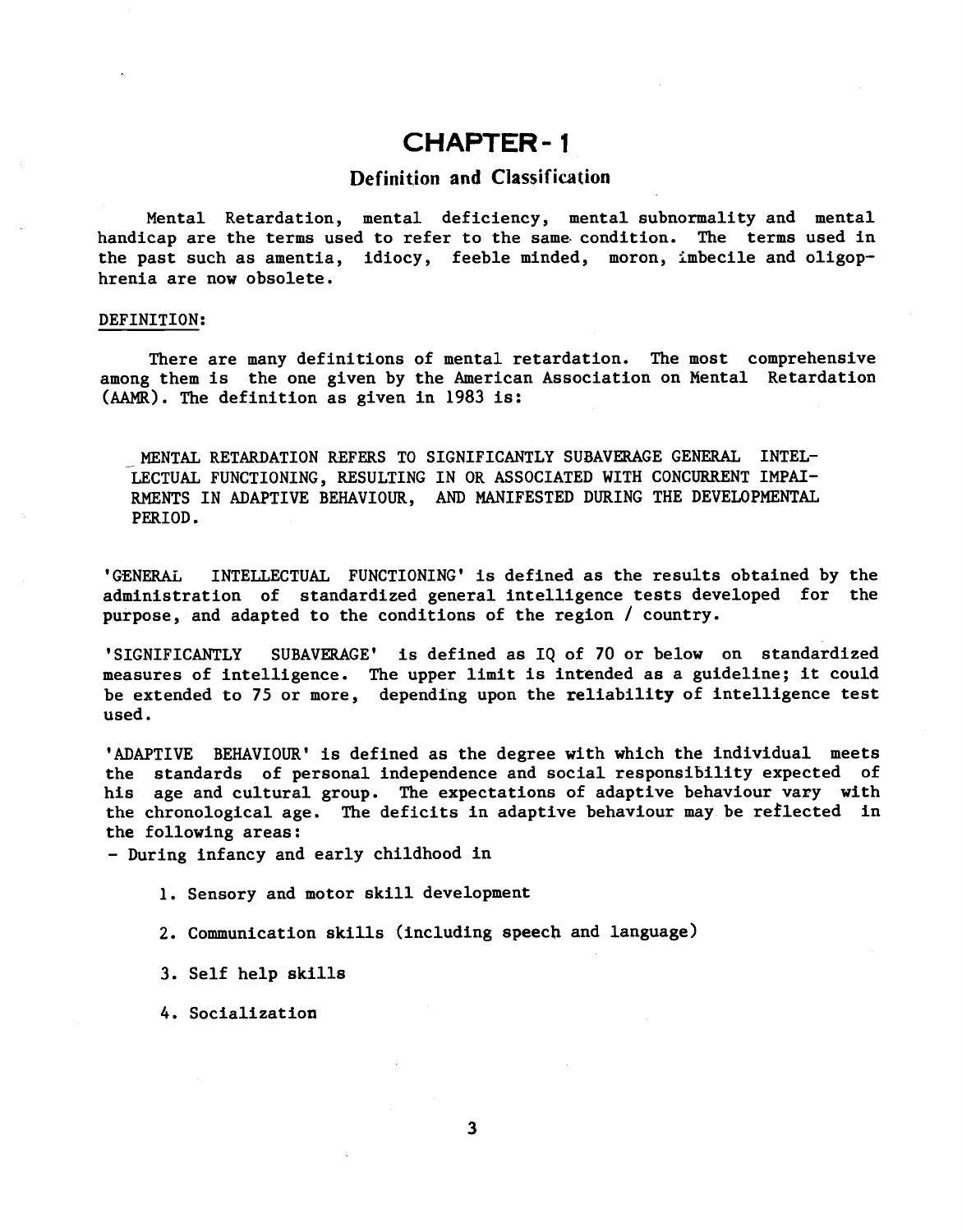<span id="page-11-0"></span>— During childhood and adolescence in

5. Application of basic academic skills to daily life acitivities.

- 6. Application of appropriate reasoning and judgement in the mastery of the environment.
- 7. Social skills

— During late adolescence and adult life in

8. Vocational and social responsibilities and performances

'DEVELOPMENTAL PERIOD, is defined as the period of time between conception and the 18th birthday.

#### CLASSIFICATION:

The Objectives of classification are:-

1. Assistance in the use of an acceptable, uniform system throughout the world,

2. Helping in diagnostic, therapeutic and research purposes, and

3. Facilitating efforts at prevention.

There are different methods of classification of mental retardation. They are medical, psychological and educational as given in table - I. The medical classification is based on the cause, the psychological classification on the level of intelligence and the educational classification on the current level of functioning of the mentally retarded person / child.

Table — I

#### CLASSIFICATION OF MENTAL RETARDATION

| Medical                                                          | Educational                                      |
|------------------------------------------------------------------|--------------------------------------------------|
| 1. Infections and Intoxications<br>2. Trauma or physical agent   | 1. Educable<br>2. Trainable                      |
| 3. Metabolism or Nutrition<br>4. Grossbrain disease (post natal) | 3. Custodial                                     |
| 5. Unknown prenatal influence<br>6. Chromosomal abnormality      | Psychological<br>$(50 - 70)$<br>1. Mild $-$      |
| 7. Gestational disorder<br>8. Psychiatric disorder               | 2. Moderate - $(35-49)$<br>3. Severe $-$ (20-34) |
| 9. Environmental influence<br>10. Other influences               | 4. Profound - below $20$                         |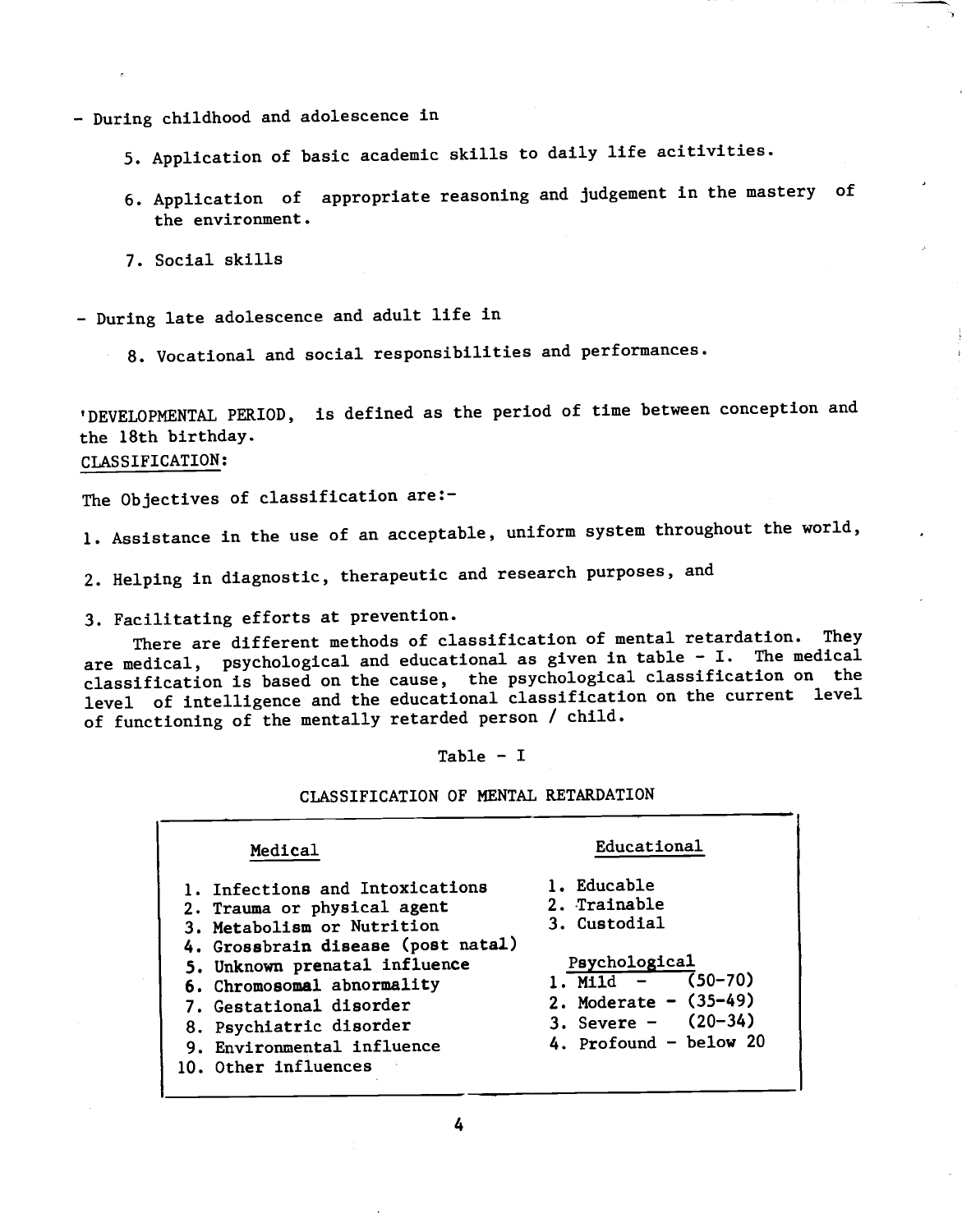The various classifications provide an understanding of the level at which the mentally retarded person functions with respect to his education, appropriate behaviour and the degree of his independence. The characteristics of the mentally retarded persons vary depending upon the level of retardation. The terms currently used to describe the various degrees of mental retardation are where the contract of the contract of the characteristics of mild, moderate, severe and profound. Table- II describes the characteristics of persons with various degrees of mental retardation.

Every mentally retarded person may not exactly fit in the above tion. There may be specific strengths and weaknesses in each person. cription of the various groups of mentally retarded persons as given in the table may sometimes overlap in a given case. descrip— The des—

Before labelling a person as mentally retarded, especially in the mild category, certain factors have to be considered. Members belonging to low socio-economic groups and certain cultures may score low on standard tests of intelligence and thus may be termed as mentally retarded. However, they will be functioning within normal limits according to their culture's criteria. Therefore, one must be cautious before labelling a person as mentally retarded.

The maximum mental age a person can attain with the various degrees of mental retardation is given in Figure 1.



FIG - 1 MENTAL AGE VS DEGREE OF MENTAL RETARDATION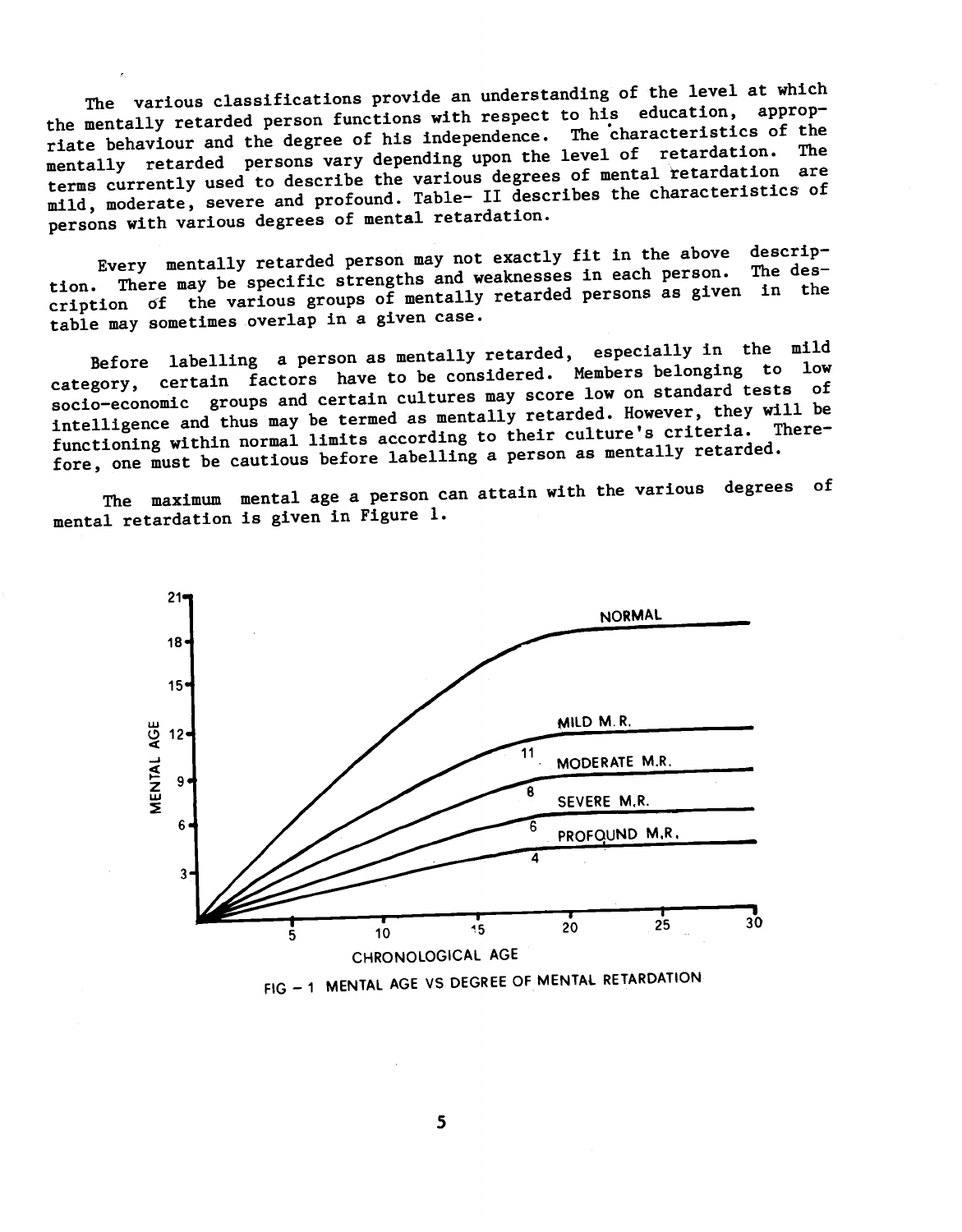# Table — II : CHARACTERISTICS OF PERSONS WITH VARIOUS DEGREES OF MENTAL RETARDATION

<span id="page-13-0"></span>

| Severity<br>level                                            | Mild                                                                                                                                                                                            | Moderate                                                                                                                                                                                              | Severe                                                                                                                                                                                              | Profound                                                                                                                    |
|--------------------------------------------------------------|-------------------------------------------------------------------------------------------------------------------------------------------------------------------------------------------------|-------------------------------------------------------------------------------------------------------------------------------------------------------------------------------------------------------|-----------------------------------------------------------------------------------------------------------------------------------------------------------------------------------------------------|-----------------------------------------------------------------------------------------------------------------------------|
| Description                                                  |                                                                                                                                                                                                 |                                                                                                                                                                                                       |                                                                                                                                                                                                     |                                                                                                                             |
| Preschool<br>$0-5$ yrs                                       | Can develop social and<br>communication skills,<br>minimal retardation in<br>sensori motor areas.<br>often not distingui-<br>shed from normal until<br>late age.                                | Can talk or learn to<br>communicate;<br>poor<br>social<br>awareness;<br>fair motor develop-<br>ment, profits from<br>training in self<br>help; can be managed<br>with moderate super-<br>vision.      | Poor motor deve-<br>lopment, speech<br>minimal; genera-<br>lly unable to<br>profit from trai-<br>ning in self-help; areas; needs<br>little or no com-<br>muncation skills.                          | Gross retarda-<br>tion; minimal<br>capacity for<br>functioning in<br>sensori motor<br>nursing care.                         |
| School age<br>$6-20$ yrs<br>Training and<br>Education        | Can learn academic<br>skills upto approxi-<br>mately 6th grade level<br>by late teens; can be<br>guided toward social<br>confirmity.                                                            | Can profit from trai-<br>ning in social and<br>occupational skills;<br>unlikely to progress<br>beyond 2nd grade<br>level in academic<br>subjects; may learn<br>to travel alone in<br>familiar places. | Can talk or learn<br>to communicate;<br>can be trained in<br>elemental health<br>habits; profits<br>from systematic<br>habit training.                                                              | Some motor<br>development<br>present;<br>may respond<br>to minimal<br>or limited<br>training in<br>self help.               |
| Adult<br>21 and over<br>Social and<br>vocational<br>adequacy | Can usually achieve<br>social and vocational<br>skills adequate to<br>minimum self support<br>but may need guidance<br>when<br>assistance<br>and<br>under unusual social<br>or economic stress. | May achieve self<br>maintenance in un-<br>skilled or semi-<br>skilled work under<br>sheltered conditions:<br>needs supervision<br>and guidance when<br>under mild social<br>or economic stress.       | May contribute<br>partially to self<br>maintenance under<br>complete super-<br>vision; can deve-<br>lop self protec-<br>tion skills to a<br>minimal useful<br>level in control-<br>led environment. | Some motor<br>and speech<br>develop-<br>ment; may<br>achieve<br>very limi-<br>ted self-<br>care:<br>needs nur-<br>sing care |

Adapted from Mental Retardation Activities of the U S Department of Health, Education and Welfare, P.2 United States Government Printing Office, Washington D.C., 1963. Printed in Modern Synopsis of Comprehensive Text Book of Psychiatry/IlIThird Edition — Eds — Herold. I. Kaplan and Benjamin, J.Sadock Williams and Wilkins Company — Baltimore — 1981.

a'

 $\boldsymbol{\gamma}$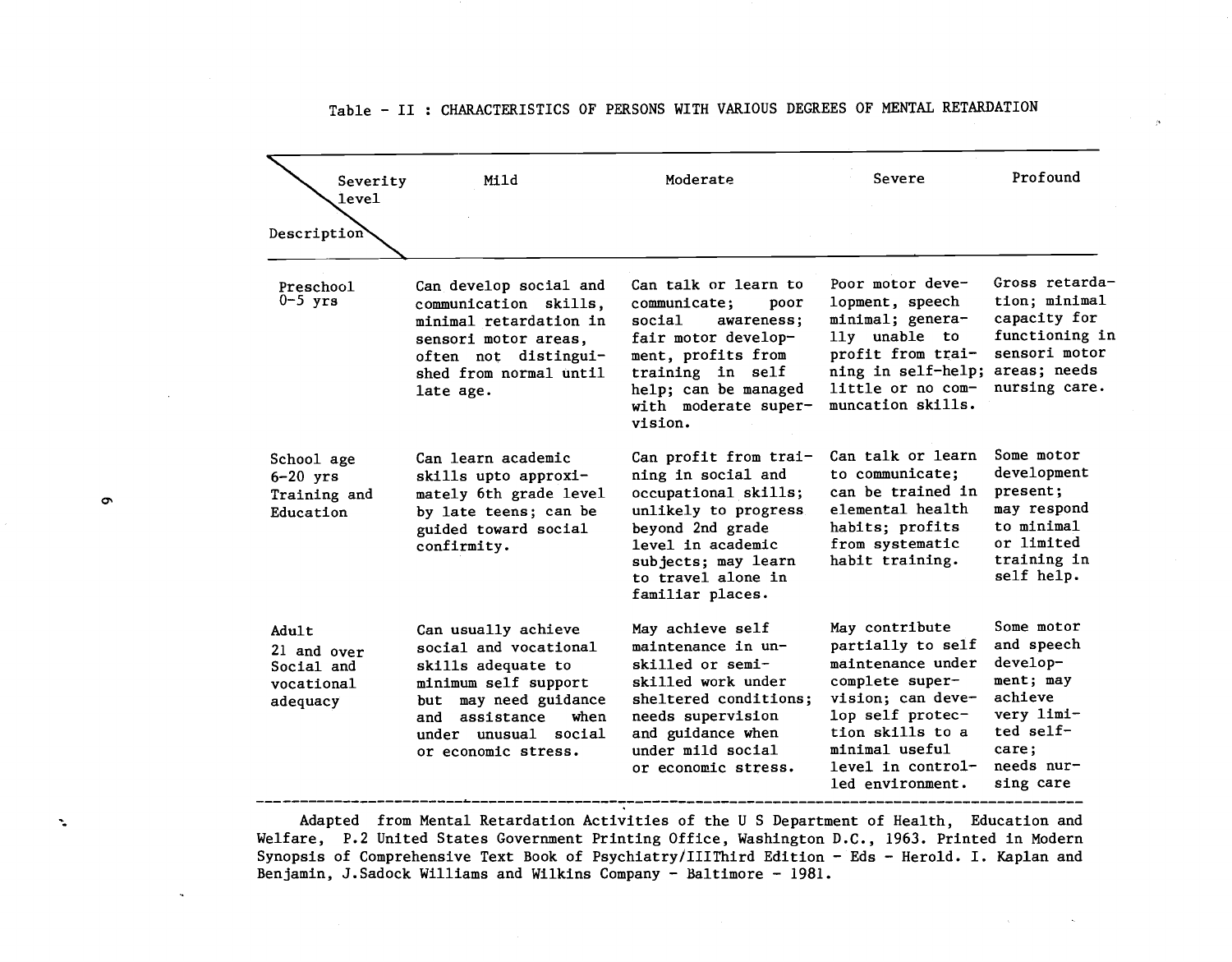#### <span id="page-14-0"></span>PREVALENCE:

It Is generally considered that 2% of the population constitute persons with mental retardation. However, there is no systematic National Survey conducted to determine the prevalence of mental retardation in India. Recently, it has been estimated that in India, there are about 20 million persons who are mildly retarded and about 4 million persons who are moderately and severely retarded. Table — III gives the details of various prevalence studies conducted in India. It can be observed from the table that the figures for prevalence of mental retardation in India vary from 0.22 to 32.7 per thousand population. This is because the methodology, the time, the type of population and the sample size were not uniform in all the studies and the operational definition<br>of a same of mental retardation varied from one study to the other. In addof a case of mental retardation varied from one study to the other. ition, these surveys were carried out with the intention of finding out the psychiatric morbidity and not mental retardation per se.



MENTAL RETARDATION IN INDIA  $-2x$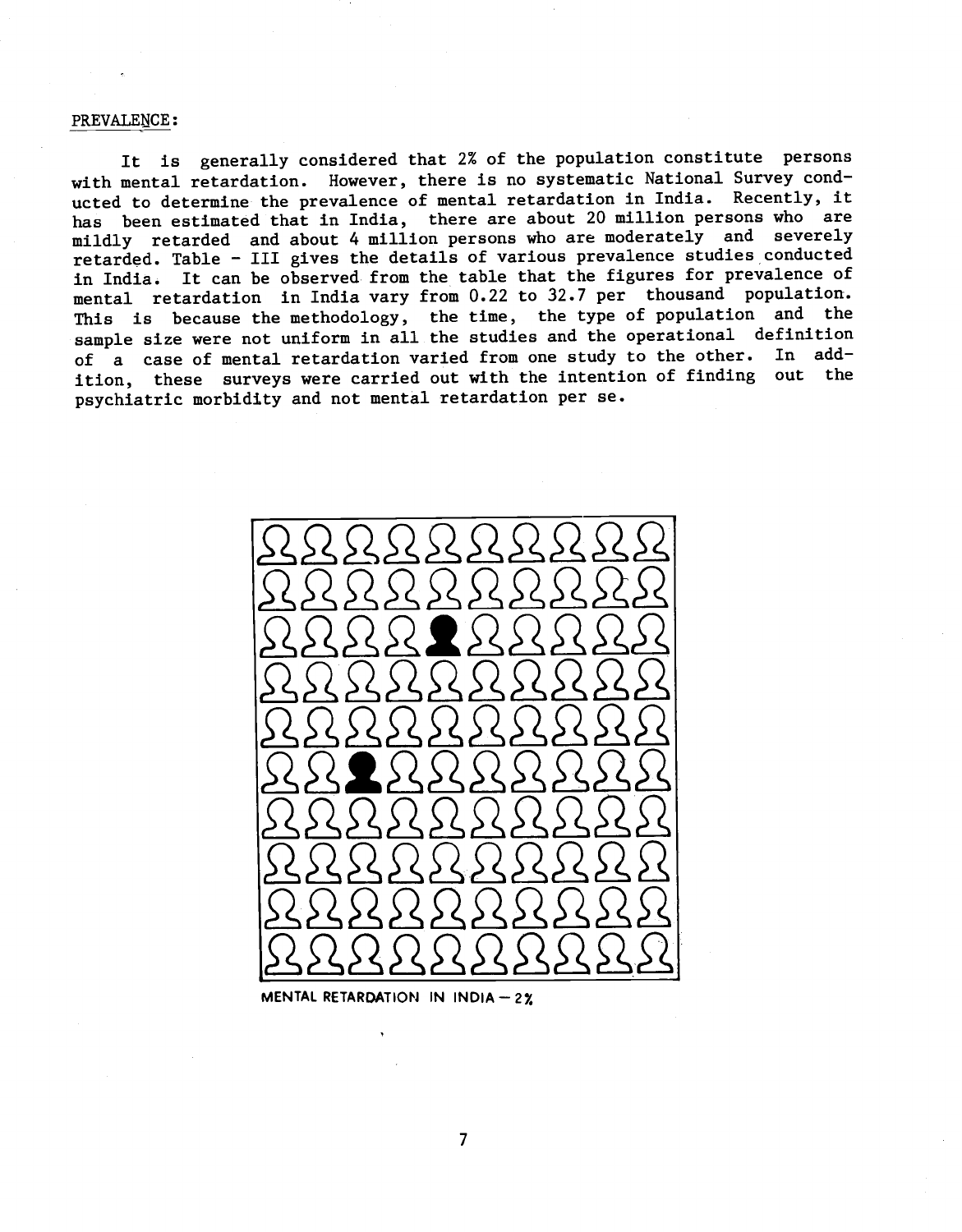| SL.<br>NO. | Investigators Year     |      | Place             | Studied |              | Population Type of Prevalence Per<br>Community 1000 Population |
|------------|------------------------|------|-------------------|---------|--------------|----------------------------------------------------------------|
| 1.         | Surya et al            | 1964 | Pondicherry 2,731 |         | Urban Slum   | 0.7                                                            |
| 2.         | Sethi et al            | 1967 | Lucknow           | 1,733   | Urban        | 22.5                                                           |
| 3.         | Gopinath               | 1968 | Bangalore         | 423     | <b>Rural</b> | 4.72                                                           |
| 4.         | <b>Dube</b>            | 1970 | Agra              | 29,468  | <b>Mixed</b> | 3.7                                                            |
| 5.         | Elnagar                | 1971 | Hooghly           | 1,383   | <b>Rural</b> | 1.4                                                            |
| 6.         | Sethi et al            | 1972 | Lucknow           | 2,691   | <b>Rural</b> | 25.3                                                           |
| 7.         | Varghese               | 1973 | Vellore           | 2,904   | Urban        | 3.2                                                            |
| 8.         | Sethi et al            | 1974 | Lucknow           | 4,481   | Urban        | 10.5                                                           |
| 9.         | Thacore et al          | 1975 | Lucknow           | 2,696   | Urban        | 14.0                                                           |
| 10.        | Nandi                  | 1975 | Calcutta          | 1,060   | <b>Rural</b> | 2.8                                                            |
| 11.        | Nandi                  | 1976 | Calcutta          | 1,078   | <b>Rural</b> | 3.7                                                            |
| 12.        | Carstairs & Kapur 1976 |      | Kota              | 9,111   | <b>Rural</b> | 10.0                                                           |
| 13.        | Nandi                  | 1980 | Calcutta          | 4,053   | <b>Rural</b> | 8.6                                                            |
| 14.        | Nandi                  | 1980 | Calcutta          | 1,864   | <b>Mixed</b> | 10.7                                                           |
| 15.        | Shah                   | 1980 | Ahmedabad         | 2,712   | Urban        | 1.8                                                            |
| 16.        | Isaac & Kapur          | 1980 | Bangalore         | 4,209   | <b>Rural</b> | 3.6                                                            |
| 17.        | Shalini                | 1982 | Bangalore         | 451     | <b>Rural</b> | 32.7                                                           |
| 18.        | ICMR                   | 1983 | Bangalore         | 35,548  | <b>Rural</b> | 1.32                                                           |
| 19.        | ICMR                   | 1983 | Baroda            | 39,655  | <b>Rural</b> | 2.33                                                           |
| 20.        | <b>ICMR</b>            | 1983 | Calcutta          | 34,582  | <b>Rural</b> | 0.58                                                           |
| 21.        | ICMR                   | 1983 | Patiala           | 36,595  | <b>Rural</b> | 0.22                                                           |

Table — III : PREVALENCE OF MENTAL RETARDATION IN INDIA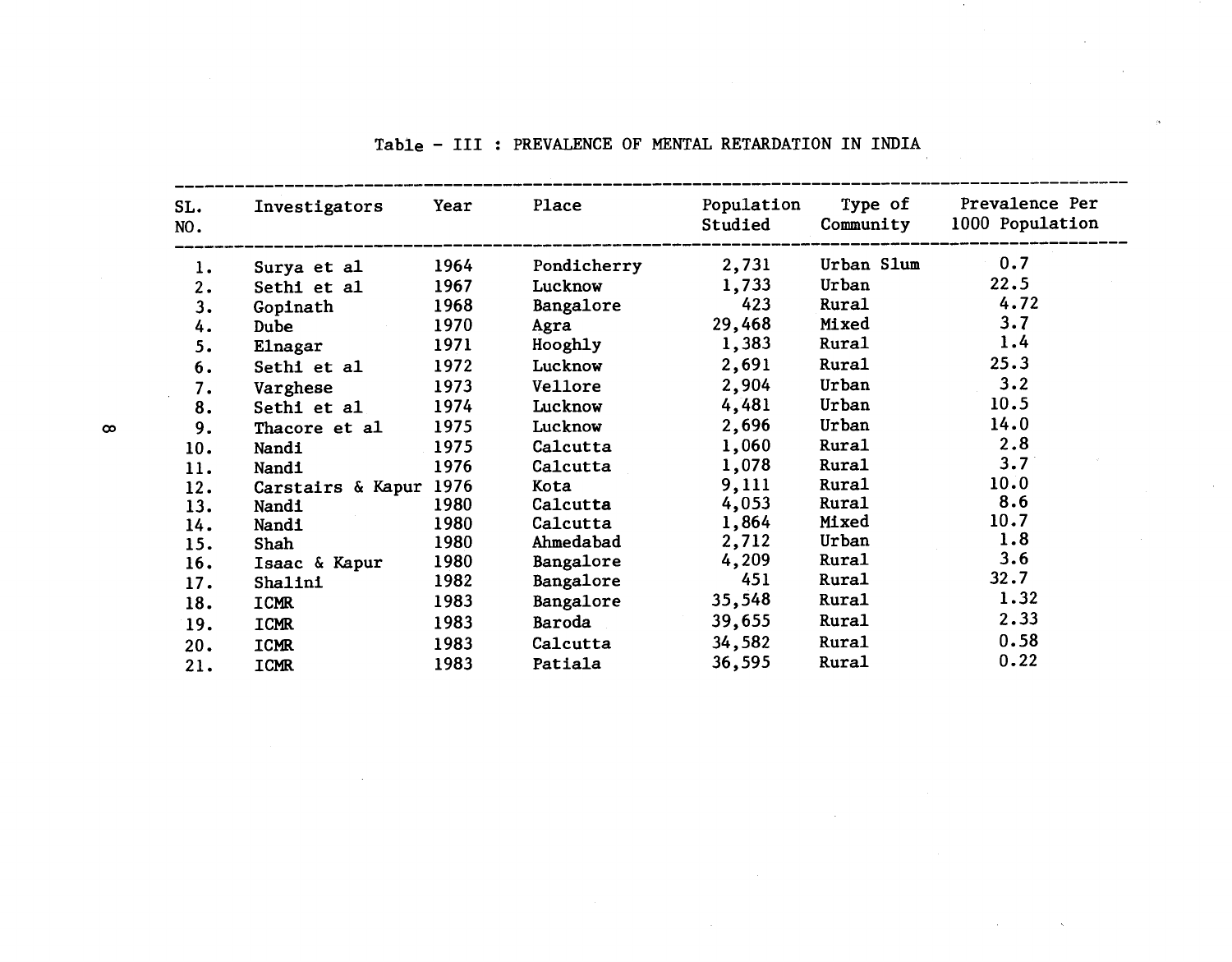#### <span id="page-16-0"></span>Summary

- 1. The AANR definition of mental retardation gives the components of mental retardation as significantly subaverage intelligence, impairments in adap tive behaviour and manifestation before the age of 18 years.
- 2. The medical, psychological and educational classification of mental retardation are based on the cause, intellectual level and current level of functioning respectively. The functional level of each of the groups of mentally retarded persons is given.
- 3. The prevalence of mental retardation in India is estimated at 2% of population. There are a number of prevalence studies which give figures varying from 0.22 to 32.7 per thousand population.

#### Self Evaluation - I

1. The components of AANR definition of mental retardation are

a. \_\_\_\_\_\_\_\_\_\_\_\_\_ b. \_\_\_\_\_\_\_\_ c.

- 2. Approximately 2 % of population in India is considered mentally retarded.
- 3. There are variations in the prevalence of mental retardation in India. The reasons for them could be lack of uniformity in
	- a.
	- b.
	- C.
- 4. Match the following:

| 1. IQ level             | a. medical            |  |  |
|-------------------------|-----------------------|--|--|
| 2. level of functioning | b. psychological      |  |  |
| 3. cause of MR          | c. adaptive behaviour |  |  |
| 4. deficient in MR      | d. educational        |  |  |
|                         |                       |  |  |

5,, Match the following:

| 1. severe<br>a. $50 - 70$<br>$($ $)$                                             | narrii riid Tottowtiik! |         |
|----------------------------------------------------------------------------------|-------------------------|---------|
| 2. m11d<br>3. moderate<br>c. below 20<br>4. profound<br>$d. 20-34$<br>$\epsilon$ | $b. 35-49$              | $($ $)$ |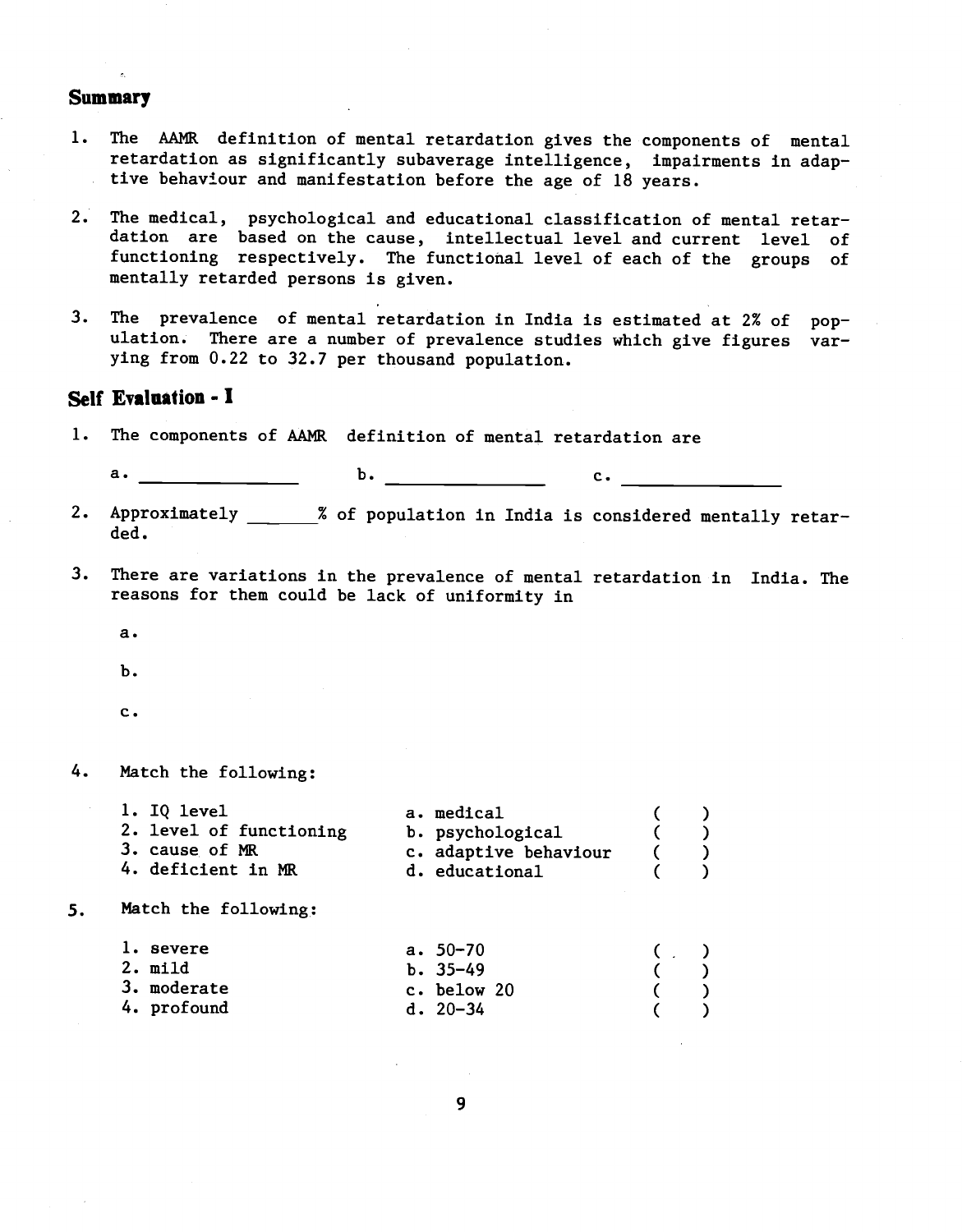6. Study the following statements carefully and say whether they are true or false.

 $\hat{\mathbf{r}}_i$ 

| 1. A five year old child with mild mental retardation cannot<br>be distinguished from a normal child of five years in<br>many areas of development. | True/False |
|-----------------------------------------------------------------------------------------------------------------------------------------------------|------------|
| 2. A 15 year old person with moderate mental retardation can<br>go beyond 5th grade level in academic subjects.                                     | True/False |
| 3. A 21 year old person with severe mental retardation can<br>be trained in all the vocational skills and can support<br>himself and his family.    | True/False |
| 4. A 12 year old child with profound mental retardation will<br>respond for training in self help skills.                                           | True/False |
| 5. A 25 year old person with mild mental retardation can<br>pass pre-university examination.                                                        | True/False |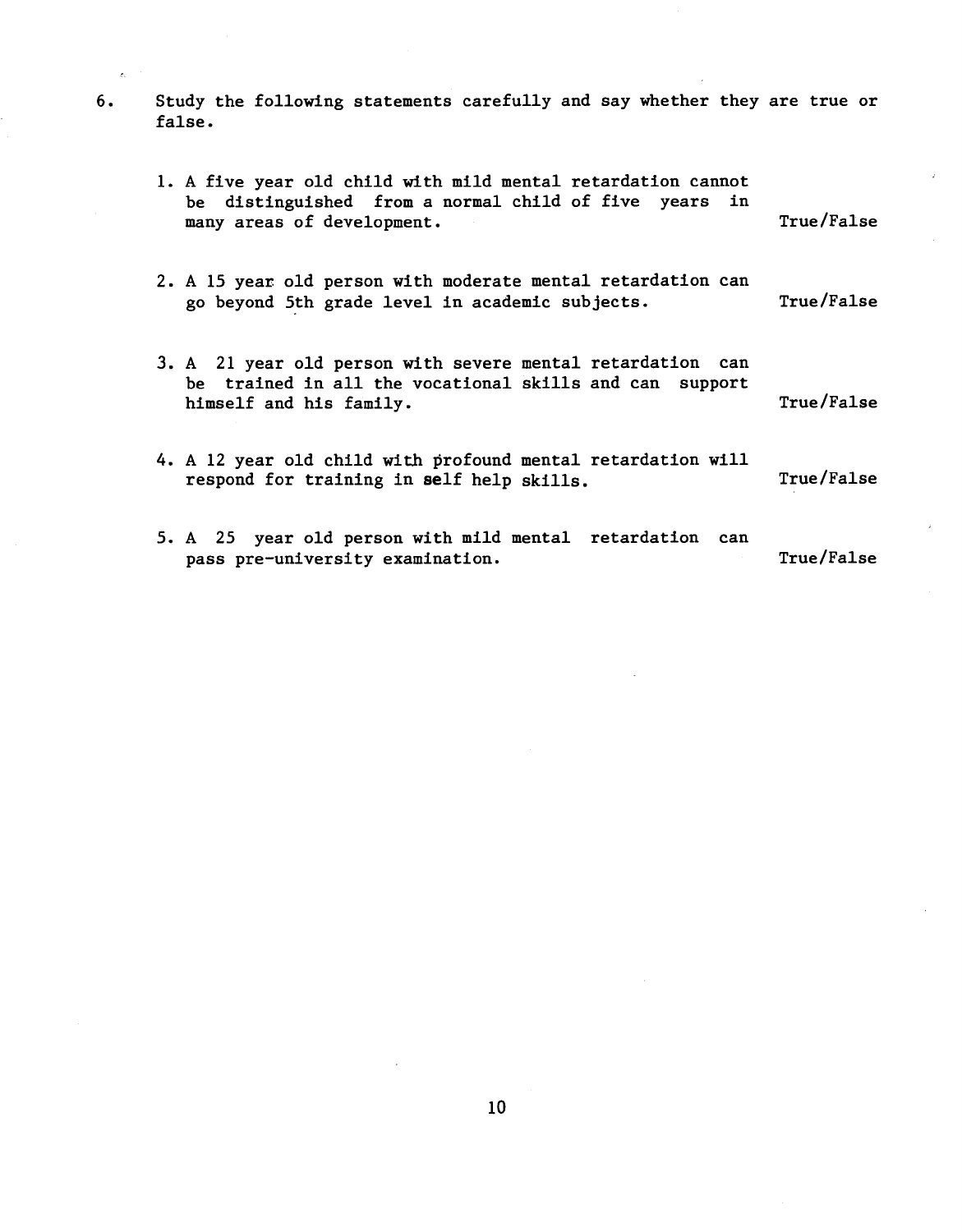# <span id="page-18-0"></span>CHAPTER- 2

## CAUSES AND PREVENTION

#### OBJECTIVES:

On completing this chapter, the guidance counsellor will be able to:

1. List the prenatal, perinatal and postnatal causes of mental retardation.

 $\hat{\mathbf{x}}_s$ 

- 2. Describe the measures that can be adopted to prevent mental retardation.
- 3. Explain the problems associated with mental retardation epilepsy, nut ritional disorders, hyperkinesis, psychiatric disturbances and multiple handicaps.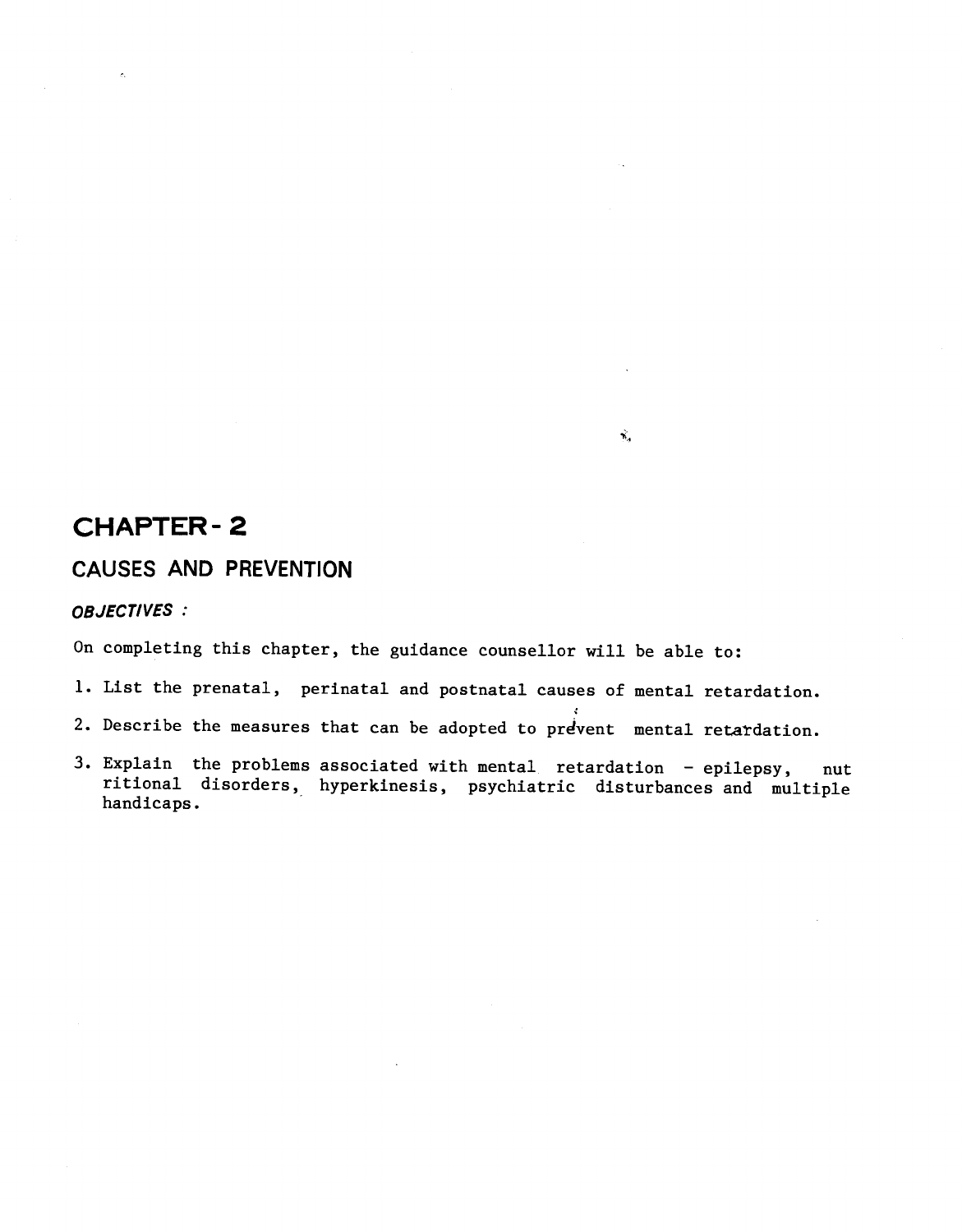# CHAPTER- 2

#### Causes and Prevention

<span id="page-19-0"></span>CAUSES: Mental retardation is caused by a number of factors. They can be broadly grouped into prenatal, perinatal and postnatal factors.

#### Prenatal Causes

- 1. Chromosomal disorders: There are 23 pairs of chromosomes in each human cell. Every person gets half the number of chromosomes from each parent. Errors in chromosomes produce conditions with medical problems and most of these conditions cause mental retardation. The error may be in the number of chromosomes being too many or too few, or the error may be in the structure of the chromosome. One common condition due to error in the chromosome number is Down's syndrome. In this condition generally there is an extra number is Down's syndrome. In this condition generally there is an extra chromosome at number 21. Because of this the persons with Down's syndrome have striking physical features such as widely set slanting eyes, depressed nasal bridge, open mouth, thick tongue, low set small ears, short limbs, short fingers, characteristic palmar creases etc.
- 2. Genetic disorders: Defect in the genes, transmitted from the parent to the offspring can result in certain conditions with mental retardation. parents may not have the defect or, even if the parents have the defect,<br>they may not manifest the condition. A number of genetic disorders are they may not manifest the condition. A number of genetic disorders are recognised. In some of these genetic disorders, there is a metabolic abnormality and a specific enzyme may be deficient or absent. This results in accumulation of specific substance in the body including the brain resulting<br>
in decay in the course mental retardation. Some of the examples of in brain damage. This causes mental retardation. such genetic disorders are phenylketonuria, mucopolysaccharidosis, lipidoses etc.
- 3. Infections in the mother, especially those during the first three months of<br>developing heading heading the foetus. Some of the pregnancy can damage the developing brain of infections that affect the foetus are rubella (german measles), herpes and cytomegalic inclusion disease; toxoplasmosis, syphilis and tuberculosis.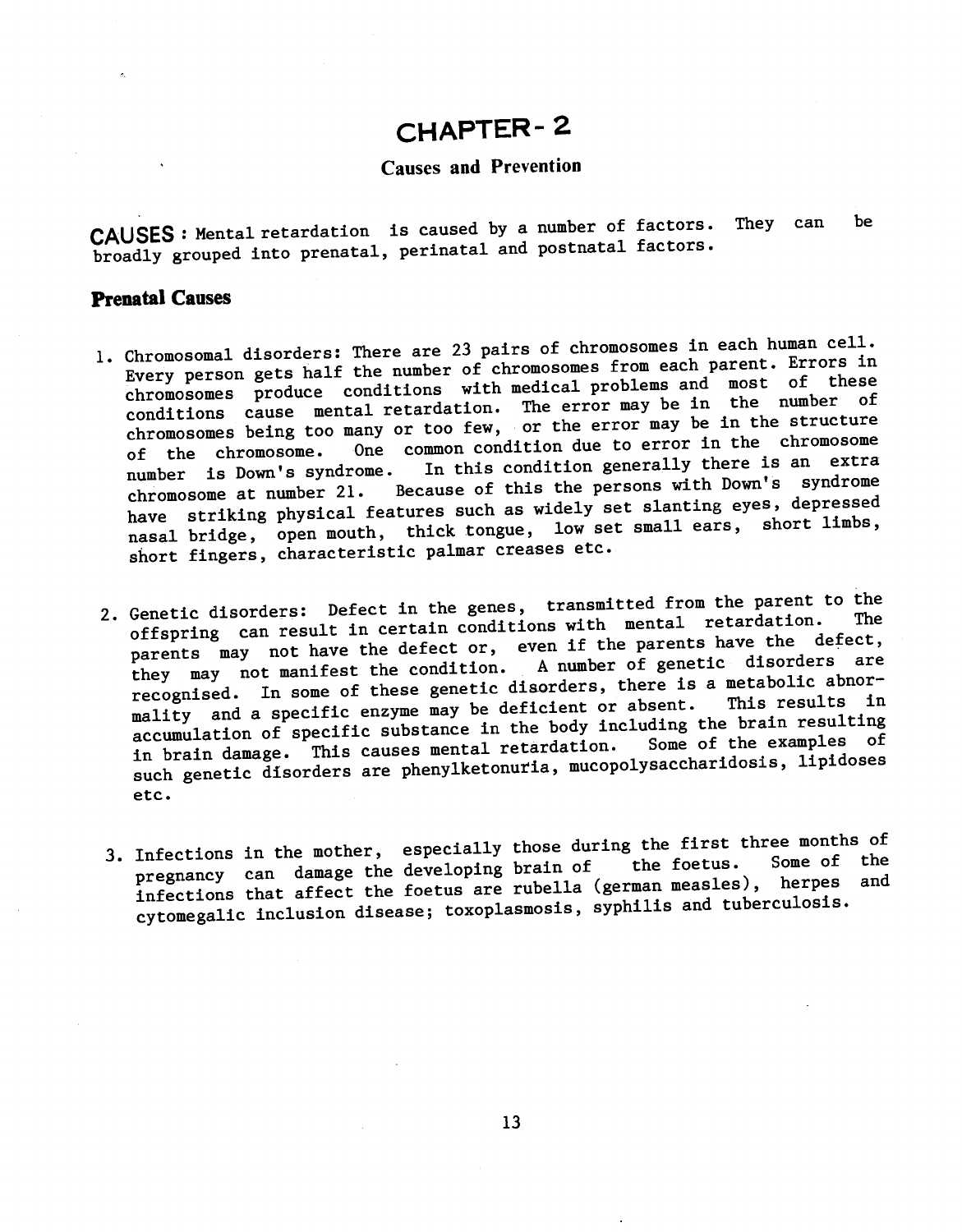- 4. Maternal diseases such as diabetes mellitus and high blood pressure; chronic problems in the kidneys and malnutrition in the mother can damage the growing foetus. Conditions such as hypothyroidism in the mother may lead on to the birth of a child with cretinism. Excess of thyroid in the mother (hyperthyroidism) can produce defects in the central nervous system of the growing foetus leading to mental retardation.
- 5. Exposure to X—ray in the early months of pregnancy, using harmful drugs especially those used in the treatment of cancer, some of the antiepileptic drugs and hormones can damage the growing foetus. Untreated fits in the mother and accidents from falls resulting in injury to the abdomen can damage the growing foetus and lead on to mental retardation.
- 6. Congenital defects of the central nervous system such as hydrocephalus, microcephaly and a number of defects of the brain and spinal cord are associated with mental retardation.

#### Perinatal Causes

The following are some of the perinatal causes of mental retardation:

- 1. Premature birth (being born between 28 weeks and 34 weeks) due to various causes.
- 2. Low birth weight babies (less than 2 kg).
- 3. Lack of respiration immediately after birth (the brain suffers irreversible damage if it is deprived of oxygen for 4 or 5 minutes).
- 4. Trauma to the head of the new born due to factors such as excessive moulding due to disproportion between foetal head and birth canal or prolonged labour or delivery by improper use of instruments.
- 5. Abnormal position of the foetus in the uterus.
- 6. Excessive coiling of umbilical cord around the neck of the foetus.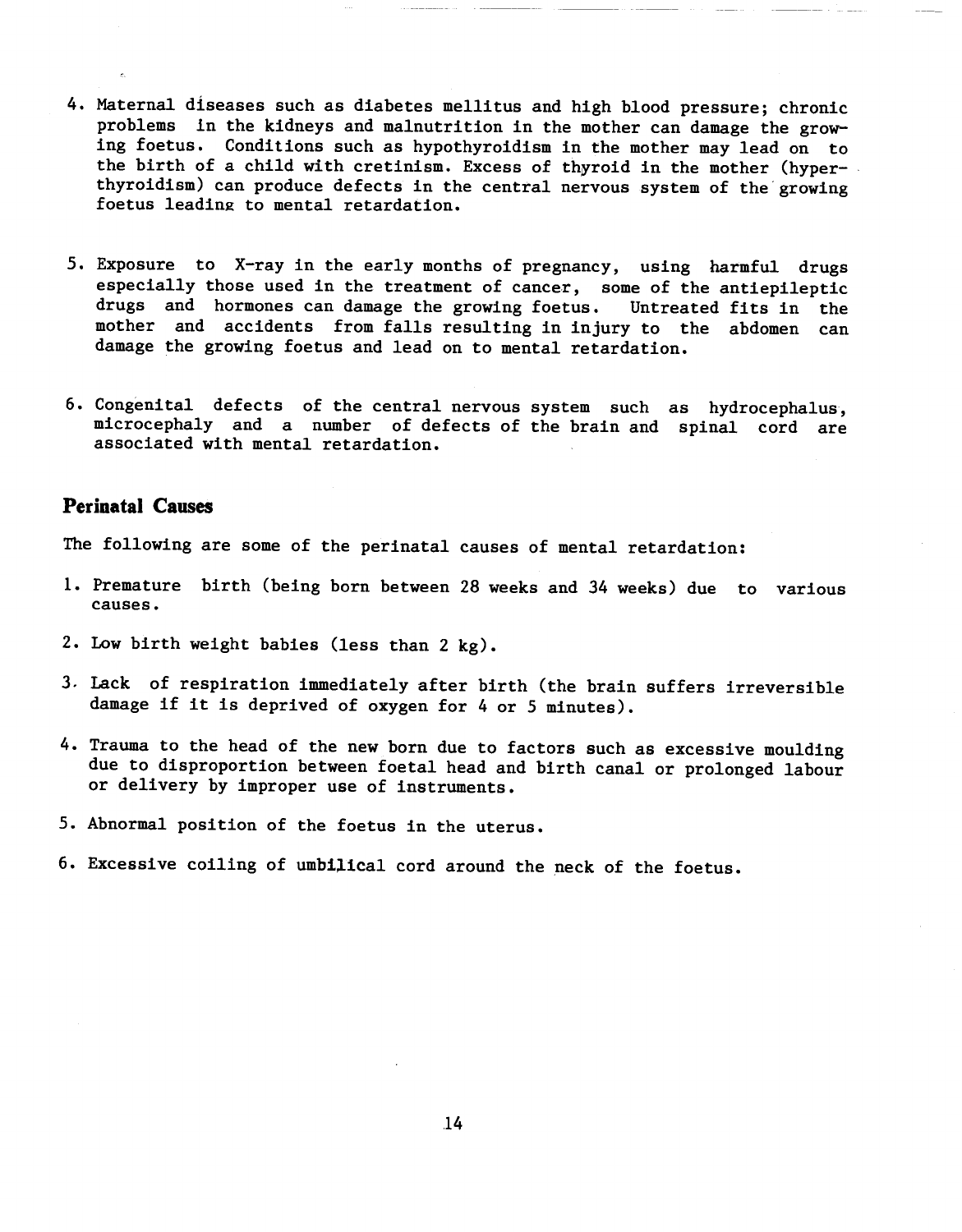- <span id="page-21-0"></span>7. Abnormal position of the placenta.
- 8. Toxemia of pregnancy with high blood pressure and fits in the mother.
- 9. Haemorrhage or bleeding in the brain' of the new-born due to various causes.
- 1O.Severe jaundice in the new—born due to various causes.
- 11.Medicines administered to the mother such as anaesthetics and pain killers.

#### Postnatal Causes

- 1. Malnutrition in the child: Brain is vulnerable to malnutrition during 12—18 weeks of foetal life when multiplication of nerve cells is very active and from birth to the end of 2nd year of life. Inadequate intake of proteins and carbohydrates during this period predisposes to mental retardation.
- 2. Infections in the child such as meningitis or encephalitis (brain fever) can lead on to mental retardation.
- 3. Repeated fits in the child can damage the brain and lead on to mental retardation.
- 4. Any injury to the brain from accidents or falls can lead on to mental retardation.

#### **PREVENTION**

Having known the causes, let us see how they can be prevented. Prevention can be broadly grouped into three stages:

1. Prenatal period 2. Perinatal period 3. Post natal period

#### Prenatal Period

- a. Periodic medical check—up for the pregnant woman is very important. The pregnant woman should have adequate nutrition. If there is history of deformities in previous deliveries or if there are repeated abortions she should be admitted to a hospital with good facilities for further investigation.
- b. A pregnant woman should avoid taking drugs when medically not prescribed.
- c. If a pregnant woman prefers an abortion she should get it done by a qualified doctor and not resort to local methods.
- d. A pregnant woman should not be exposed to radiations such as X—rays especially in the early stages of pregnancy.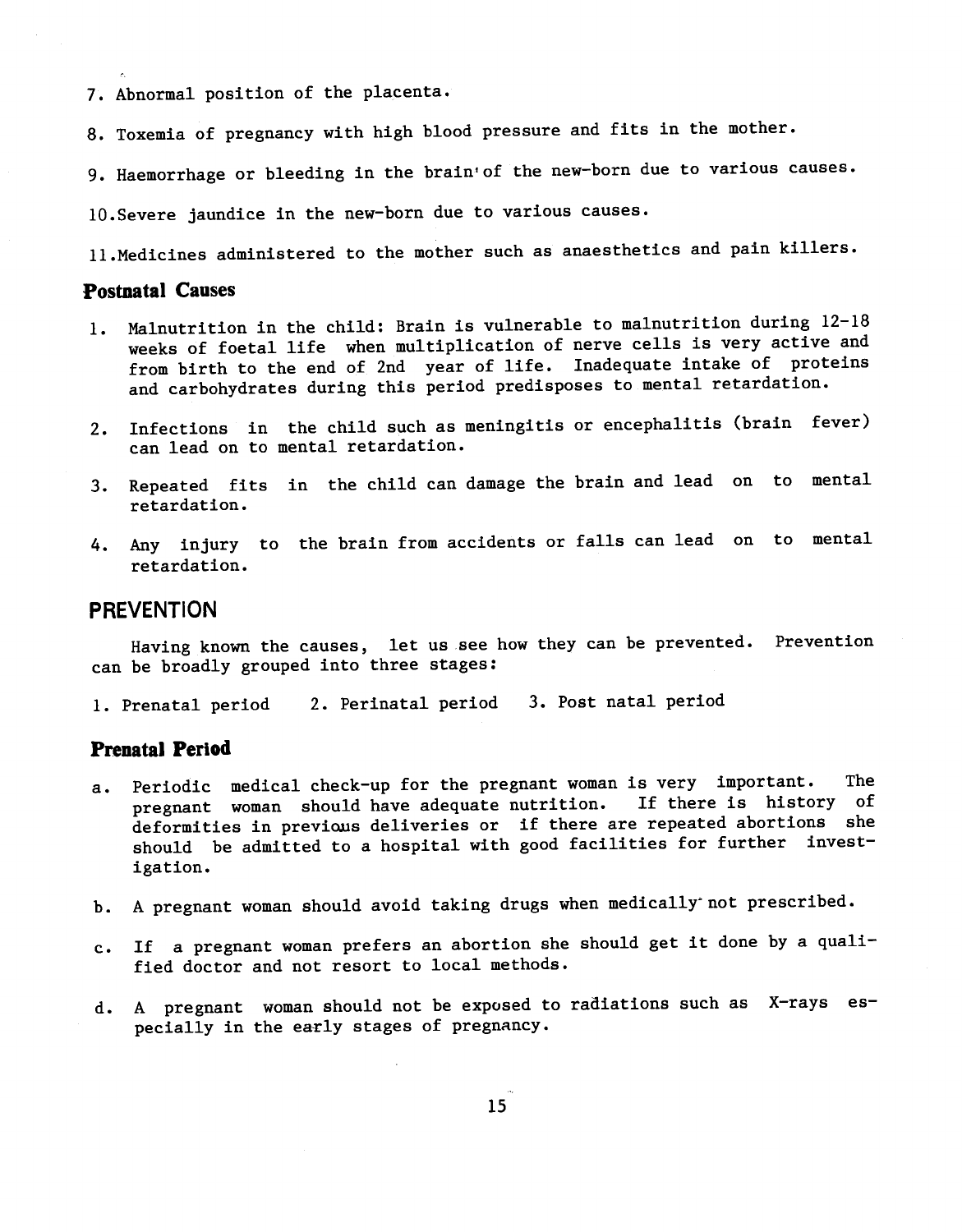- e. A pregnant woman should be immunized against diseases such as german meas les and tetanus.
- f. If the pregnant woman has high blood pressure or repeated fits, she must be under continuous care of a qualified doctor.
- g. Hard work such as carrying heavy loads, especially in the fields, and other accident prone activity such as walking on slippery grounds, climbing on narrow stools and chairs should be avoided during pregnancy.
- h. If there is a history of a child with genetic problem, the pregnant woman should be sent to a place where tests to detect such abnormalities in the foetus are available.

#### Perinatal Period

- a. Many cases of mental retardation occur due to damage to the brain during delivery. Difficulties during the delivery of the child is one of the most common causes of mental retardation in developing countries like India since specialized attention is not always available. Proper care during delivery can help in preventing mental retardation.
- b. Deliveries must be conducted by trained personnel. Complications must be detected early and a qualified doctor informed about the impending condition.
- c. In case of abnormal positioning of the foetus in the uterus the delivery must be conducted by a qualified doctor.
- d. In case a baby is blue when born or if the birth cry is delayed, the baby must be given oxygen immediately. It must be ensured that the baby breathes properly.
- e. If any congenital abnormality is noted, the child should be sent to a specialist for management.

#### Postnatal Period

- a. A child should be Immunized against all infectious diseases such as diphtheria, polio, tetanus, measles, tuberculosis, and whooping cough.
- b. If a child has high fever, the temperature should be brought down immediately by cold sponging and antipyreticS.
- c. If a child gets fits, drugs must be given to control them and further fits.

16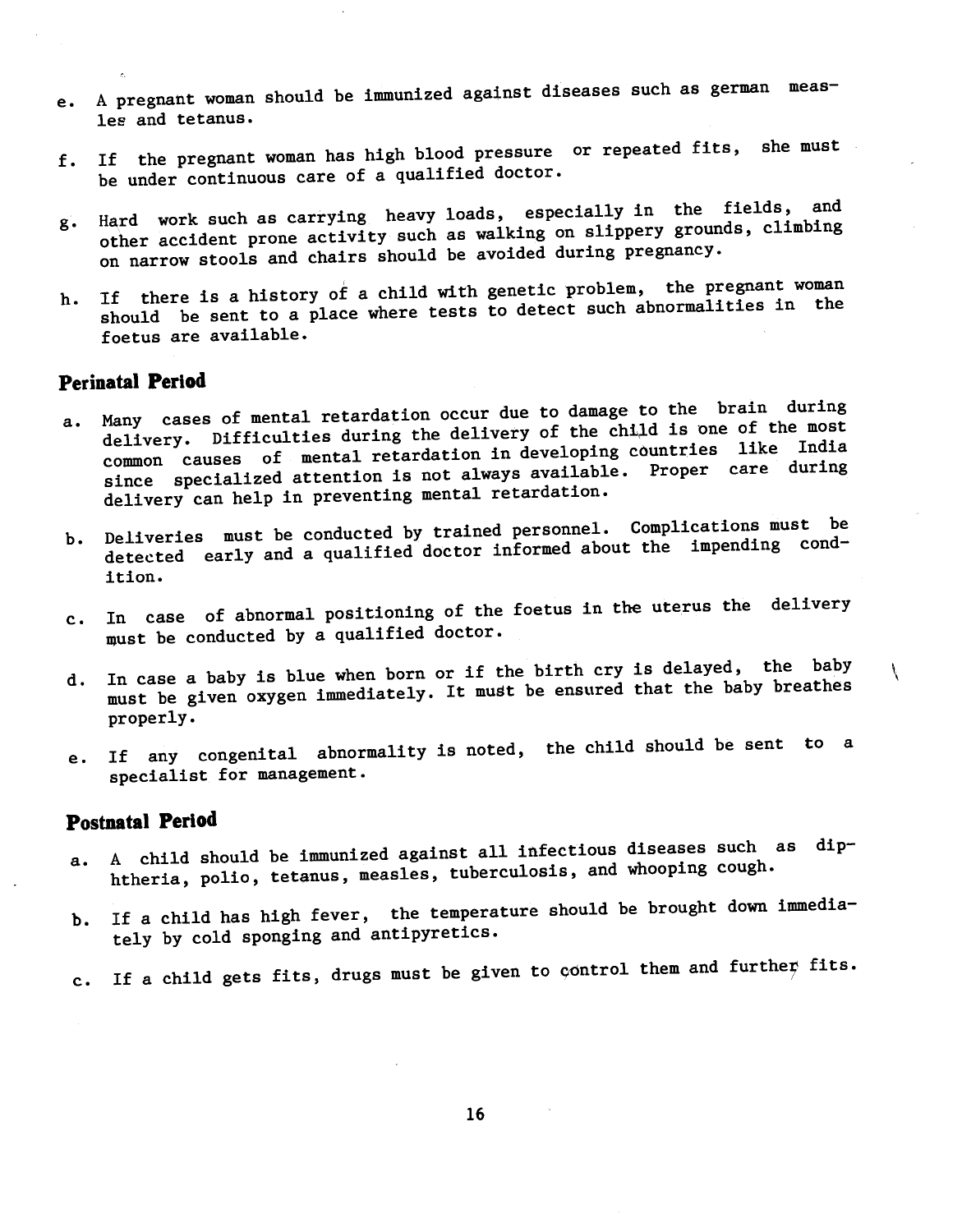- <span id="page-23-0"></span>d. In case of epidemics especially those of brain fever (encephalitis), the child should be given adequate care and not be exposed to active cases of encephalitis. Care should be taken to see that food and water are not contaminated.
- e. A child should be given adequate nutritious food, because malnutrition during developmental period is said to impair brain growth.
- f. In case the child is born with a small/big head or stiff limbs he should be taken to a doctor to prevent further disabilities.
- g. In case the child has gross delay in attaining the proper milestones during the first six months, the child should be tested by an expert for a thorough evaluation of developmental disabilities.

Apart from the above mentioned aspects the following factors should also be kept in mind.

- a. It is desirable to avoid child bearing before the age of 18 years and after the age of 35 years.
- b. It is desirable to prevent consanguinous marriages, i.e. marriages among cousins especially when there is a history of mental retardation in the family.
- c. In case there is a mentally retarded person in a family, due to a hereditary cause, the parents should be advised regarding the future risk of having such children.

# Associated Problems in Mental Retardation

In addition to the deficits in intelligence and adaptive behaviour, some<br>thally retarded persons have medical problems or associated handicaps. Some mentally retarded persons have medical problems or associated handicaps. of the most common medical problems encountered in the mentally retarded persons are epilepsy, hyperkinesis, physical handicaps, nutritional disorders and psychiatric problems such as autism, psychosis and neurotic disturbances.

#### Epilepsy

About forty percent of mentally retarded persons, have convulsions of one<br>senths other the convulsions vary in their frequency, duration, and type or the other. The convulsions vary in their frequency, duration, type depending upon the nature of brain damage. Fits are more common in persons with severe and profound mental retardation than in those with mild or moderate mental retardation.

If a mentally retarded person is found to have fits, the following points must be taken note of: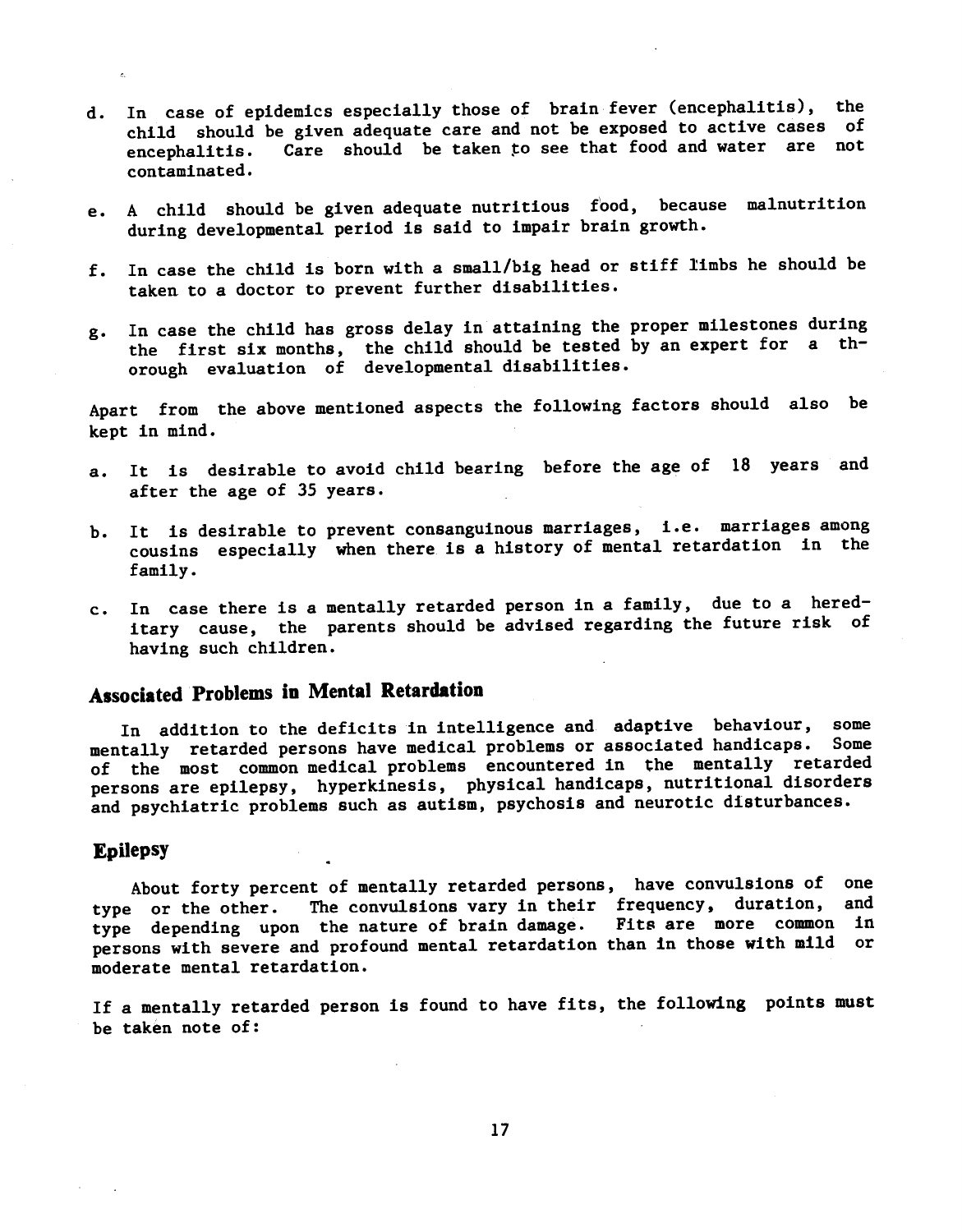- 1. A detailed history about the fits, its nature, duration, frequency, type, time of onset, premonitory symptoms, and symptoms after the fits stop, must<br>be taken.
- be taken. 2. The person should be referred to a doctor immediately with all the above information and the anticonvulsant medication advised by the doctor should<br>be strictly followed.
- be strictly followed.<br>3. It must be emphasised on the parents that fits can be cured with medicines and regular medication is necessary and the person must be periodically sent for medical check-up.
- sent for medical check-up.<br>4. Presence of fits impairs learning process and hence while training a mentally retarded person in various activities or skills, a note must be made about occurence of fits during the training process.
- 5. When a mentally retarded person who has epilepsy, is being considered to be placed in a job, attention must be paid to the nature of job that is being chosen. Places of work where machinery or cutting tools are used, or work related to water or high rise buildings should be avoided.

# Nutritional Disorders

- 1. Brain has active growth during the first trimester of pregnancy and from<br>birth till the end of 2 years after birth.
- birth till the end of 2 years after birth. 2. Malnutrition especially during the first two years of life can seriously
- impair brain development. 3. Continuing the child on breast milk alone beyond 6 months and not adding supplementary food restricts the intake of proteins, fats, vitamins and minerals leading on to growth retardation.
- minerals leading on to growth retardation.<br>4. Some mentally retarded children, because of their inability to chew and<br>this further leads swallow are not given the required quantity of food and this further leads<br>on to the delay in growth.
- on to the delay in growth. 5. Some of the common nutritional disorders are protein calorie malnutrition, deficiency of vitamins belonging to A & B group

#### **Hyperkinesis**

- 1. Some of the mentally retarded children exhibit hyperkinetic behaviour and this generally occurs in children with brain damage.
- 2. The features of hyperkinesis are being excessively active, distractible, having poor attention span, restlessness, lack of inhibition and poorly organised and poorly coordinated activity.
- organised and poorly coordinated activity. show fluctuations in their mood
- 3. They are impulsive, aggressive and show finded<br>4. Presence of hyperkinetic behaviour impairs the learning process seriously.
- 5. The intensity of hyperkinetic behaviour can be brought down with medication.
- 
- 6. While assessing a child with hyperkinesis, careful attention should be given to the situation in which he is hyperactive. Sometimes behaviour given to the situation in which he is hyperactive. Sometimes behaviour given to the energy contains factors in the environment, poor parental<br>disturbances due to provoking factors in the engineed with hypercontrol or lack of stimulating environment can be confused with hyperkinesis. Detailed history and careful observation of the child is necessary in making such a differentiation.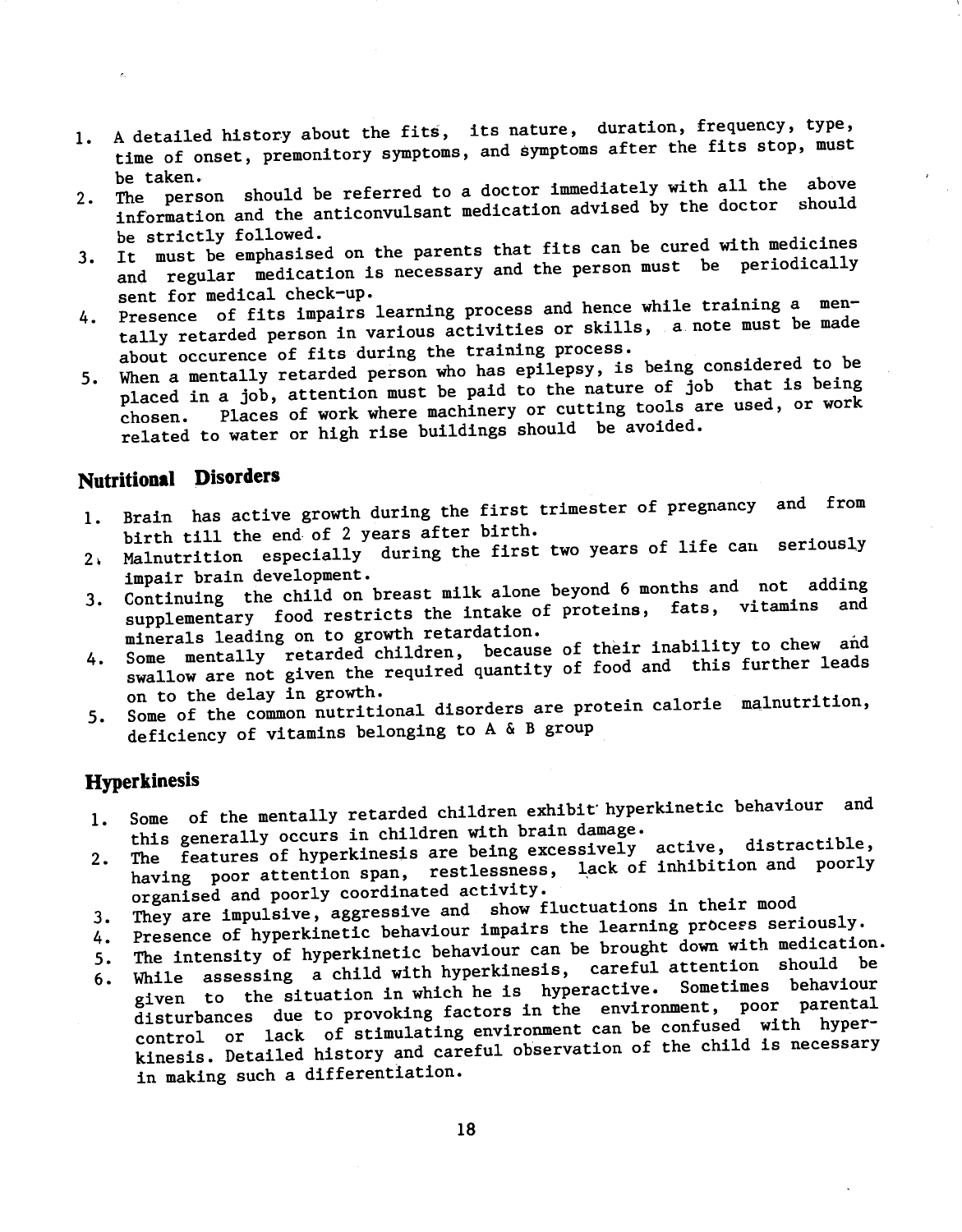# Psychiatric Disturbances

Some of the psychiatric disturbances in mental retardation are autistic behaviour, psychotic states such as schizophrenia, mania and depression and<br>neurotic states such as anxiety neurosis, and hysterical neurosis. Features neurotic states such as anxiety neurosis, and hysterical neurosis. similar to autism are present in children with mental retardation where as the psychotic and neurotic states are more common with adult mentally retarded<br>persons. Diagnosis of mental illness in mental retardation needs an expert, detailed psychiatric evaluation. In case the following symptoms are noticed in a person with mental retardation, refer him to a psychiatrist.

1. Remaining aloof for long periods of time.

2. Muttering to self and food refusal.

3. Unprovoked aggressive behaviour.

4. States of extreme elation or depression of mood.

5. Lack of sleep or disturbed sleep rhythm.

6. Sudden change in behaviour.

A number of conditions can be mistaken for mental retardation. They are given at Table-1.

# TABLE - <sup>1</sup> : CONDITIONS MISTAKEN FOR MENTAL RETARDATION

1. Early infantile autism

- 2. Child with hearing impairment
- 3. Child with emotional disturbance
- 4. Cultural deprivation and lack of stimulation
- 5. SpecifIc learning disabilities
- 6. Childhood psychosis
- 7. Child with visual handicap
- 8. Child with physical handicap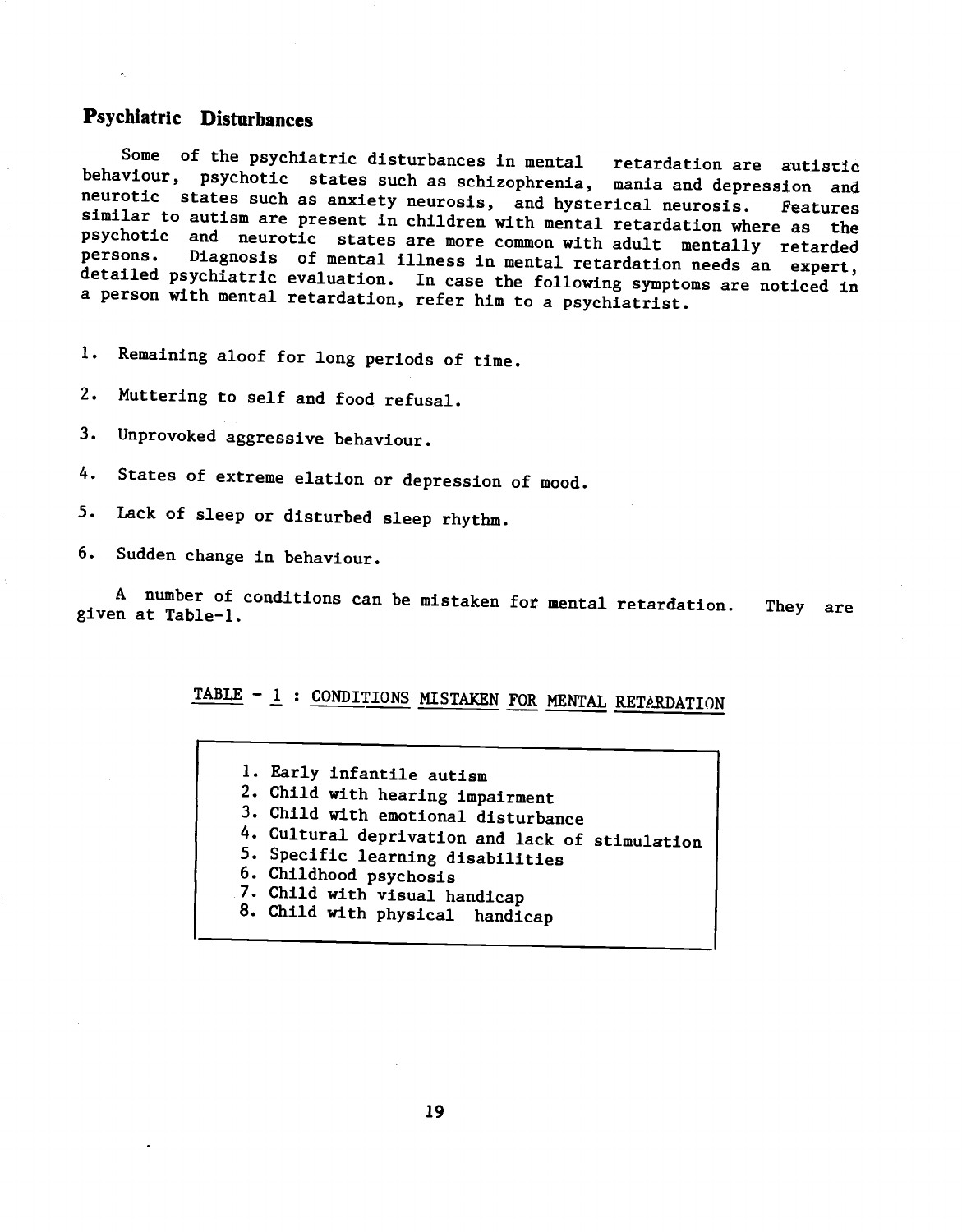#### <span id="page-26-0"></span>Multiple Handicaps

An individual with more than one of the four handicaps viz, physical, hearing, vision and mental, is classified under multiple handicap. Children with multiple handicaps grow, learn and develop much more slowly than any other<br>enous of objidron with single bandicap. They need intensive training to pergroup of children with single handicap. form even the most basic skills necessary for survival.

Cerebral Palsy with mental retardation is one of the commonest forms of<br>iple handicap. Cerebral Palsy is a condition characterised predominently multiple handicap. Cerebral Palsy is a condition characterised predominently<br>in the contract of various degrees of by motor disturbances and incoordination of movements of various degrees of severity. This is a non progressive condition and occurs due to damage to certain areas in the brain.An example of such a condition is described below.

### Multiple Handicap Case History

Anita is a 8 year old child. She was brought two years back with the complaints of inability to hold objects, drooling, squint eyes and stiffness of limbs. revealed that the child was born out of a difficult forceps delivery and her birth cry was delayed. The child attained neck control only at the age of 1 year and rolled over by 2 years. After detailed clinical examination, a diagnosis of cerebral palsy due to birth anoxia was made. On psychological assessment she was found to have an IQ of 30. The educational assessment revealed that Anita was not able to feed herself, could not express her toilet needs, could not remove or put on her clothes and was dependant on some-<br>one for all self help skills. She could recognise her paone for all self help skills. She could recognise her parents. She could not recognise objects of everyday use.She was as a child with severe mental retardation with cerebral<br>palsy. The parents were informed about the child's palsy. The parents were informed about the child's condition and counselled on the need for prolonged physiotherapy, speech therapy and intensive training in various self help skills. A management plan was developed for the child and the parents were guided on home training, in addition to the regular training in the organisation for the mentally retarded children. After 2 years of intensive training Anita is able to sit, stand with support, speak a few meaningful words, indicate her toilet needs, feed herself and remove her clothes. has stopped and she is more cheerful than before. As parents are fully aware of the child's condition they cooperate with the professionals in training the child.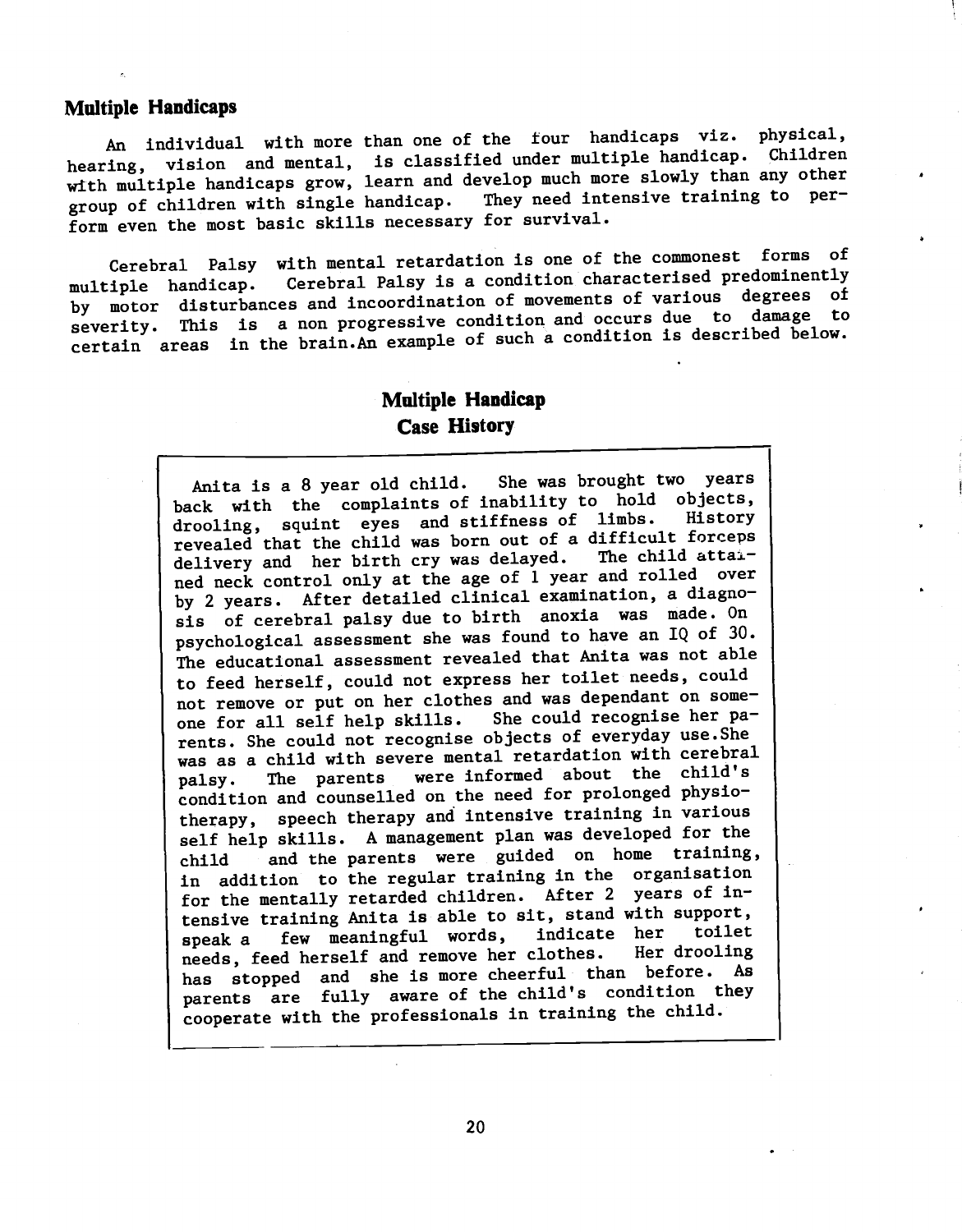<span id="page-27-0"></span>Multiply handicapped individuals constitute a heterogenous group. The differences among these individuals are greater than their similarities. Their disabilities are of various combinations and intensity. extreme deficits in intellectual functioning, motor development, speech and language development, visual and auditory functioning and adaptive behaviour. Because of the multiple impairments, they look noticeably different from other individuals and their behaviour looks deviant.

It is difficult to identify the intensity of each of the handicaps in a multiply handicapped person. It is also difficult to determine the ways in which combinations of disabilities affect a person's behaviour. assessment of the various handicaps is necessary in such children before a management plan is drawn out for them.

#### **Summary**

- 1. There are a number of causes for mental retardation which can be grouped into prenatal, perinatal and postnatal causes. The most common causes in India in the three respective periods are Down's syndrome, difficulties during delivery and infections of the brain such as encephalitis and meningitis.
- 2. The various preventive measures during the various periods are described.
- 3. Some of the mentally retarded persons have associated handicaps or medical problems such as epilepsy, hyperkinesis, nutritional disorders or psychiatric disturbances.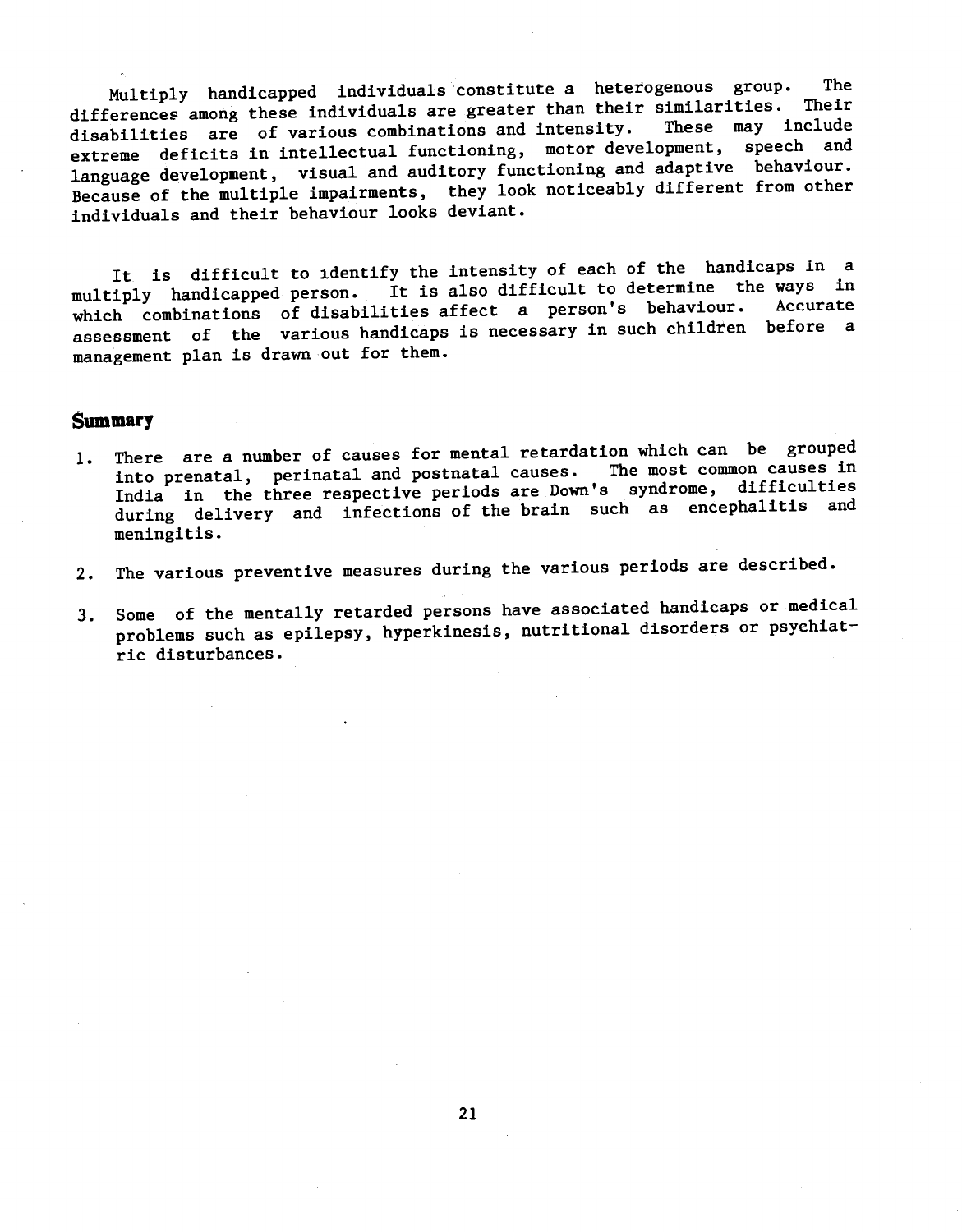#### <span id="page-28-0"></span>Self Evaluation - II

- 1. Which one of the following is not a prenatal cause of mental retardation.
	- a. Exposure to X—ray
	- b. Birth anoxia
	- c. Rubella
	- d. Chromosomal abnormality
- 2. Which one of the following is the most common cause of mental retardation in India
	- a. Diabetes in the mother
	- b. Difficulties during delivery of the child
	- c. Jaundice In the mother
	- d. German measles in the mother
- 3. Mental retardation can be caused by
	- a. Ill treatment of mother during pregnancy
	- b. Interacting with mentally retarded persons
	- c. Pregnancy after 35 years
	- d. Black magic
- 4. LIst four preventive measures against mental retardation during the postnatal period
	- $\mathbf{a.}$ b. \_\_\_\_\_\_\_\_\_\_\_\_\_\_\_\_\_\_\_\_\_  $c.$   $\qquad \qquad$ d.  $\qquad \qquad$

22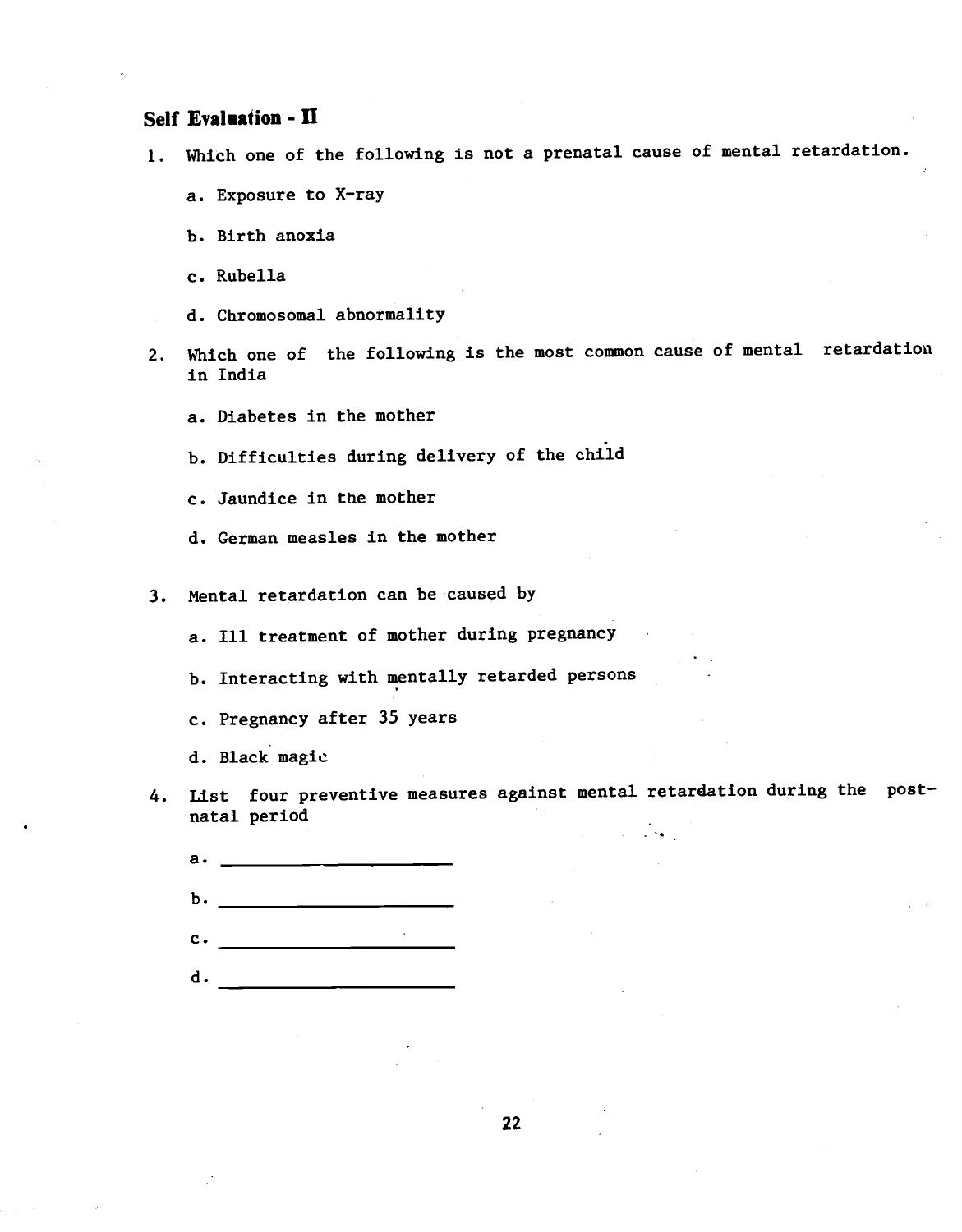- 5. In a mentally retarded person with fits
	- a. Fits cannot be controlled
	- b. Behaviour problems are always present
	- c. Frequent fits impair learning process
	- d. None of the above

6. Hyperkinesis includes all of the following except

- a. Excessively active
- b. Distractibility and short attention span
- c. Vacant stare
- d. Lack of inhibition and poorly coordinated activity

7. List four conditions which can be mistaken for mental retardation

- a. $b.$  $\epsilon$ .
- 8: One of the commonest forms of multiple handicap is
	- a. Down's syndrome

ł,

b. Cerebral Palsy with mental retardation

c. Learning disabilitié

d. Mental retardation with microcephalY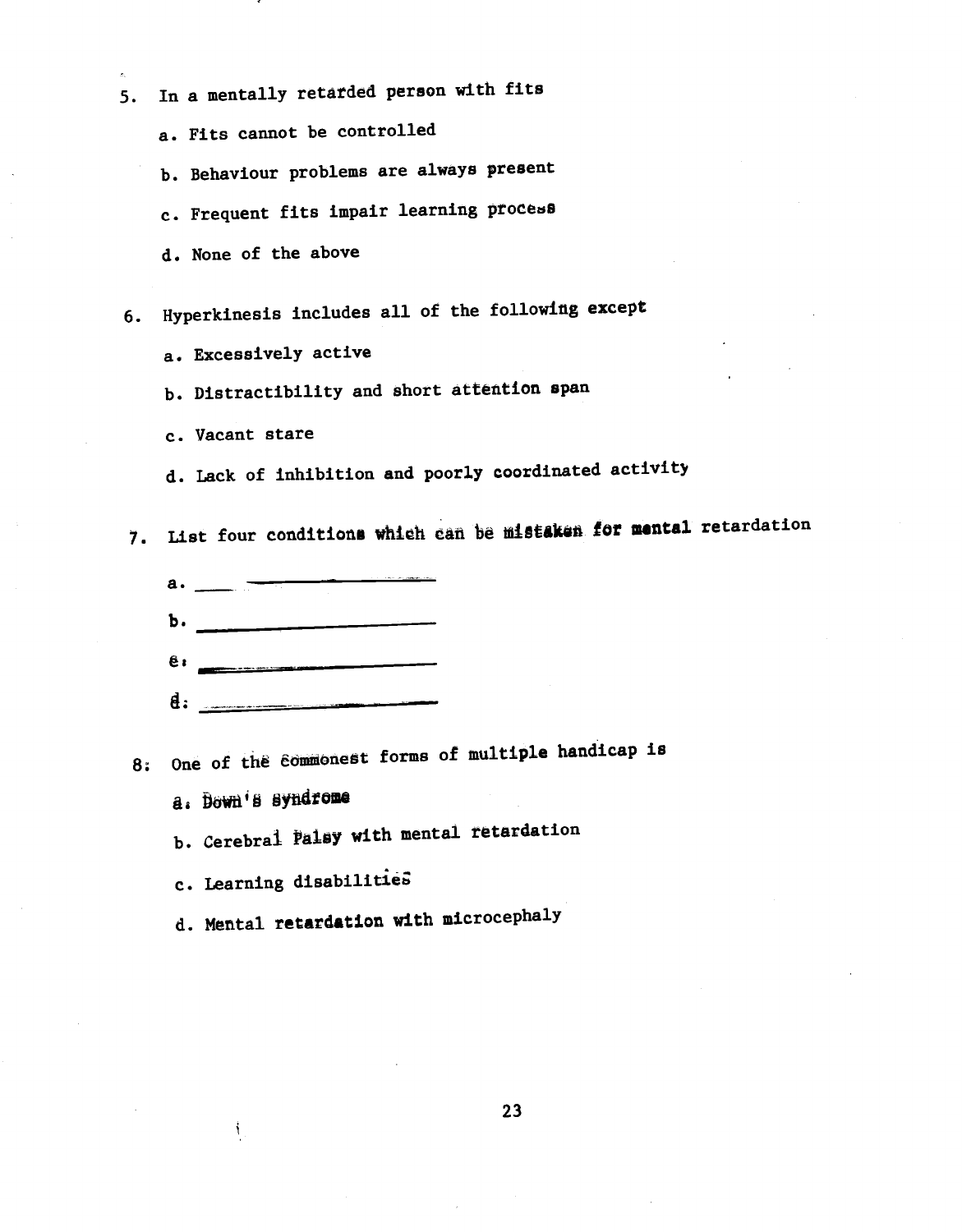# <span id="page-30-0"></span>CHAPTER -3

# IDENTIFICATION AND REFERRAL

OBJECTIVES:

On completing this chapter the guidance counsellor will be able to:

- 1. List 25 normal milestones of development relevant to Indian situations.
- 2. Use the three screening schedules for mental retardation
- 3. Describe the referral procedures.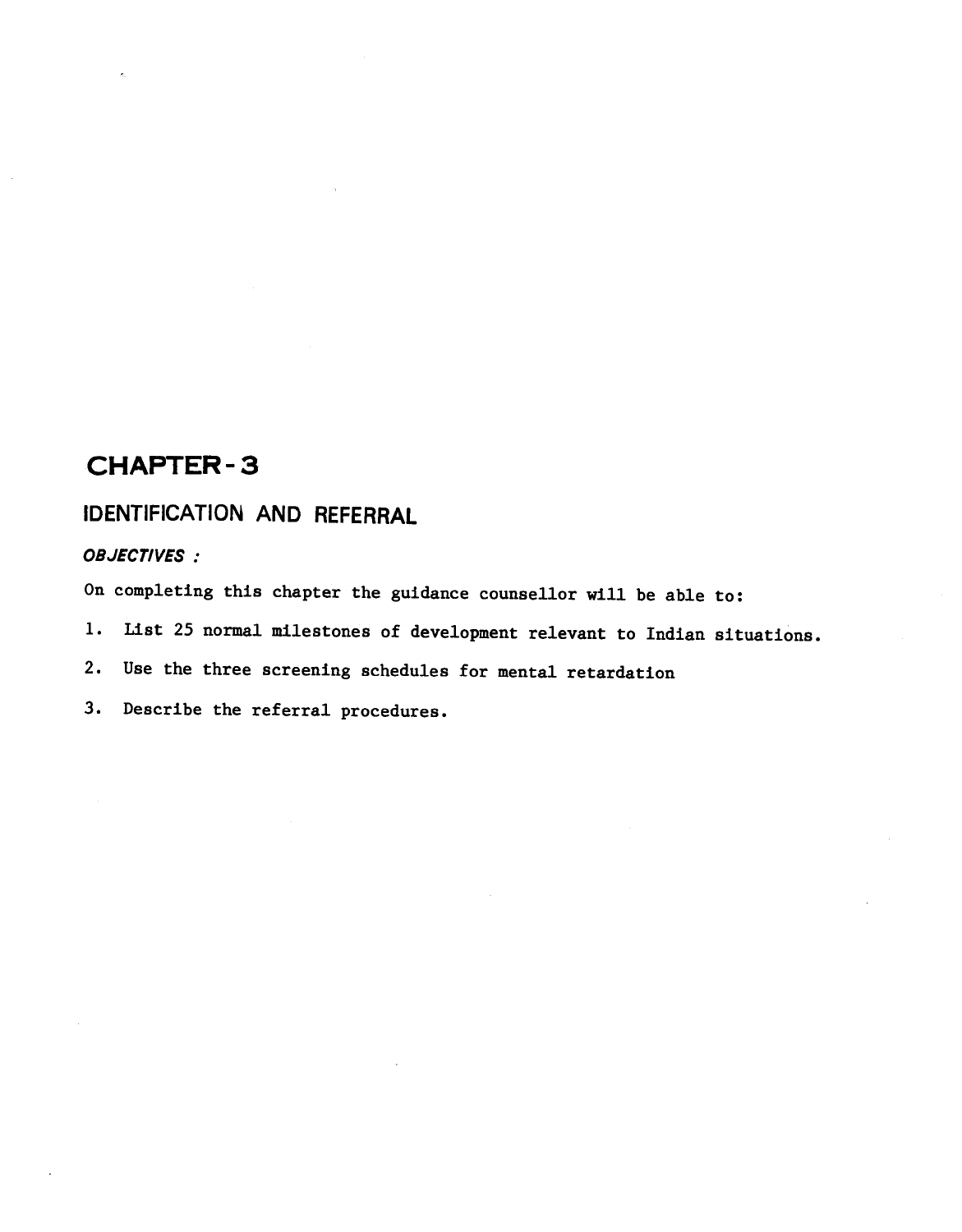# CHAPTER -3

# MANAGEMENT

#### OBJECTIVES :

On completing this chapter the Multi—Rehabilitation Worker will be able to

- 1. Assess a mentally retarded child for skill training
- 2. Train a mentally retarded child in essential skills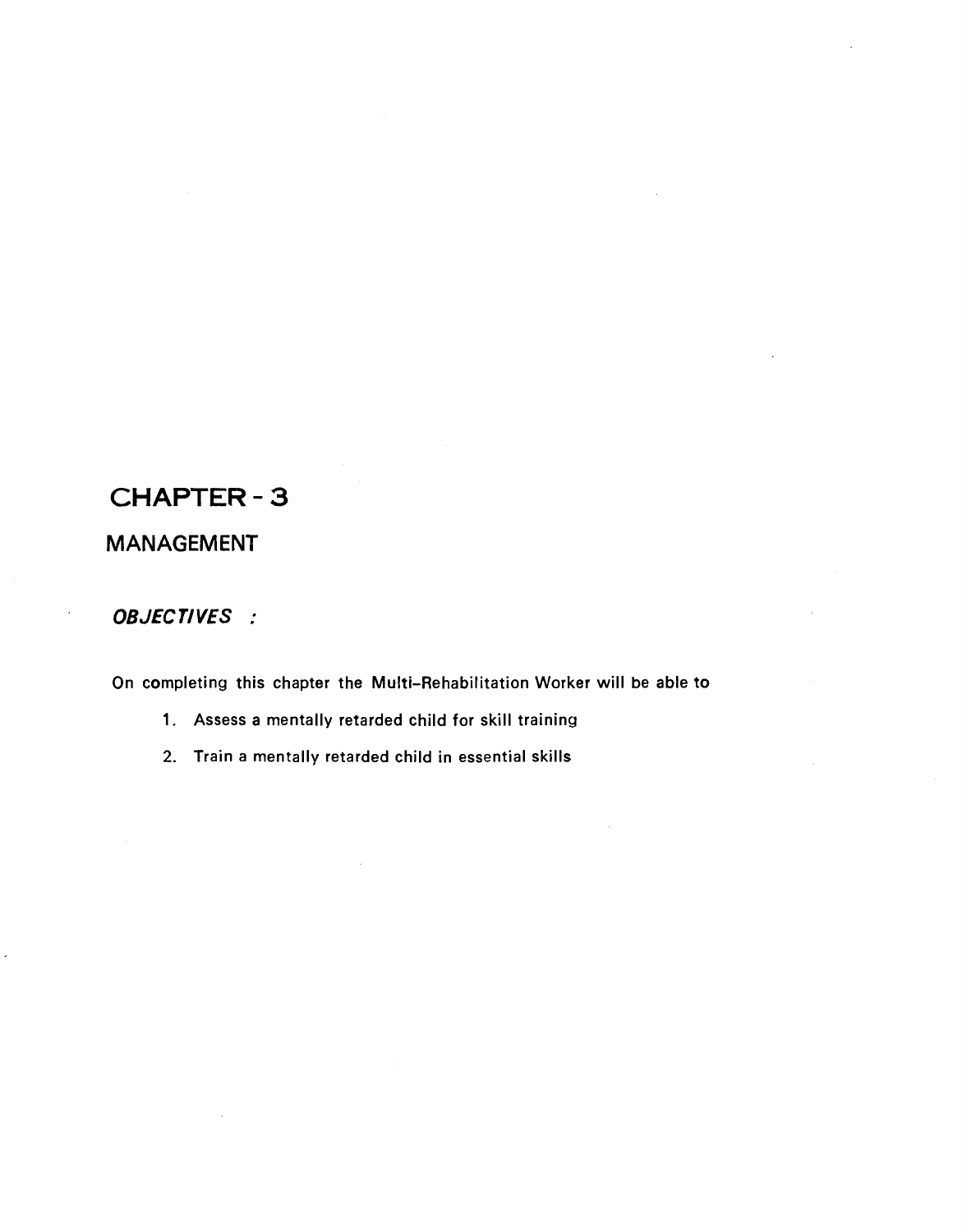# **CHAPTER-3**

# IDENTIFICATION AND REFERRAL

# Child Development

Growth and development of children follow a pattern. Every child passes through certain steps at particular time in his life. These stages are called pilestones of development. It is important to know the normal milestones of. development as it helps in identifying children who have delayed development. Some of the common milestones of development and the approximate age of their attainment relevant to Indian situations are given below. It should be kept in mind that some children may skip few of the stages.





Smiles at others 4 months

Holds head erect 4 months.



Puts objects into mouth 4 months.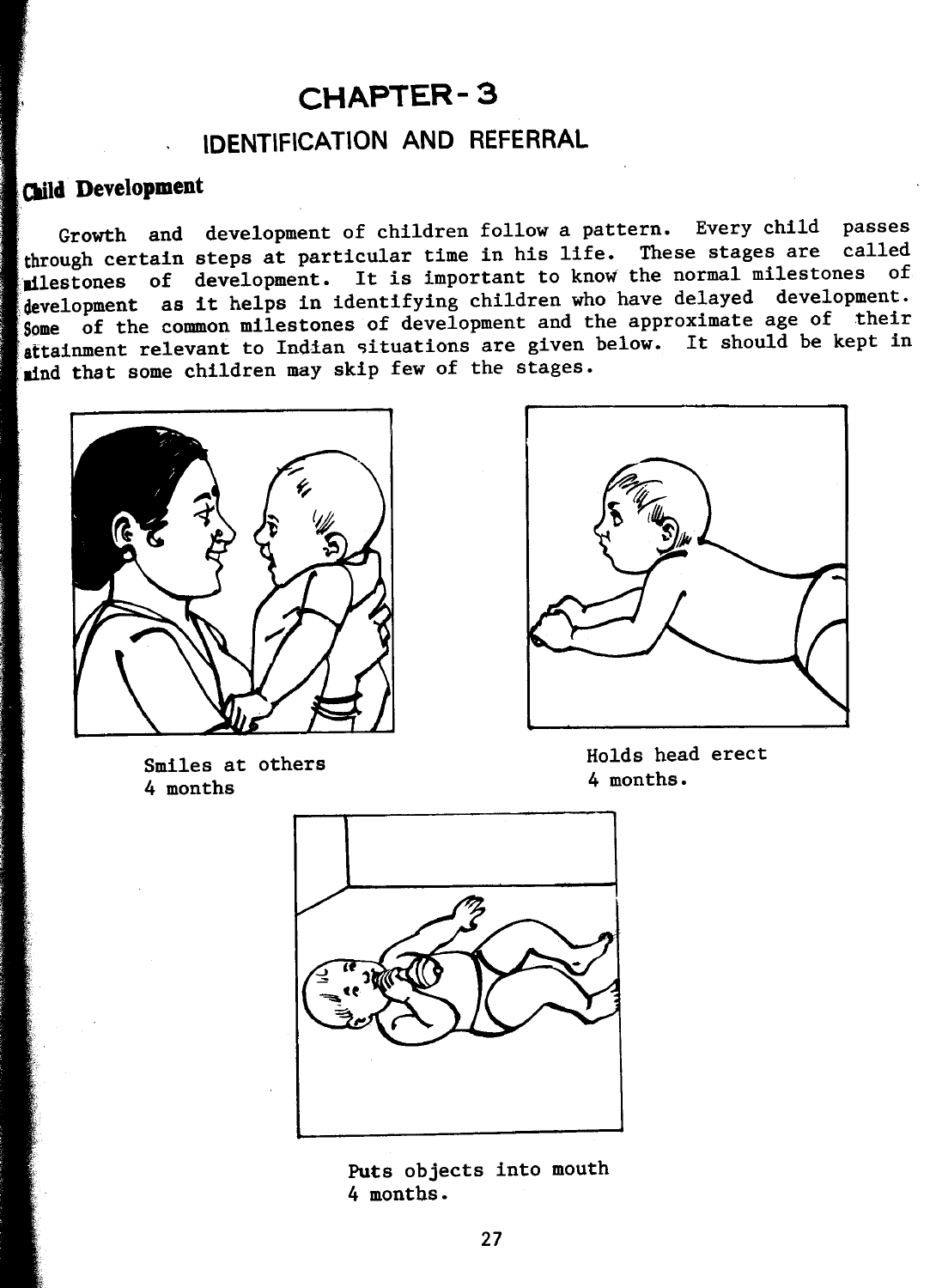

Rolls from back on to stomach 6 months



Makes sounds 'anna', 'ad dada' 7 months

 $\overline{1}$ 



Uses whole palm to grasp 7 months



Sits without support 8 months



Responds to name 10 months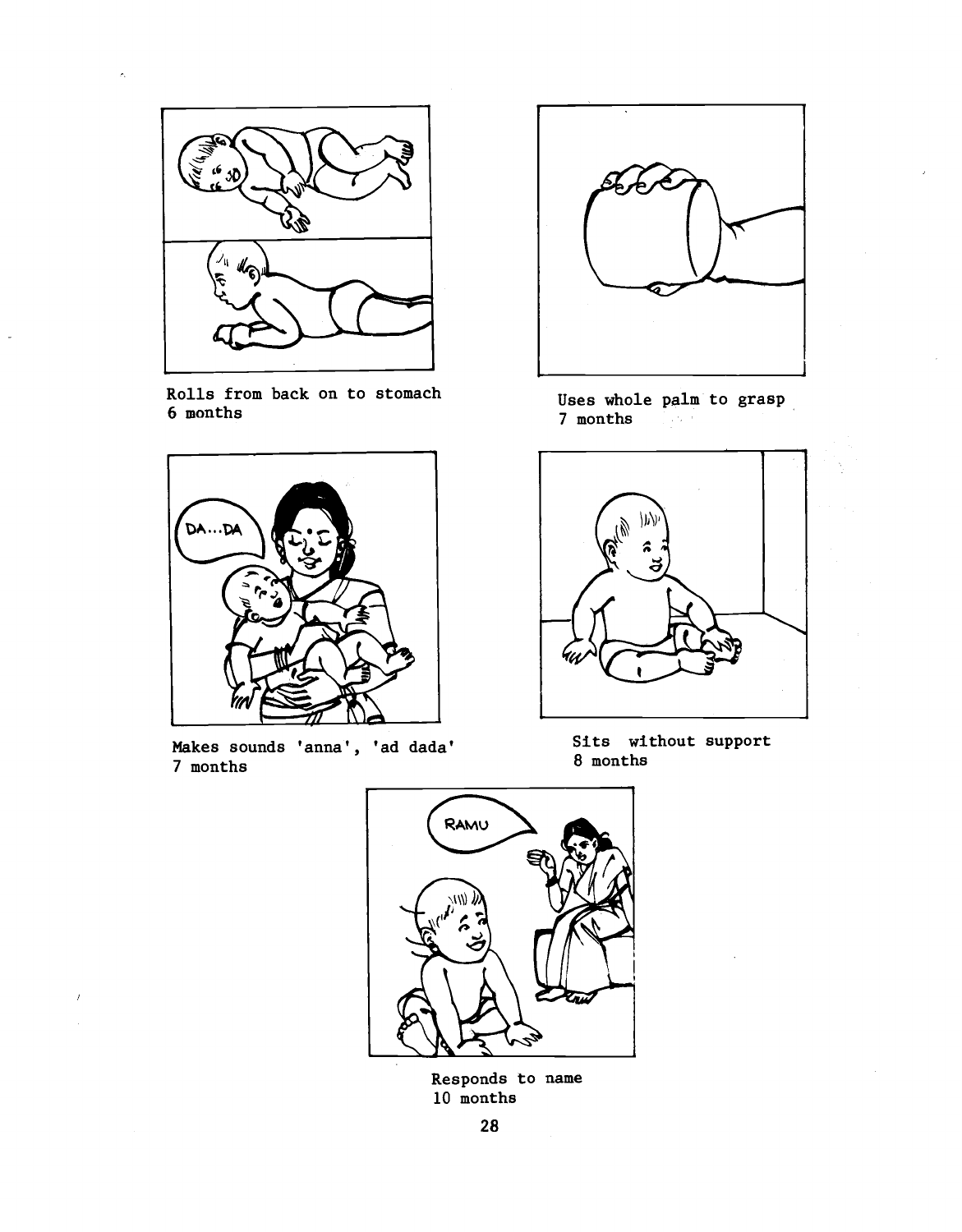

Crawls 10 months



Holds an object with thumb and index finger 10 months



Stands by holding on to an object 10 months



Stands without support 10 months



Says 'amma', 'akka', 'atha', meaningfullY 15 months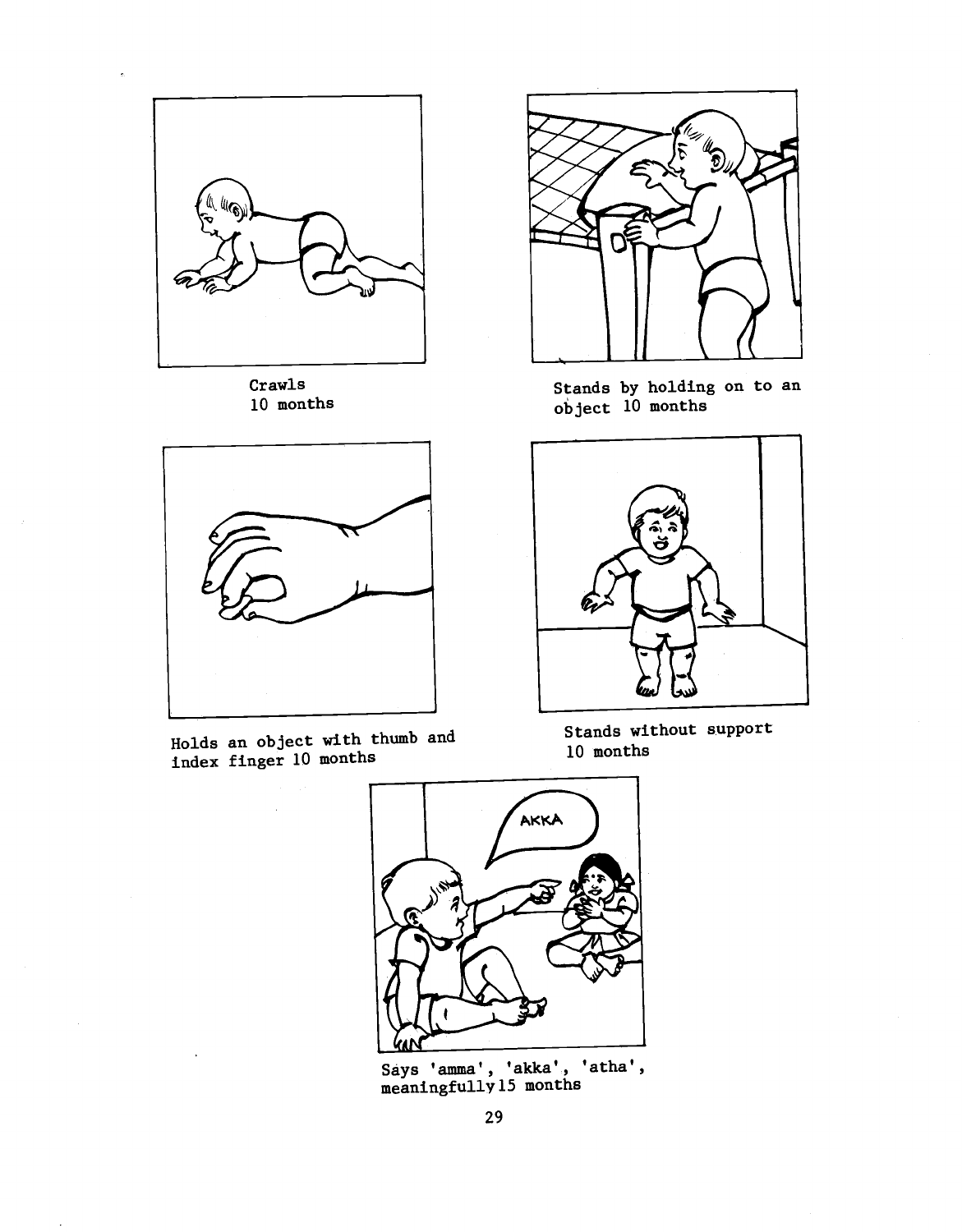## Normal Milestones of Development

| S.No. | <b>MILESTONE</b>                          | $AGE*$    |
|-------|-------------------------------------------|-----------|
| ı.    | Smiles at others                          | 4 months  |
| 2,    | Holds head erect                          | 4 months  |
| 3.    | Puts objects into mouth                   | 4 months  |
| 4.    | Rolls from back on to stomach             | 6 months  |
| 5.    | Uses whole palm to grasp                  | 7 months  |
| 6.    | Makes sounds 'anna', 'ad dadda'           | 7 months  |
| 7.    | Sits without support                      | 8 months  |
| 8.    | Responds to name                          | 10 months |
| 9.    | ٠V<br>Crawls                              | 10 months |
| 10.   | Stands by holding on to an object         | 10 months |
| 11.   | Holds object with thumb and index finger  | 10 months |
| 12.   | Stands without support                    | 10 months |
| 13.   | Says 'amma', 'akka', 'atta', meaningfully | 15 months |
| 14.   | Walks without support                     | 15 months |
| 15.   | Tells own name                            | 18 months |
| 16.   | Drinks by self from a glass               | 21 months |
| 17.   | Shows body parts when named               | 24 months |
| 18.   | Indicates toilet needs                    | 24 months |
| 19.   | Speaks in small sentences                 | 30 months |
| 20.   | Unbuttons clothes                         | 36 months |
| 21.   | Gives meaningful verbal answers to        |           |
|       | simple questions                          | 36 months |
| 22,   | Differentiates big and small              | 36 months |
| 23.   | Identifies boy or girl                    | 36 months |
| 24.   | Can button clothes                        | 40 months |
| 25.   | Combs hair                                | 48 months |

\* 3ased on the survey carried out by NIMH team. It should be noted that the time of attainment of a milestone may deviate from the mean age given. For details consult the appendix in the book Mental Retardation  $-A$  manual for Psychologists by NIMH.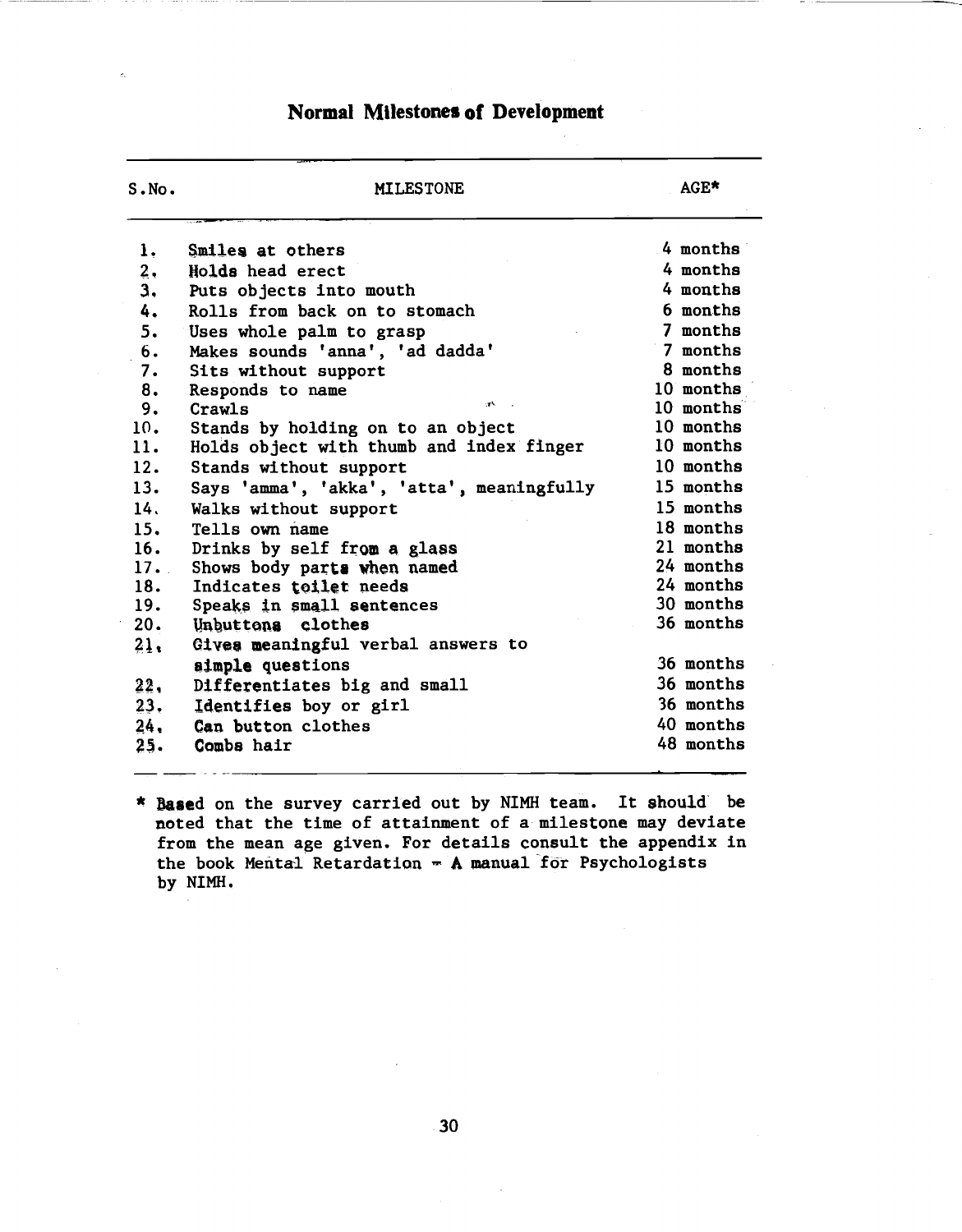

Walks without support 15 months



Drinks by self from a glass 21 months



Tells own name 18 months



Shows body parts when named 24 months



indicates toilet needs 24 months.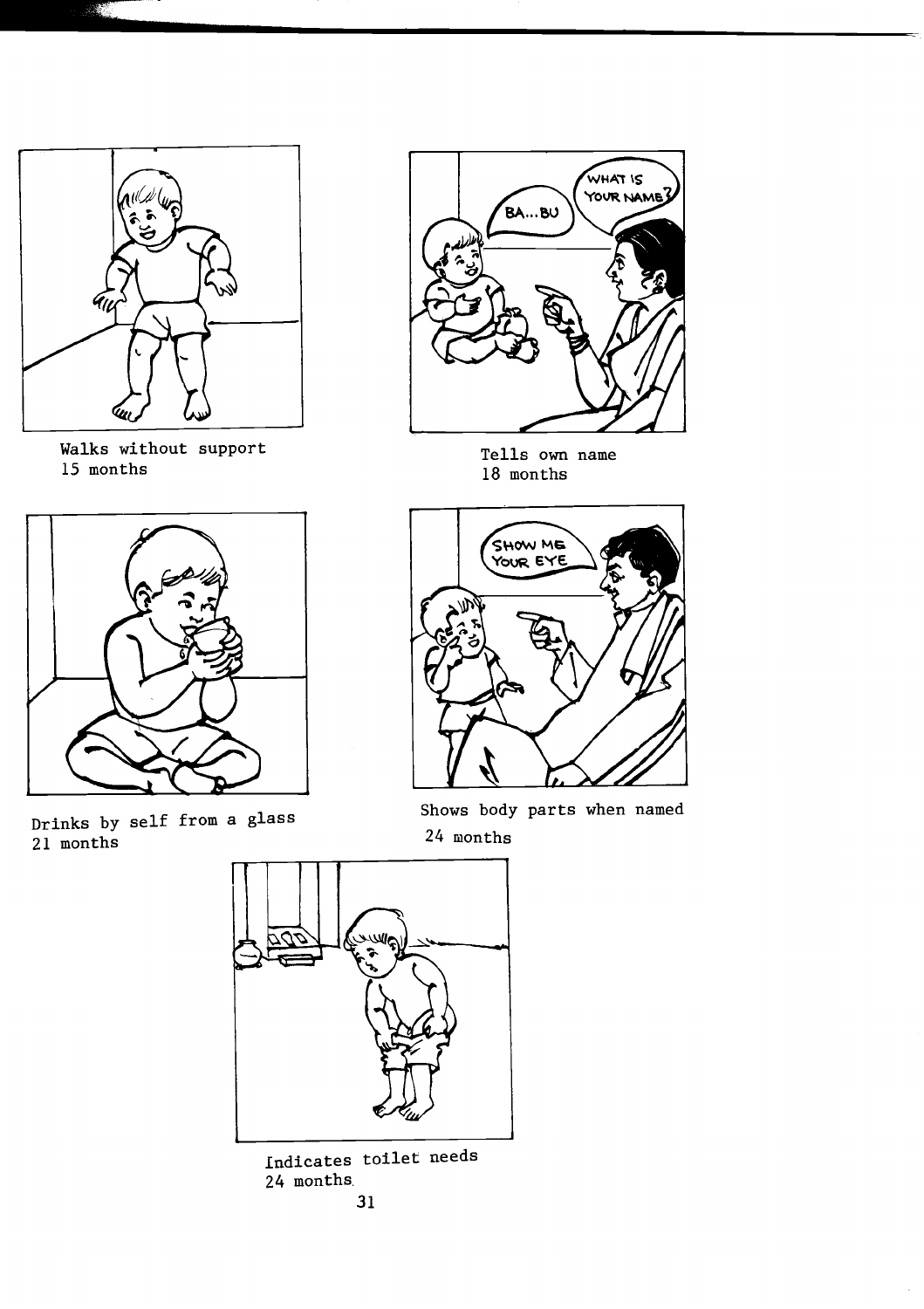

 $\overline{a}$ 

Speaks in small sentences 30 months



Gives meaningful verbal answers to simple questions 36 months



Unbuttons clothes 36 months



Differentiates big and small 36 months



Identifies boy or girl 36 months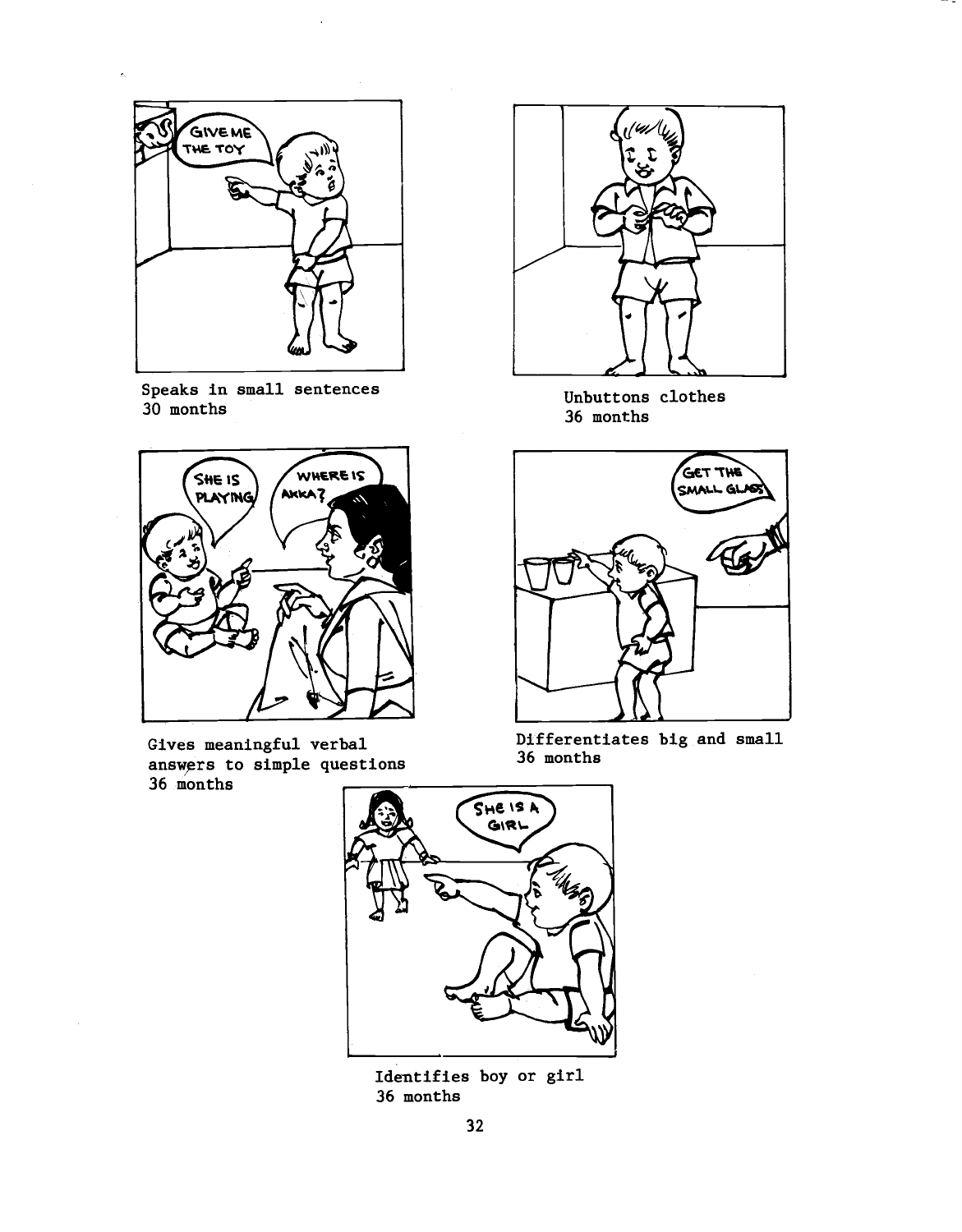

Can button clothes 40 months



Combs hair 48 months

#### Identification of persons with Mental Retardation

We have seen how a normal child develops. Early identification of mental retardation is made by seeing how much a child is delayed on the milestones of development. Identification of mental retardation is done by using certain questionnaires or checklists called screening schedules. Three screening sch- edules are given below. The first is for the children below 3 years of age. The second for those between 3—6 years of age. The third is for those aged 7 years and above. In the description of normal milestones of development, the mean age of attainment alone is given. However, the age range has to be taken into consideration while screening for developmental delays. Hence the age range is given in the screening schedule-I.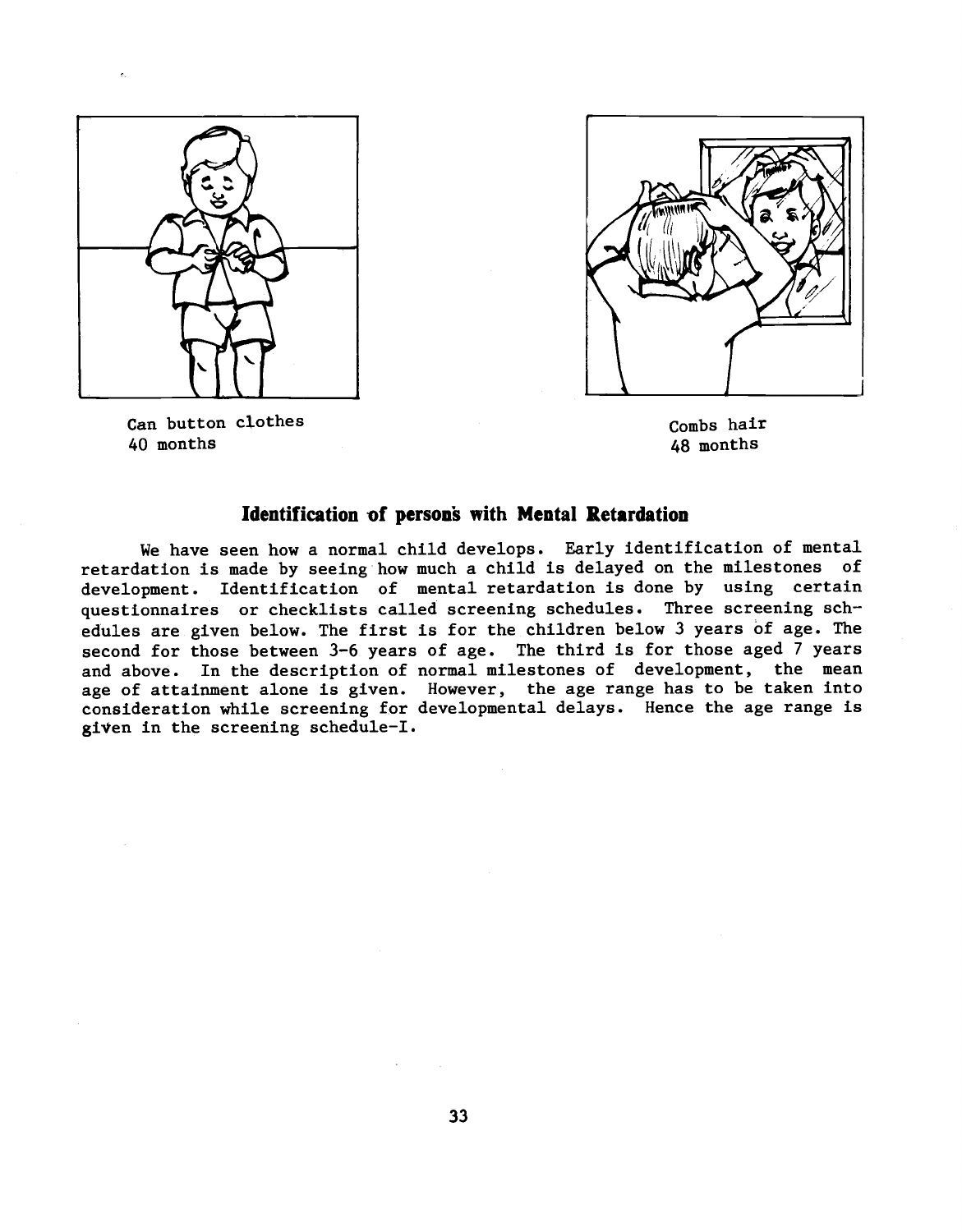| S.NO.                                                             | <b>ITEM</b>                                                                                                                                                                                                                                                             | Normal age<br>range                                                                                                                                                                          | Milestone delay<br>if not achieved<br>by:                                                                     |
|-------------------------------------------------------------------|-------------------------------------------------------------------------------------------------------------------------------------------------------------------------------------------------------------------------------------------------------------------------|----------------------------------------------------------------------------------------------------------------------------------------------------------------------------------------------|---------------------------------------------------------------------------------------------------------------|
| 1.<br>2.<br>3.<br>4.<br>5.<br>6.<br>7.7<br>8.<br>9.<br>10.<br>11. | Responds to name/voice<br>Smiles at others<br>Holds head steady<br>Sits without support<br>Stands without support<br>Walks well<br>Talks in 2-3 word sentences<br>Eats/drinks by self<br>Tells his name<br>Has toilet control<br>Avoids simple hazards<br>Other Factors | $1-3$ months<br>$1-4$ months<br>$2-6$ months<br>5-10 months 12th month<br>9-14 months<br>10-20 months 20th month<br>$16-30$ months<br>$2-3$ years<br>$2-3$ years<br>$3-4$ years<br>3-4 years | 4th month<br>6th month<br>6th month<br>18th month<br>3rd year<br>4th year<br>4th year<br>4th year<br>4th year |
| 12.<br>13.                                                        | Has fits<br>Has Physical disability                                                                                                                                                                                                                                     | Yes<br>Yes                                                                                                                                                                                   | Ņо<br>Ņю                                                                                                      |

# Screening Schedule No. 1 (Below 3 years)

If the child is found to be delayed in any one of the items given from 1-11 and if the child has fits or physical disability, suspect mental retardation.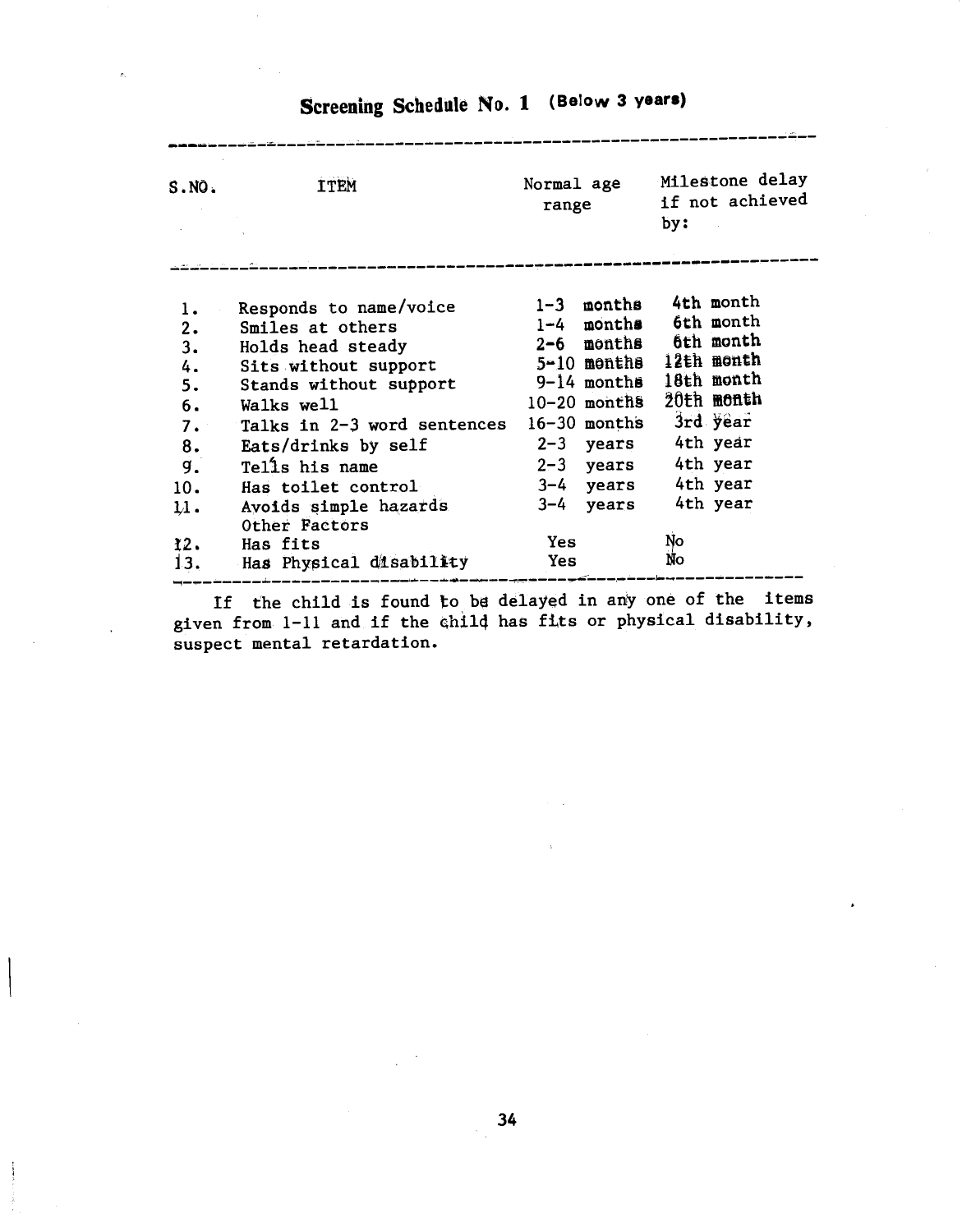### Screening Schedule No. II (3 to 6 years)

Observe the following:

 $\ddot{\phantom{a}}$ 

| 1. | Compared with other children, did the child have any serious<br>delay in sitting, standing, or walking?                         | Yes        | No  |  |  |  |  |  |
|----|---------------------------------------------------------------------------------------------------------------------------------|------------|-----|--|--|--|--|--|
|    | 2. Does the child appear to have difficulty in hearing?                                                                         | Yes        | No  |  |  |  |  |  |
|    | 3. Does the child have difficulty in seeing?                                                                                    | Yes        | No. |  |  |  |  |  |
|    | 4. When you tell the child to do something, does he seem to have<br>problems in understanding what you are saying?              | Yes        | No  |  |  |  |  |  |
|    | 5. Does the child have weakness and/or stiffness in the limbs and/or<br>difficulty in walking or moving his arms?               | Yes        | No  |  |  |  |  |  |
|    | 6. Does the child sometimes have fits, become regid, or lose con-<br>sciousness?                                                | Yes        | No  |  |  |  |  |  |
|    | 7. Does the child have difficulty in learning to do things like other<br>children of his age?                                   |            |     |  |  |  |  |  |
| 8. | Is the child not able to speak at all? (cannot make himself under-<br>stood in words/say any recognizable words)                |            |     |  |  |  |  |  |
| 9. | Is the child's speech in any way different from normal (not clear<br>enough to be understood by people other than his immediate |            |     |  |  |  |  |  |
|    | $family?$ )                                                                                                                     | <b>Yes</b> | No  |  |  |  |  |  |
|    | 10. Compared to other children of his age, does the child appear<br>in.<br>any way backward, dull or slow?                      | Yes        | No  |  |  |  |  |  |
|    | If any of the above items is answered 'Yes', suspect mental retar-<br>dation.                                                   |            |     |  |  |  |  |  |
|    |                                                                                                                                 |            |     |  |  |  |  |  |

\* Adapted from the International Pilot study of severe childhood disability — Final report — Screening for severe mental retardation in developing countries.

35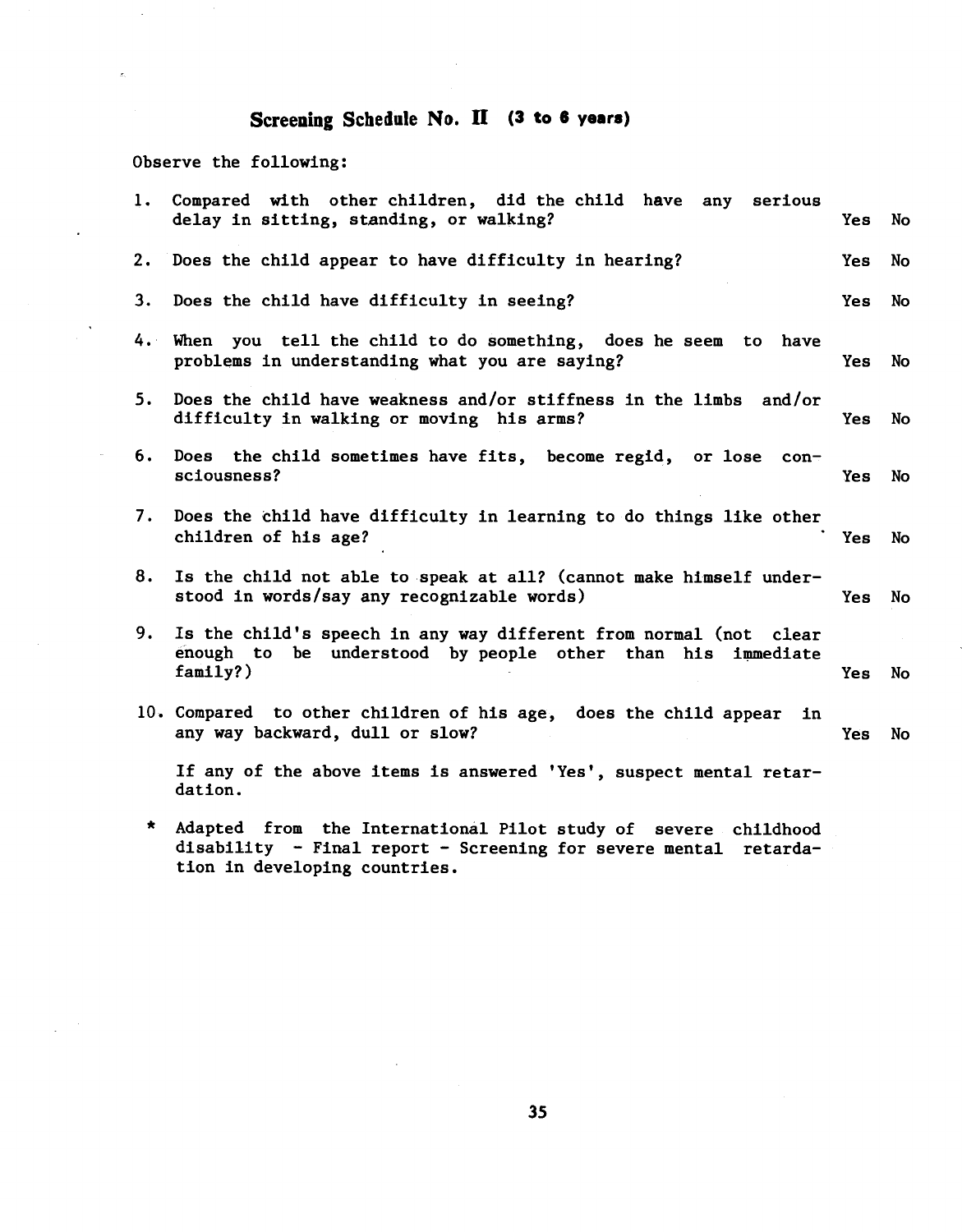### Screening Schedule No. III (7 years & Above)

|    | 1. Compared with other children, did the child have any serious delay<br>in sitting, standing or walking?      | Yes No |  |
|----|----------------------------------------------------------------------------------------------------------------|--------|--|
| 2. | Can the child not do things for himself like eating, dressing,<br>bathing and grooming?                        | Yes No |  |
|    | 3. Does the child have difficulty in understanding when you say "do<br>this or that"?                          | Yes No |  |
|    | 4. Is the child's speech not unclear?                                                                          | Yes No |  |
| 5. | Does the child have difficulty in expressing without being asked<br>what the child has seen/heard?             | Yes No |  |
| 6. | Does the child have weakness and/or stiffness in the limbs and/or<br>difficulty in walking or moving his arms? | Yes No |  |
| 7. | Does the child sometimes have fits, become rigid or loss consciou-<br>sness?                                   | Yes No |  |
| 8. | Compared to other children of his age, does the child appear in<br>any way backward, dull or slow?             | Yes No |  |
|    | If any one of the above items is answered 'Yes' suspect mental<br>retardation.                                 |        |  |

Note:In the screening schedules No.11 and No.111, there are a number of questions which are overinclusive i.e. those with hearing handicap or physical handicap or epilepsy alone without mental retardation can be spotted. These two screening schedules ensure prompt identification of every single mentally retarded child. Do not worry if the questions sometimes identify persons with handicaps other than mental retardation. Such persons can be assessed later. Our chief concern is identification of mentally retarded children.

36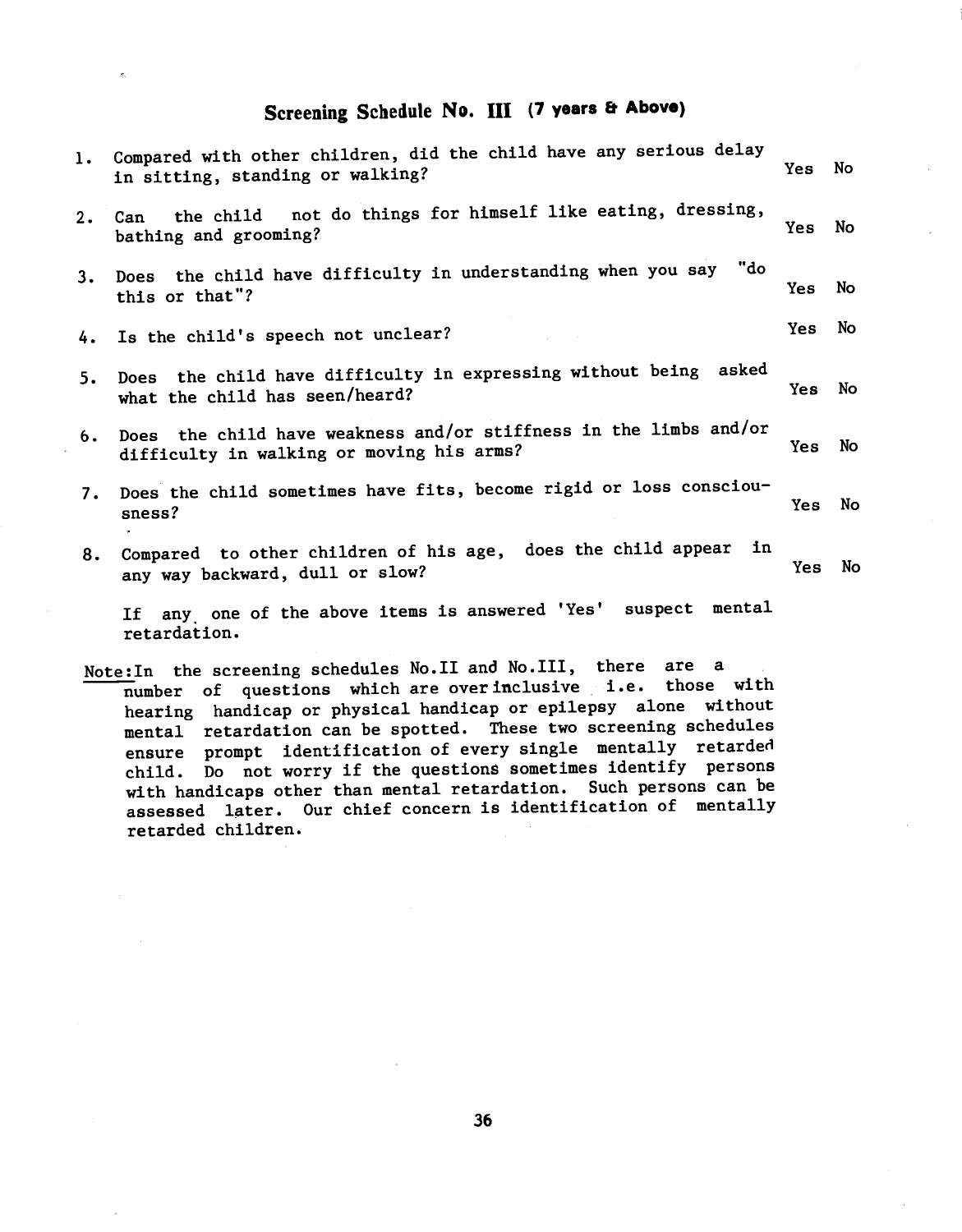### FLOW CHART: Referrals:

#### Identification and Management.



Once a case is suspected, the<br>diagnosis of mental retardation diagnosis of mental retardation should be established by a person who has adequate training in mental<br>retardation. The places where such The places where such a diagnosis can be made are the<br>paediatrics/psychiatry departments paediatrics/psychiatry of general hospitals, mental hospitals, child guidance clinics and special schools for the mentally<br>retarded persons. In addition, the retarded persons. In addition, the<br>psychologist/vocational guidance psychologist/vocational guidance counsellor at the District Rehabilitation Centre can confirm the diagnosis. The following information is needed from the parents before arriving at the diagnosis detailed history about the health of the mother during pregnancy, details of the nature and type of delivery of the child and difficulties encountered if any, details of the health of the child after birth such as immunization and illnesses such as fever, fits, jaundice and measles; and history of similar illness in the family. After eliciting the history, a developmental assessment is done and if needed tests of intelligence are administered. The child is assessed on the assessment checklist to find out the current level<br>of functioning, The child is of functioning. The examined by the medical doctor to find out whether there are any medical problems such as fits. If any drugs are necessary, they are pres-<br>cribed. A management plan is then A management plan is then drawn out.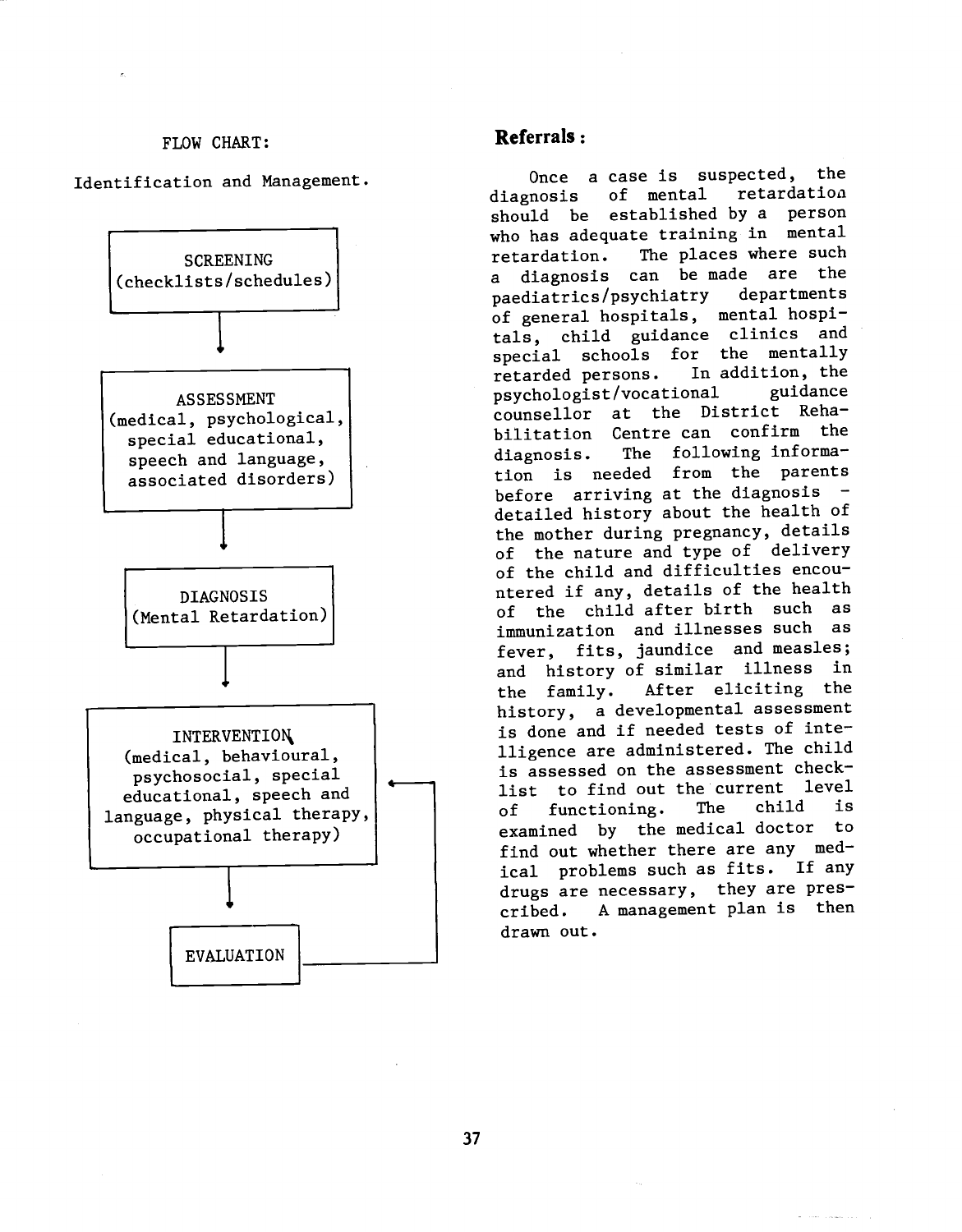The management plan of the mentally retarded child depends upon the current level of the child and the associated conditions such as epilepsy, hyperkinesis, behaviour problems and sensory handicaps. The management plan varies from infant stimulation, training in daily living skills and finctional academics to prevocational and vocational skills. Apart from this, help is needed in speech, locomotion, management of problematic behaviour and management of medical problems. The details about management of a mentally retarded person are given in the following chapters. In this manual, management aspects are restricted to in the following chapters. In this manual, manugement and public, voc-<br>parent counselling and guidance, creation of awareness among the public, vocational training and job placement. For details regarding intellectual assessment, skill training and behaviour modification refer to the book "Mental Retardation — A manual for PsychologistS'.

### Summary

- 1. Twenty five normal milestones of development are described. These items are<br>it will be interested and are based on a survey carried out by NIMH relevant to Indian situation and are based on a survey carried out by NINH team.
- 2. Three screening schedules for the age groups of 0-3 years, 3-6 Years, and 7<br>2. Three screening schedules for the 11ed escossment is needed after screening. Three screening schedules for the space assessment is needed after screening.

 $\mathbf{z}$  such that  $\mathbf{z}$ 

3. The various places where suspected cases can be referred are described,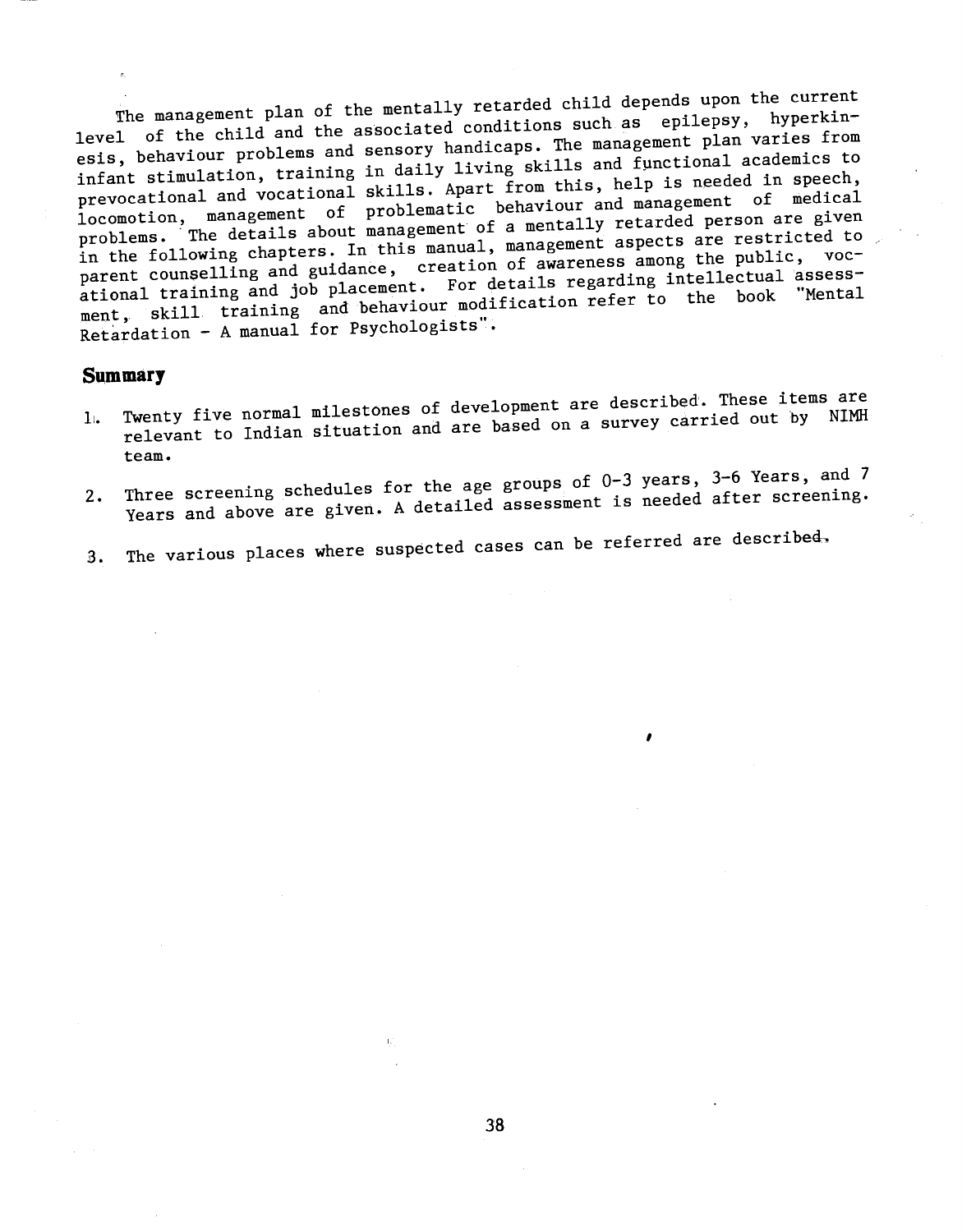### Self Evaluation - III

 $\frac{1}{\sigma_{\rm c}}$ 

| 1. | Match the following:                             |                |                |               |
|----|--------------------------------------------------|----------------|----------------|---------------|
|    | 1. Neck control                                  | 8 months<br>a. | €              | $\lambda$     |
|    | 2. Sitting without support                       | b. 24 months   | $\overline{C}$ | $\lambda$     |
|    | 3. Standing without support                      | 4 months<br>c. | €              | $\lambda$     |
|    | 4. Indicates toilet needs                        | d. 10 months   | €              | $\lambda$     |
| 2. | Give any three indicators of mental retardation: |                |                |               |
|    | a. <u>_________________</u> _______              |                |                |               |
|    | b.                                               |                |                |               |
|    | <u>_______________________</u><br>$\mathbf c$ .  |                |                |               |
| 3. | Match the following:                             |                |                |               |
|    | 1. Social smile                                  | 6 months<br>a. | €              | $\mathcal{C}$ |
|    | 2. Drinking from a glass by self                 | 4 months<br>ъ. | $\left($       | $\sum$        |
|    | 3. Rolling over                                  | c. 15 months   | $\overline{C}$ | $\mathcal{E}$ |
|    | 4. Walking without support                       | d. 21 months   | $\overline{C}$ | $\lambda$     |
| 4. | Arrange the following steps in sequence:         |                |                |               |
|    | 1. Intervention                                  |                | €              | $\lambda$     |
|    | 2. Diagnosis                                     |                | C              | $\lambda$     |
|    | 3. Screening for mental retardation              |                | $\epsilon$     | $\mathcal{Y}$ |
|    | 4. Assessing current level of functioning        |                | €              | $\mathcal{Y}$ |
|    | 5. Psychological testing                         |                |                | €             |
|    |                                                  |                |                |               |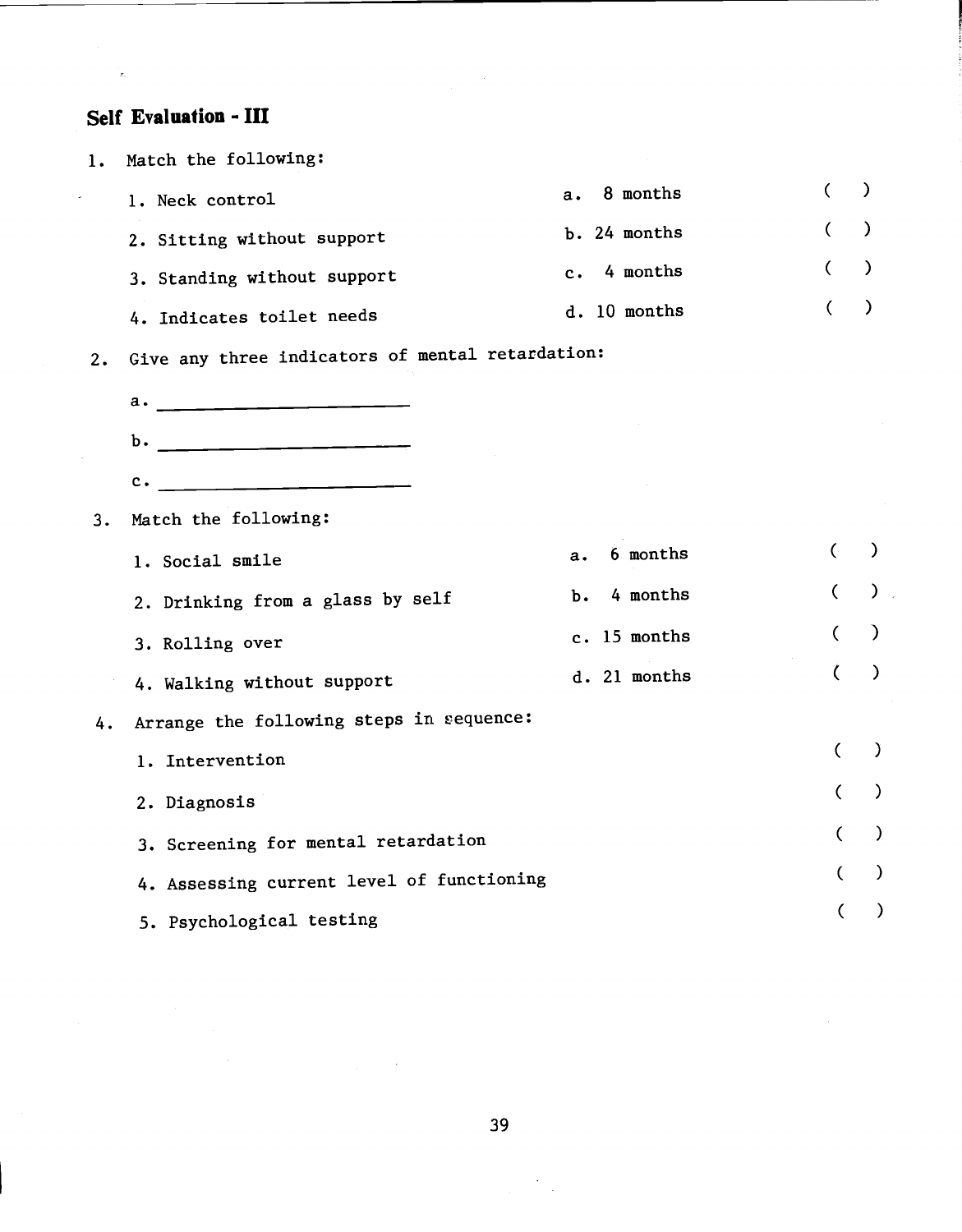- 5. A male child aged 8 months is brought to you with the complaints of inability to hold the head, not able to roll about and not able to fix the eyes on parents. The child cries when hungry. The mother feeds the child periodically. On examination the child is found to be in lying position, not responding to any stimuli. The doctor who examined the child has reported that clinically all the systems are normal. How will you proceed further and what advice will you give the parents.
- 6. A ten year old boy is brought to you with the complaints of poor scholastic performance and adament behaviour. He is studying in 5th standard. The parents report that the boy scores poor marks in class examinations since one year. He picks up quarrels with other children in the school. He shows interest in games and is found to be playing all the time. The doctor's report says that the boy is normal physically. How will you proceed further in this case.
- 7. A six year old girl is brought to you with the complaints of inability to talk properly, difficulty in walking, fits once a month and inability to brush teeth, bathe and dress properly. On a detailed enquiry it is found that the girl was born after a prolonged labour and all the milestones of develpoment of the girl were delayed. The doctor has prescribed medicines for fits and the physiotherapist is giving passive stretching exercises for the limbs as the limbs were found to be stiff. How will you proceed further in this case.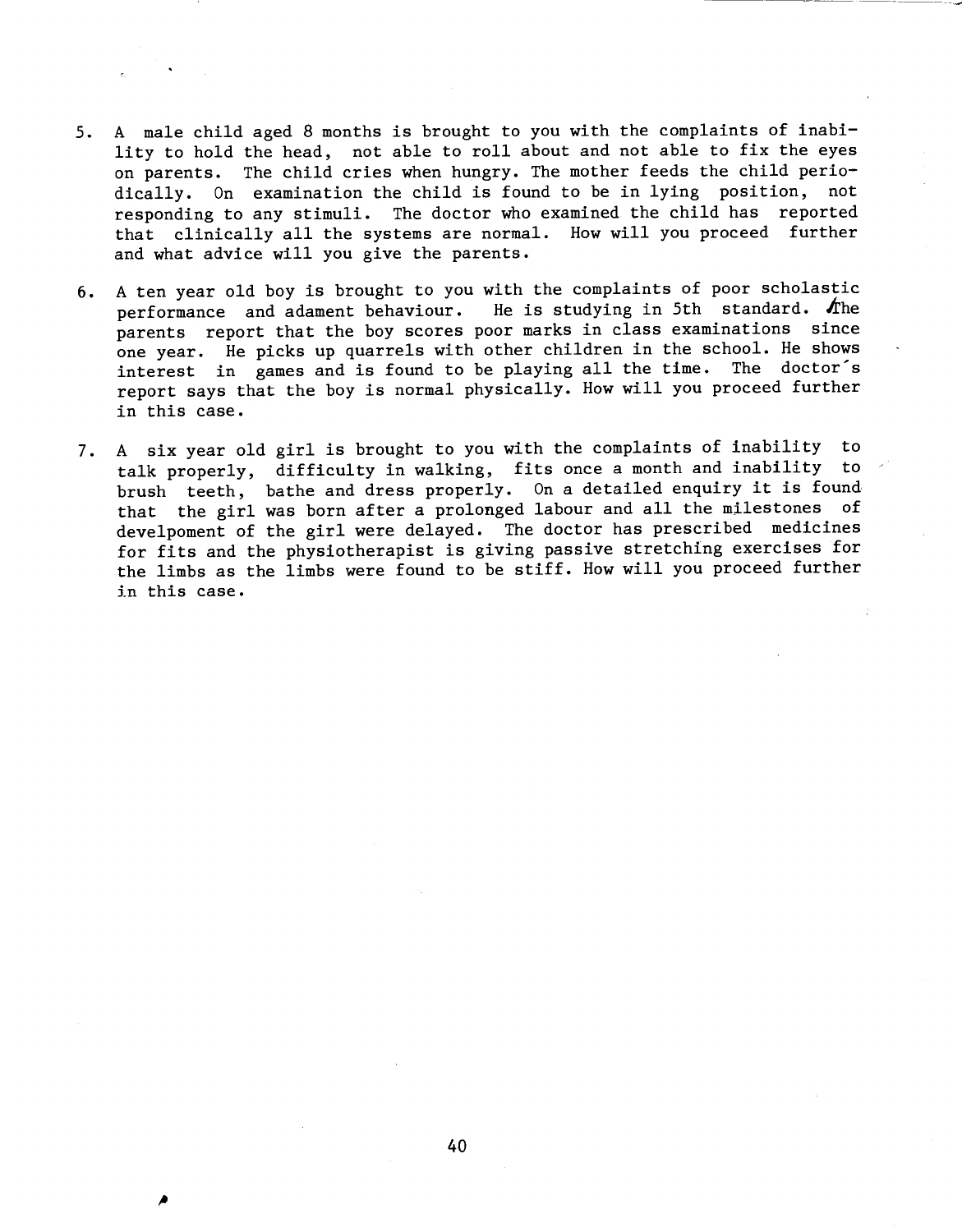### CHAPTER- 4

 $\label{eq:2} \frac{1}{\sqrt{2\pi}}\left(\frac{1}{\sqrt{2\pi}}\right)^{1/2}\frac{1}{\sqrt{2\pi}}\left(\frac{1}{\sqrt{2\pi}}\right)^{1/2}\frac{1}{\sqrt{2\pi}}\left(\frac{1}{\sqrt{2\pi}}\right)^{1/2}\frac{1}{\sqrt{2\pi}}\frac{1}{\sqrt{2\pi}}\frac{1}{\sqrt{2\pi}}\frac{1}{\sqrt{2\pi}}\frac{1}{\sqrt{2\pi}}\frac{1}{\sqrt{2\pi}}\frac{1}{\sqrt{2\pi}}\frac{1}{\sqrt{2\pi}}\frac{1}{\sqrt{2\pi}}\frac{1}{\$ 

### **MANAGEMENT**

#### OBJECTIVES:

On completing this chapter the guidance counsellor will be able to

1. List the qualities of a good counsellor

2. Identify the goals of counselling in mental retardation

3. Clarify the common incorrect beliefs about mental retardation

4. List the modes of creating awarness in community on mental retardation

5. List the activities for the welfare of the mentally retarded persons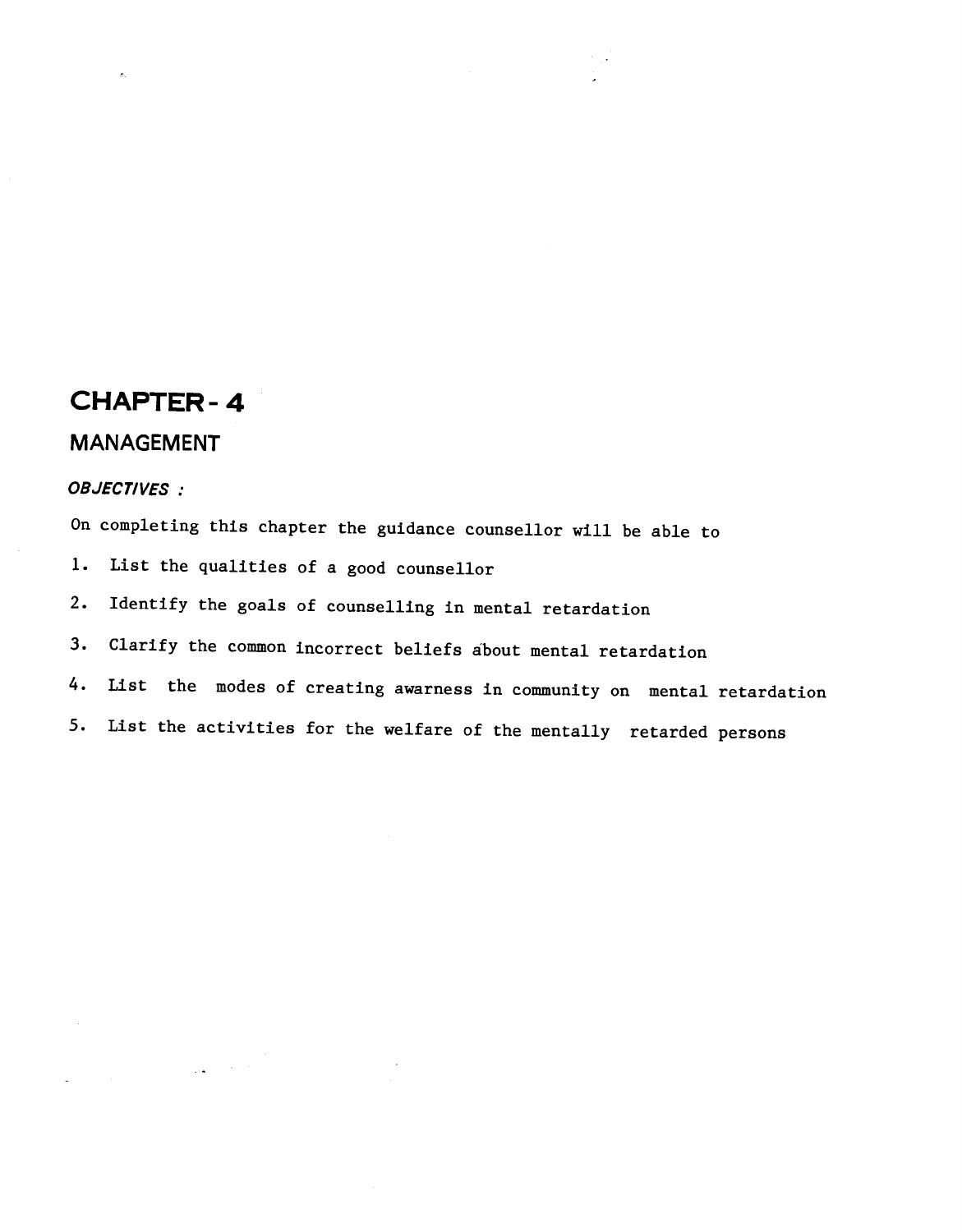### CHAPTER— 4

#### **MANAGEMENT**

After a mentally retarded person has been identified he needs to be tho roughly assessed so that a management plan can be delineated. Generally the assessment and management of a person with mental retardation is done by a team consisting of medical personnel—either a psychiatrist or a paediat rician, a psychologist and a special educationist. The other members may include speech pathologist, physiotherapist, occupational therapist and a vocational guidance counsellor. After a thorough assessment of various aspects including general background information, medical conditions, inteiligence, current level of functioning in the day to day living, social competence and associated problems, a management plan is made for the<br>child. This may be either referral to special schools wherever possible, This may be either referral to special schools wherever possible, home based training, or vocational training, as the case may be. Before initiating the training programme, the most Important point to consider is informing the parents about the child's condition and honestly telling them what could be done.

#### Parent Counselling

All parents wish for a healthy and a normal child.. However, when a disabled child is born all the hopes of the parents are shattered. This calls for a life long adjustment. In order to assist the parents in dealing effectively with the situation counselling is essential, as a part of the whole management plan. The counselling aims at helping parents understand and accept the child's problems. This also helps them in making plans appropriate to the capability of the mentally retarded person. To be an effective counsellor one should have certain skills and characteristics. include:

- Sincerity. The basic quality of a successful counsellor is the sincerity with which he wishes to help the client. This in turn develops trust and confidence in the client. In such a situation parents would come out freely with all the problems they face with the mentally retarded child. It very important that the counsellor should keep the information about the client and the family situation confidential.
- Reassurance. It is essential to make the parents feel that the counsellor understands them and the problems they face. He should patiently listen to whatever the parents say, even if the information seems unimportant. At the same time he should be careful not to give false hopes to the parents. An effective counsellor would make the client feel reassured and trusting of the counsellor.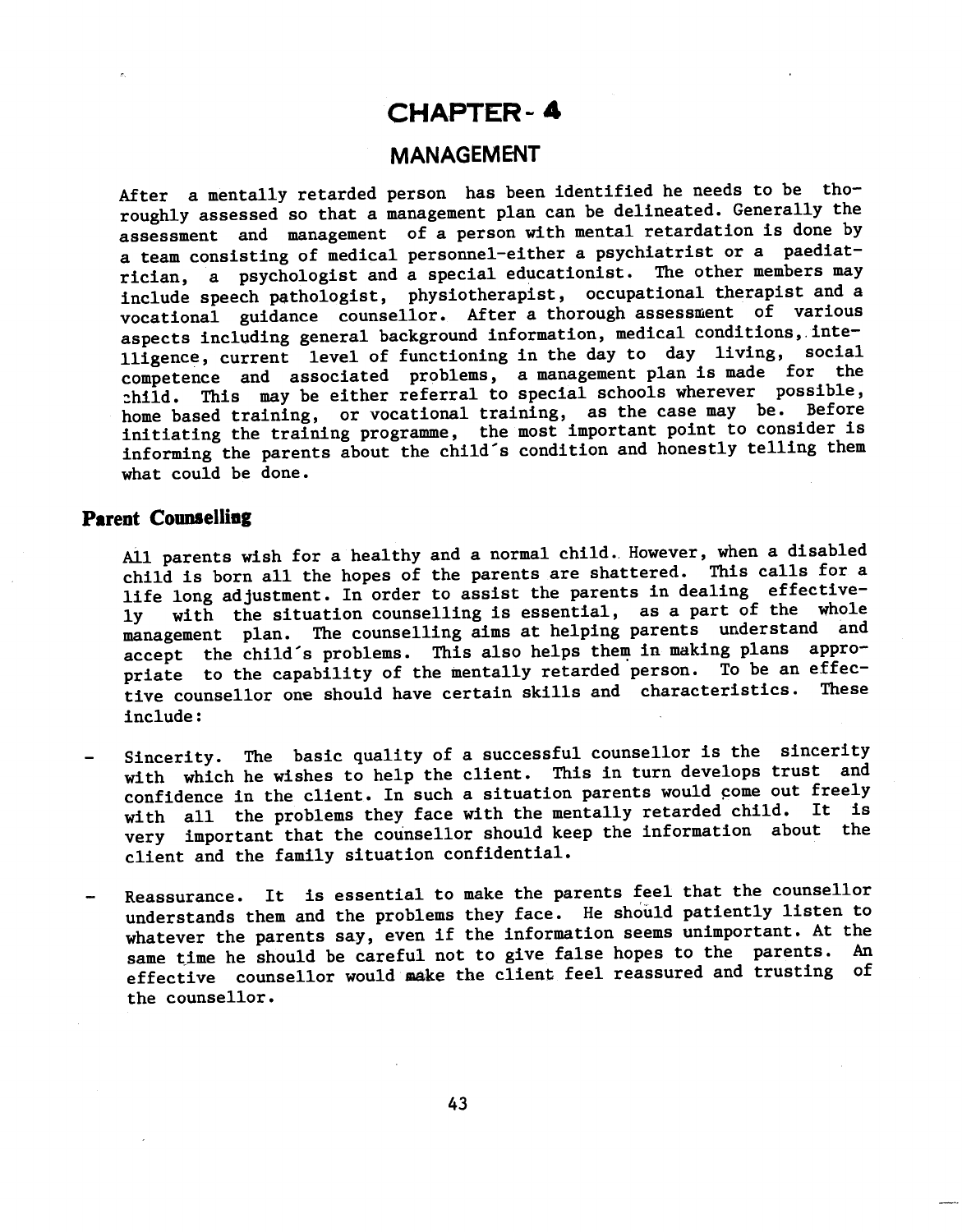- Effective communication. Simple language should be used while counselling and technical language should be avoided. The very purpose is defeated if parents are not able to follow what is conveyed. Honest information on the child's condition and the various facilities available should be clearly conveyed. However, the final decision regarding management should be left to the choice of the parents.
- Emotional stability. When the parents learn that their child will not become normal, they might get frustrated.They may either breakdown or may become aggressive towards the counsellor. The counsellor should maintain his emotions and must not react adversely to these feelings of the parents. The counsellor should understand that the parents are not upset with the counsellor but with the situation they are facing and are venting their feelings released by their awareness of it. On the otherhand, the counsellor should make the parents feel relieved of the anxiety and frustrations, they had been lodging for a long time.

The focus of counselling depends upon the individual needs of the mentally retarded child and his family. The following are the stages of counselling the parents of a mentally retarded person.

- STAGE 1 Impart information regarding the condition of the mentally retarded child
	- The child's actual condition should be explained in simple words to the parents.
	- Enough time must be taken while counselling.
	- Misleading, giving false information or building false hopes in parents must be avoided.
	- Information regarding professional help for treating associated conditions like fits, hyperactivity, or other handicaps must be made available to the parents.
- STAGE 2 Help the parents to develop right attitudes towards their handicapped child
	- Many a time the parents tend to have wrong beliefs, attitudes and ideas regarding the causes and management of the disabling condition of their child. This is especially true with mental retardation because the child usually looks 'normal' and yet functions subnormally. Because of the lack of awareness, the parents tend to believe that the child would become<br>cannol in due course of time. If they are aware of the problem, some normal in due course of time. If they are aware of the problem, parents blame each other for being responsible for the birth of such a child due to lack of awareness on causes. Some parents look either for medical and surgical cures or magical cures through faith healing. Some even feel that nothing could be done for such a child.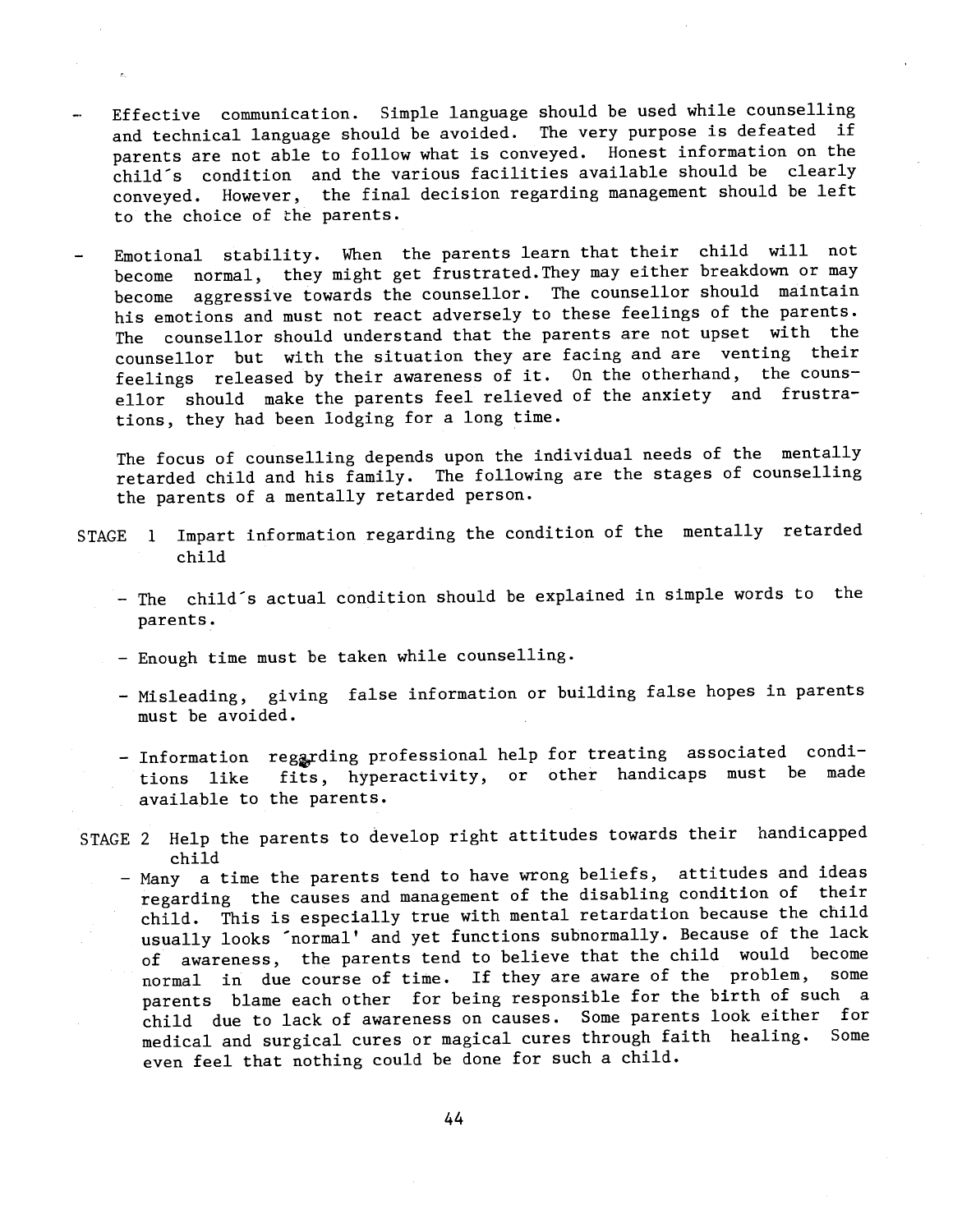- The counsellor should give correct information on the the nature, causes and management of mentally retarded persons. He should give suitable<br>examples of the other persons with mental retardation and how they are of the other persons with mental retardation and how they are managed.
- Some parents have faulty attitudes towards their mentally retarded child. This may be either over protection or rejection.
- Attitudes such as overprotection i.e. shielding the child from any challenging situation and/or doing almost everything for the child before he fully attempts to do them should be corrected as it hinders the development of whatever capacities the child may have.
- The attitude of rejection, that is, thinking that the child is good for nothing and Ignoring him should be changed so that the child can be helped to learn by systematic training.
- Some parents push their child too hard expecting him to learn or achieve beyond his abilities. This may lead to frustration and failure in the mentally retarded child. The parents should be made aware of what they may expect of their child.
- Some parents suffer from guilt feelings that they are responsible for their child's condition. The parents should be explained that the condition of mental retardation Is generally due to causes over which parents have no direct control.
- STAGE 3 Create awareness in educating the parents regarding their role In training their mentally retarded child
	- Once the parents bring their child for consultation, they tend to believe that the management of the child will be taken care of by the persons working for the mentally retarded. The counsellor should explain the effectiveness and role of the parents and other family members in training the mentally retarded child.
	- Some parents believe that training a mentally retarded child needs spe clalized skills and they may not be able to train their child. The parents should be made aware that training a mentally retarded child does not need complex skills and with repeated training in simple steps, the mentally retarded child can learn.
	- Meeting of the parents of mentally retarded children who are already being helped, with the parents of mentally retarded childern who are newly identified will be helpful. This will also offer them opportunities for mutual support.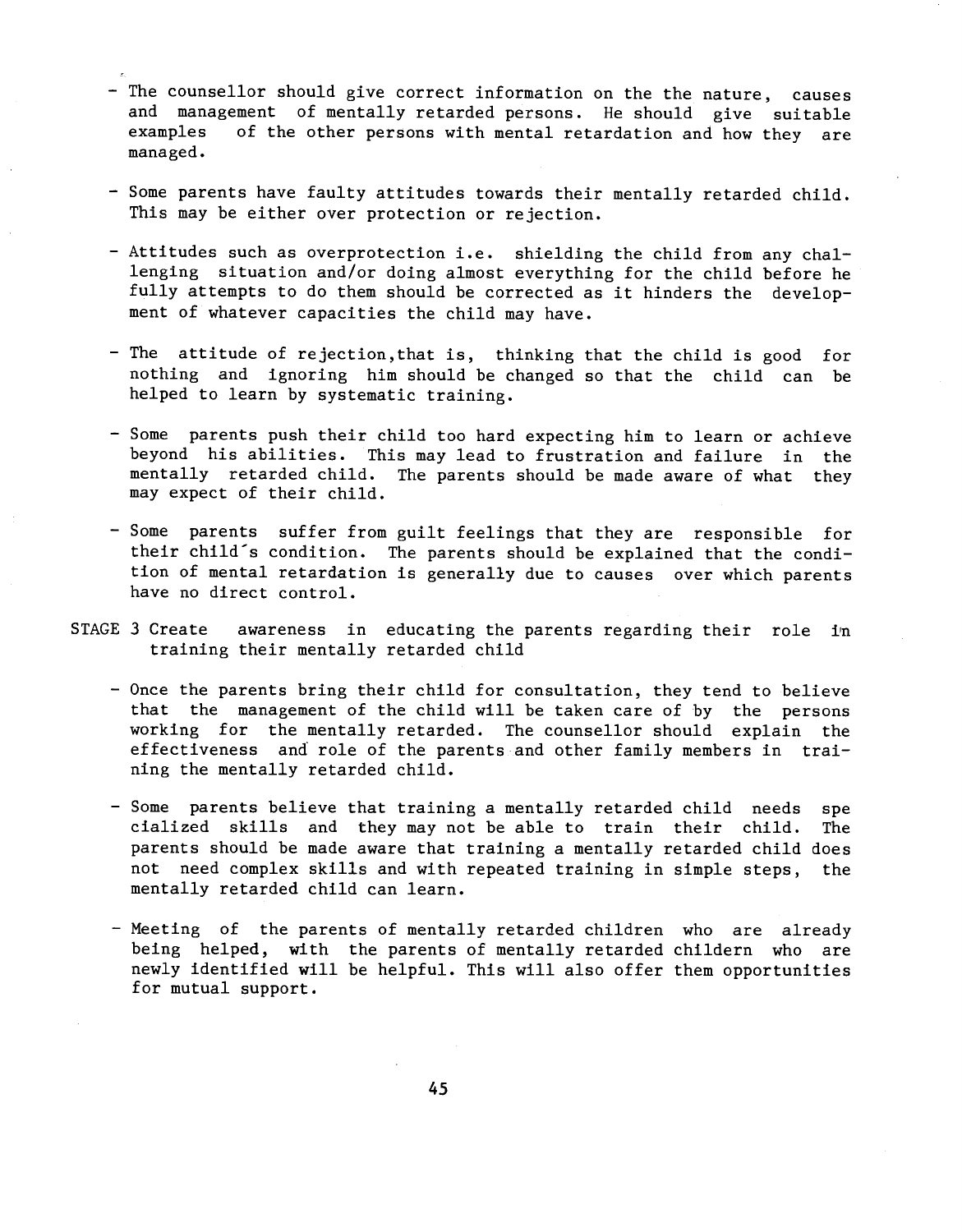- Parents should be helped to learn the skills in training their child through demonstrations and observations.
- Parents should be demonstrated how their training has helped the child to acquire some skills. This will develop a sense of achievement in the parents, making them more involved in the training of their mentally retarded child.

#### Some Questions Parents ask.

Misconceptions are incorrect ideas held by any person with regard to any condition. Such misconceptions about mental retardation may be present in the parents or the general public.

Measures taken by the parents In managing the problems of their mentally retarded child will depend upon the ideas they hold about the condition. The amount of cooperation one would receive from the parents in the training of the mentally retarded child is related to the amount of correct knowledge the parents have about mental retardation. The following questions and answers will help you in telling the parents what mental retardation exactly is.

#### 1. Is mental retardation same as mental illness?

No. Mentally retarded persons are not mentally Ill. The mentally retarded persons are just slow in their development. Therefore, they are dull and slow in understanding and have difficulty in learning various skills needed for daily living. Usually they have problems in speech. Some of them can be educated up to the 5th class while the others cannot reach even this level.

The mentally ill, on the other hand have normal development. Mental illness can occur at any age even among the highly qualified people. Mental illness can be generally cured.

#### 2. Is mental retardation curable?

No. Mental retardation is a condition which cannot be cured. But timely and appropriate intervention can help the mentally retarded person to learn several skills.

3. Can marriage solve the problems of mental retardation?

No. Many people think that after marriage, the mentally retarded person will become active and responsible or sexual satisfaction will cure the person. That is not so. Marriage will only further complicate the problems. When it is known that a mentally retarded person cannot be totally independent, it will not be possible for him/her to look after his/her family.

4. Do mentally retarded persons become normal as they grow older?

No. The mentally retarded person's mental development is slower than that of a normal person. Therefore, when their actual age increases with time, the mental development does not occur at the same pace to catch up with the actual age. The mentally retarded persons cannot become normal as they grow older, but, with intensive training they can improve to some extent. Early training is very important.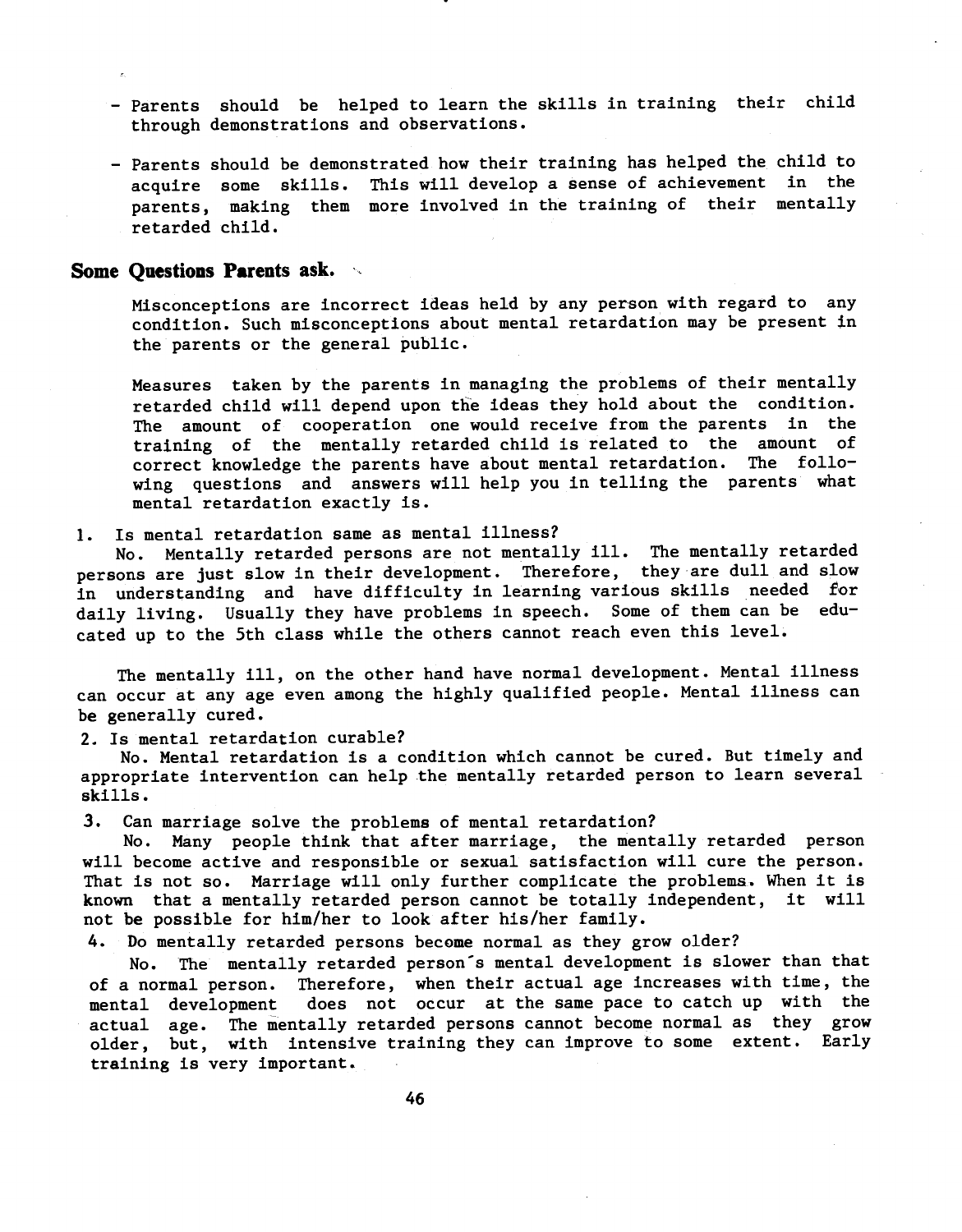#### 5. Ismental retardation an infectious disease?

No. Many people think that on allowing normal children to mix, eat or play with mentally retarded children, the normal children also develop mental retardation. This is wrong. Inter action between mentally retarded children and normal children on the other hand, helps in the improvement of mentally retarded children. Also normal children will understand the problems of the retarded children and will accept them.

6. Is it true that the mentally retarded persons can not be taught anything?

No. Mentally retarded persons can be taught many things. They can learn to<br>confrom themselves: to do tasks such as watering the plants, sowing the look after themselves; to do tasks such as watering the plants. seeds, looking after the cattle, sweeping the floor, cleaning the utensils and carrying the loads. The mentally retarded persons have to be trained systematically. They can perform many jobs under supervision.

7. Is it true that mental retardation is due to karma and hence nothing can be done about it?

No. Believing that mental retardation is due to their karma helps the<br>state of the fallings of suilt. But having this belief and parents to be free from the feelings of guilt. But having this belief and<br>example is the third of location the child to fate is not making no efforts to train the child and leaving the child to fate is not correct. Parents must be told that whatever may be the cause, training child will improve him/her. The earlier the training is started, the better the chances of improvement in the child.

Parent guidance and counselling forms an important aspect of the management of mentally retarded persons. To help the parents gain the support of the persons in the community and also to mobilise the community to participate in the habilitation Programmes the mentally retarded persons, awareness programmes should be undertaken. Bringing about an awareness in the community about mental retardation is an important aspect in the total care of the mentally retarded persons. In fact, in the organization of the Community Based Rehabilitation Services, bringing an awareness about the condition is Aspects of community awareness in mental retardation are given below, with an introduction about the status of awareness in the past.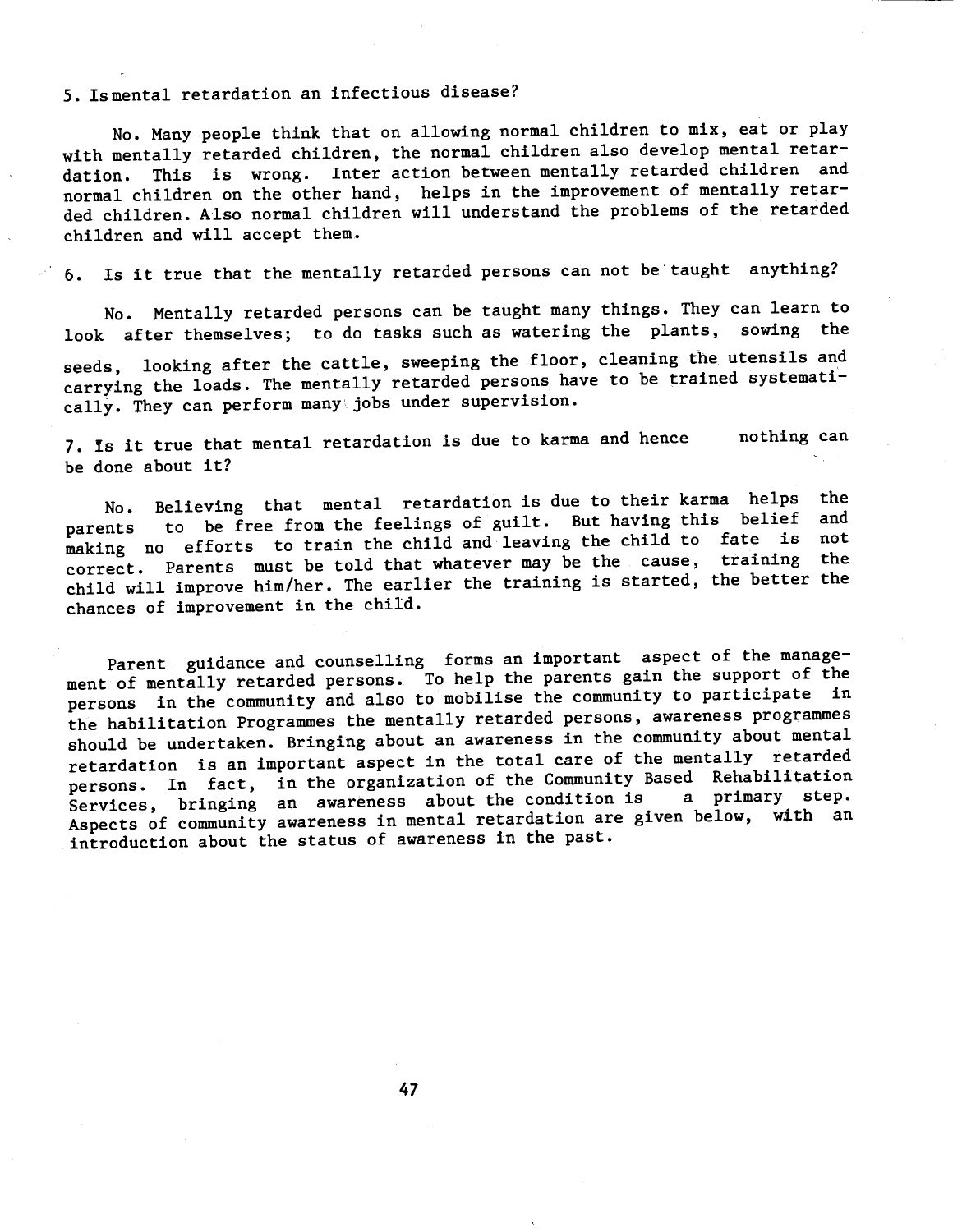#### Community Awareness

For centuries, the mentally retarded individuals were ignored, ridiculed, avoided, negelected, or persecuted by society. In a few societies they were either tolerated or were even revered. In some societies mentally retarded were considered to be subhuman.

In the middle ages, they were attached to the royal courts where they<br>od favours as fools or court jesters. In France they were known as (Chilearned favours as fools or court jesters. In France they were known as dern of God' and considered to be sacred. The same attitude was seen among the American Indians. German theologists were under the opinion that they were Full of satan'. Depending upon the ignorance or superstition of the then existing times the mentally retarded persons were treated respectfully or<br>cruelly but always differently.  $cruelly but always$ 

There were some attempts made to take care of the mentally retarded persons during the time of King Edward II of England (1325). However these did not II of England (1325). However these did not last long. In the seventeenth century, Work Houses' were established through out Great Britain as a way of meeting the needs of the mentally retarded, aged, orphaned and mentally ill persons. However, public apathy towards these disabled persons diminished after World War II. In 1848 Edward Seguin spread his philosophy that Education is an universal right and that all members of the society, including the mentally retarded persons are entitled to an improved life situation. The sucess or failure of the mentally retarded persons actually depends on being accepted or rejected by the society.

The word mental retardation is not properly understood by the society even in this century. It is the duty of all the professionals concerned and particularly the vocational guidance counsellors to make the society understand the condition of mental retardation and the needs of mentally retarded persons. The society should be made aware of the urgent need to recognise the mentally retarded persons and give optimum care to make them as independent as possible and make them a part of the society.

An awareness regarding mental retardation amongst the society should be brought about on a large scale. Every person in the society should be made aware of the ways In which he should act and Interact towards the mentally retarded, and the ways in which he has to modify his behaviour and attitudes to help the mentally retarded to become a part and parcel of the society.

This awareness can be brought about making concrete impression on the minds of the members of the society, so that they may discard inhibitions, misconceptions and superstitions about the mentally retarded persons.

The vocational guidance counsellor or any other professional who is dealing with mental retardation should think of the varians methods of communication to bring about this awareness.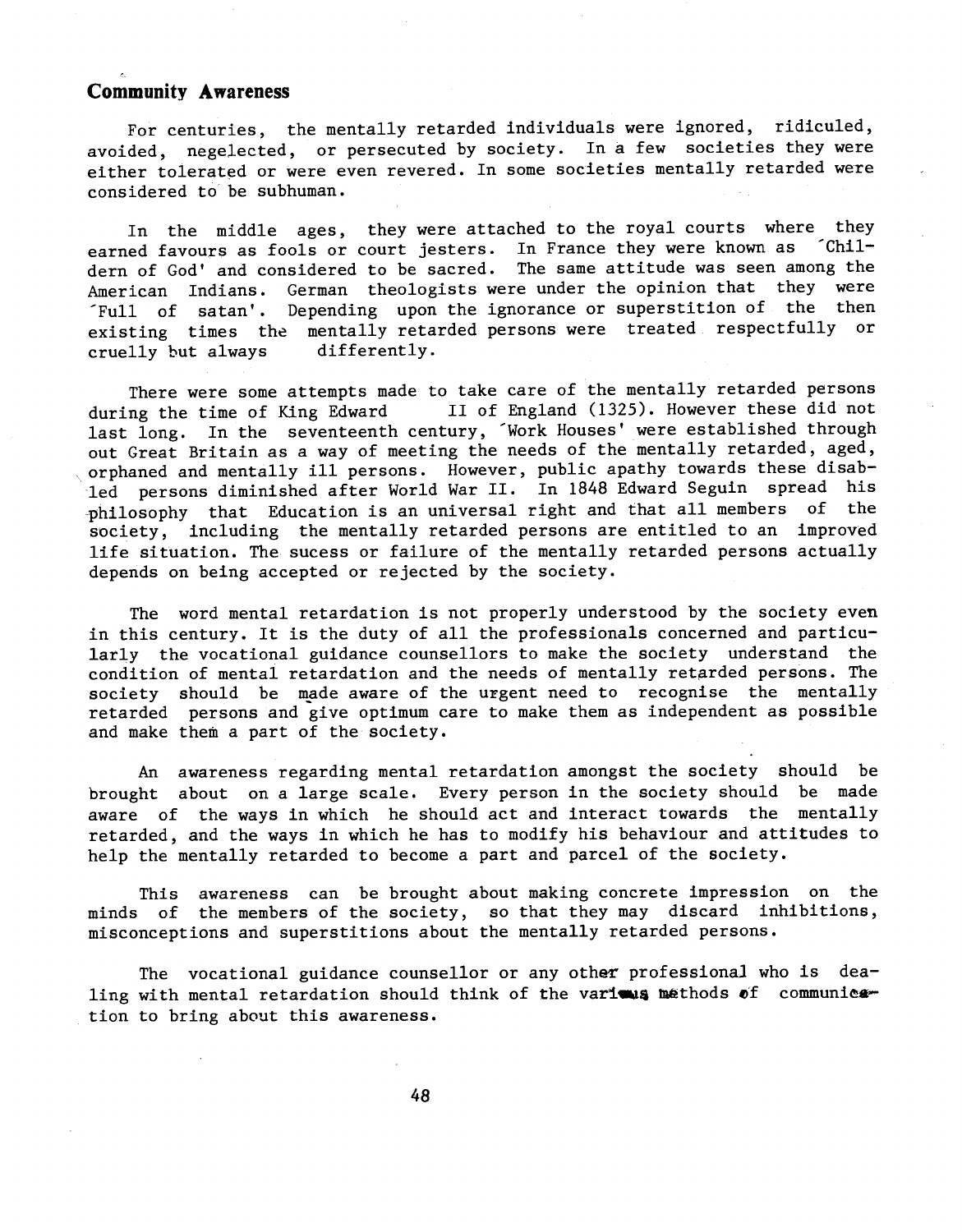Awareness could reach both the illiterate and the literate population through clear illustrations in the form of posters. These posters should cover all the essential aspects of information regarding mental retardation.

One can reach the population through radio, television and short films to bring about the awareness. In a rural setting, 'radio' is the best medium of imparting information as it is the cheapest and most prevalent medium of communication. This information can be given in regional languages. Television is another popular medium which can be effectively used. Television appeals to the common man as it is the most convenient and easy mode for entertainment and knowledge. Television fillers in between popular programmes or short films in the form of interesting stories may be thought of. These methods of creating awareness however lie with the planners at the State and National level and not with the vocational guidance counsellor at the district level.

The public tend to absorb the messages put forth on the ecreen and register the ideas in their minds for a long time. Slide projection with commentary and short films which can be projected in the rural areas are the ways of impressing the minds of semi—literates. A vocational guidance counsellor should explore the areas in his district which can serve as vital points in spreading the message about mental retardation. The vocational guidance counsellor can take the examples from other awareness programmes such as those for family welfare programme and immunization in children for spreading the message about mental retardation.

A vocational guidance counsellor's job is not only to make the community aware of the problem of mental retardation. It is the first step he has to take in helping the mentally retarded persons. It is not enough for the society just to be aware of mental retardation, but it also should participate in every possible way to help these retarded people to become as normal as possible. This can be achieved by forming groups of parents of the mentally retarded children and make them work towards the ultimate goal of normalization. Normalization means, the use of progressively more normal settings and procedures to establish and maintain the behaviour of the mentally retarded persons, which are culturally as normal as possible. They should be both physically and socially integrated into the society to the maximum extent possibie, regardless of the degree of retardation.

Since three decades, many associations for the welfare of the mentally retarded persons were formed by the parents and other interested individuals. In India, organised parent associations have come into existence in the seventies and the eighties in all big cities. There are associations at National level too. The vocational guidance counsellors should help the parents to form small groups in each region and work towards the betterment of the retarded. In turn these groups can become members of bigger associations at the National level. It is therefore, imperative to work with parents while the parents' associations work with the large group — the 'Community'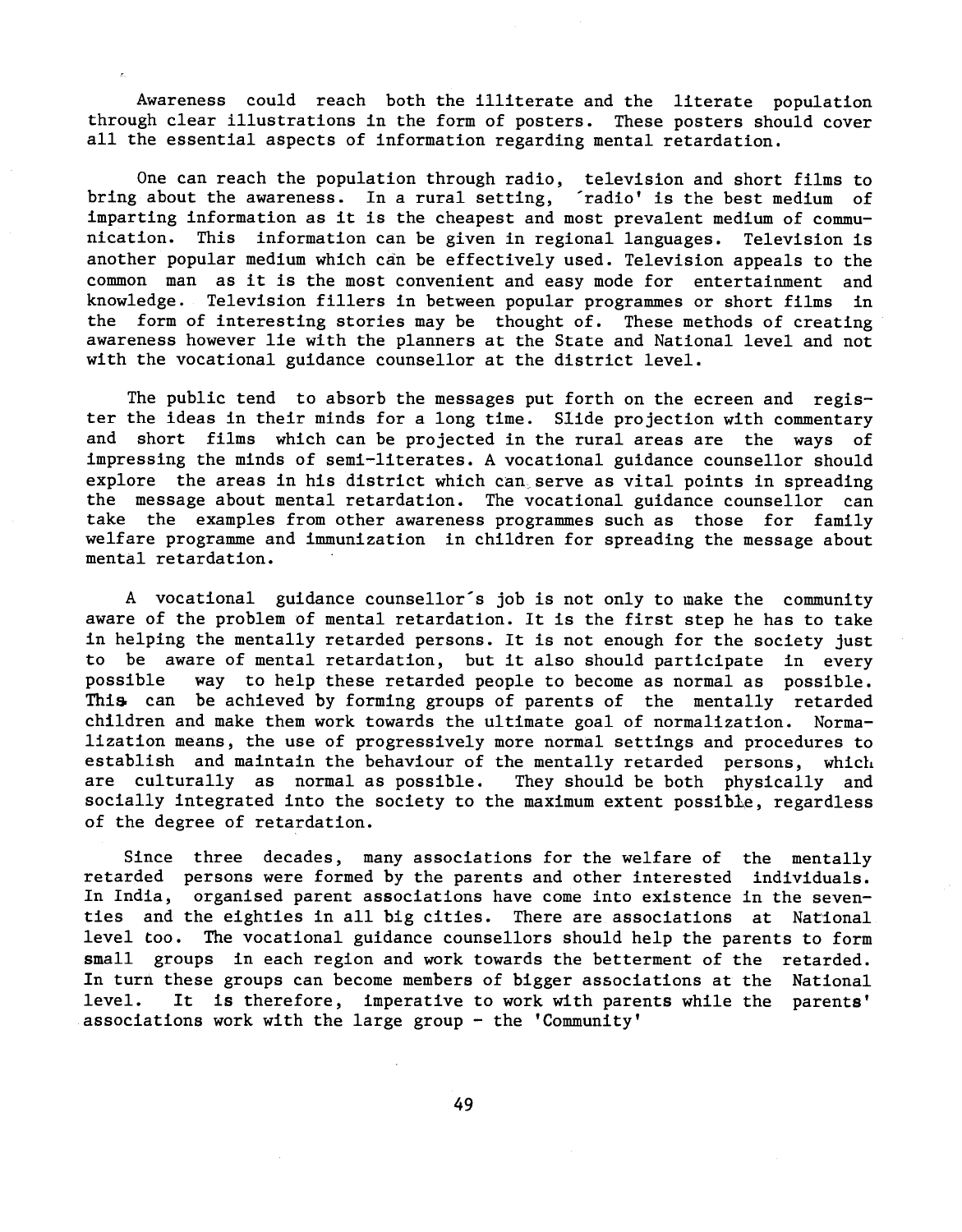As the parental attitudes are a result of community group pressures, the vocational guidance counsellor must foster 'group approaches which are organised. directed and channelized for therapeutic ends. The feeling of betonging to a group of parents whose problems are similar and are being handled by their own resources and means has a great. therapeutic value.

The parents can be given training not only in dealing with teaching techniques, but also in resolving the problems of their children and in coping skills. Thus group guidance becomes a tool in integrating the retarded into Thus group guidance becomes a tool in integrating the retarded into the community.

The vocational guidance counsellor can also help in developing 'Service stations' in rural setting where the parents who are illiterates and belong to labour class can obtain guidance. The vocational guidance counsellor should tap the resources available in the rural community. Identification of potential persons in the community followed by short term training in management of the mentally retarded in that community is the basic idea of the service station. The vocational guidance counsellor can arrange for the itenerant services from nearby cities to supplement the services needed as and when necessary. Thus a dedicated involvement of a vocational guidance counsellor is essential in making the society aware of problems of the mentally retarded persons and to make the community work towards normalizing them.

#### **Summary**

- 1. The role of the vocational guidance counsellor in the management of mentally retarded persons is explained.
- 2. Parent counselling is an important aspect of the management of a mentally retarded person.
- 3. A counsellor should be sincere, reassuring, communicate effectively, and stable emotionally. The counselling should always be non-directive.
- 4. The steps in parent counselling are imparting information regarding the condition of the mentally retarded child, helping the parents to develop the right attitudes towards the mentally handicapped child and educating the parents regarding their role in training their mentally retarded child.
- 5. Some of the common questions parents ask about mental retardation and the appropriate answers are given.
- 6. The society should be made aware of the need to recognize the mentally retarded persons and give enough care to make them as independent individuals as possible.
- 7. The common popular modes of reaching out to the society to create awareness about mental retardation are radio, television, slide projection and posters at strategic points.
- 8. Society is responsible to integrate the mentally retarded persons both physically and socially into the community to the extent possible regardless of the degree of retardation.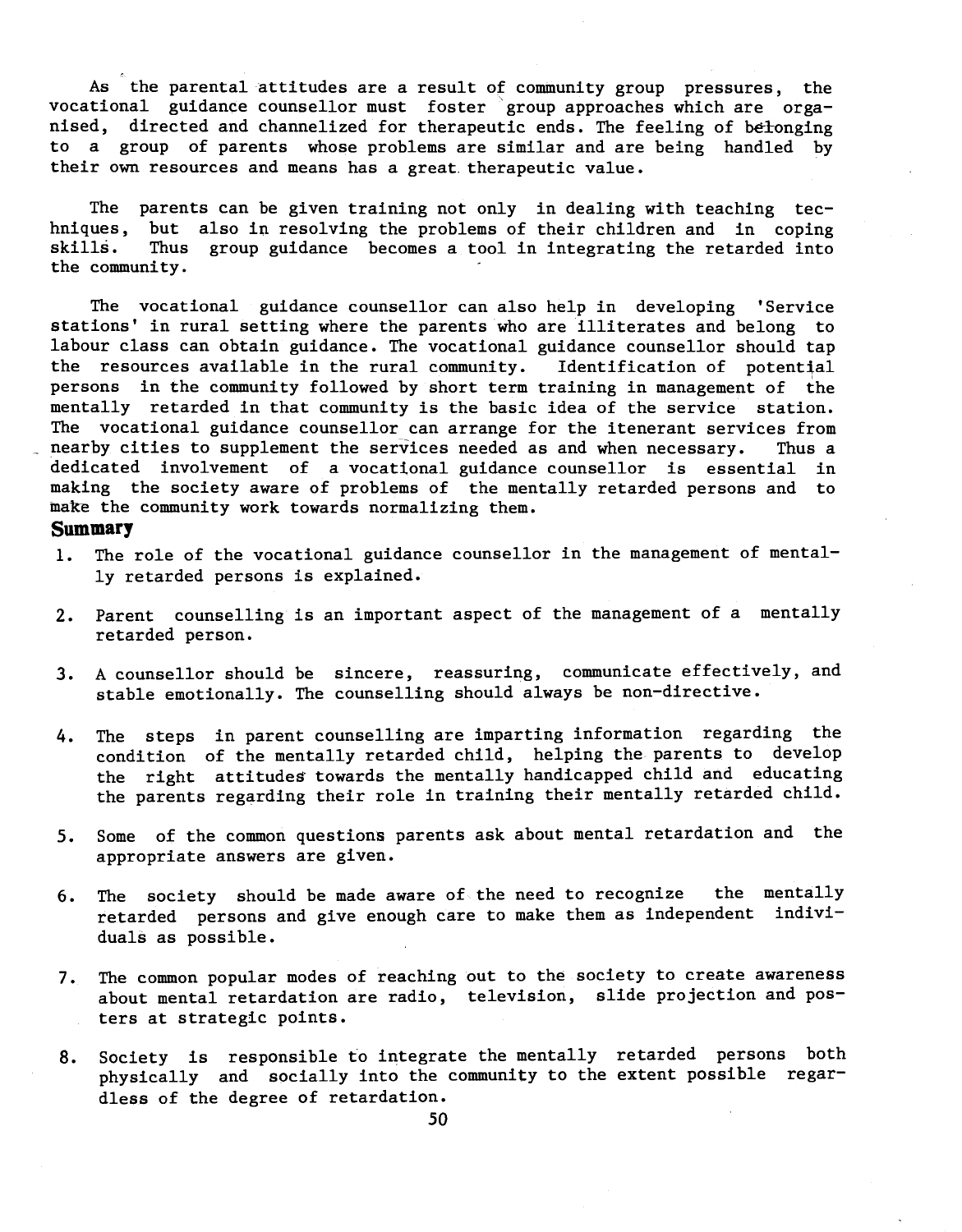#### Self Evaluation  $-IV$

- 1. The characteristics of a good counsellor are
	- $\mathbf{a}$ . b. \_\_\_\_\_\_\_\_\_\_\_\_\_\_\_\_\_\_\_\_\_\_\_\_\_ c. <u>\_\_\_\_\_\_\_\_\_\_\_\_\_\_\_\_\_\_\_\_\_\_\_\_</u> d.
- 2. List four important messages which you would give to the parents of a mentally retarded child in a rural area.
	- a. b. \_\_\_\_\_\_\_\_\_\_\_\_\_\_\_\_\_\_\_\_\_\_\_\_
	- c. \_\_\_\_\_\_\_\_\_\_\_\_\_\_\_\_\_\_\_\_\_\_\_\_\_
	- d. \_\_\_\_\_\_\_\_\_\_\_\_\_\_\_\_\_\_\_\_\_\_\_\_\_
- 3. Study the following statements carefully and say whether they are 'True' or 'False'
	- a. Parents should be given high hopes that the mentally retarded child will show dramatic improvement True/False
	- b. Lot of time must be spent in understanding the problems of the parents. True/False
	- c. The goal of counselling is to protect the mentally retarded child from being ill-treated. True/False
	- d. Forming parent associations inthe villages will help the parents to understand the problem better. The manufacture of the problem in the problem in the set of the problem in the set of the set of the set of the set of the set of the set of the set of the set of the set of the se
- 4. Write four common misconceptions about mental retardation held by the people in your area.
	- $\mathbf{a.}$   $\qquad \qquad \qquad \qquad$ b. \_\_\_\_\_\_\_\_\_\_\_\_\_\_\_\_\_\_\_\_\_\_\_\_ C. d. \_\_\_\_\_\_\_\_\_\_\_\_\_\_\_\_\_\_\_\_\_\_\_\_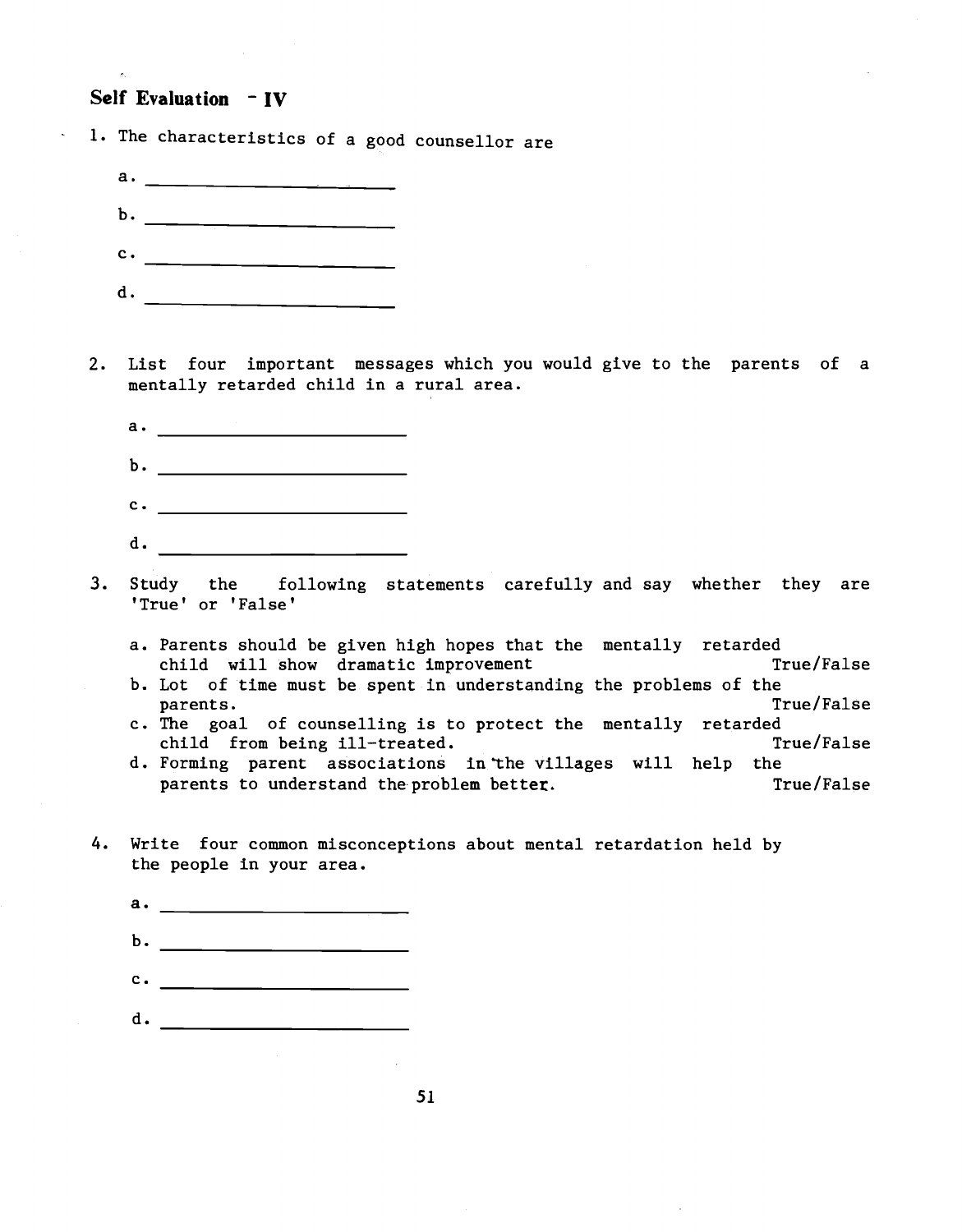- 5. What are the four common methods you would employ in creating awareness about mental retardation in your area.
	- a. b. \_\_\_\_\_\_\_\_\_\_\_\_\_\_\_\_\_\_\_\_\_\_\_\_  $c.$   $\overline{\phantom{a}}$  $d_{\bullet}$  \_ \_

 $\hat{\mathcal{L}}$ 

6. List the social benefits offered by the government for the mentally retarded persons in your state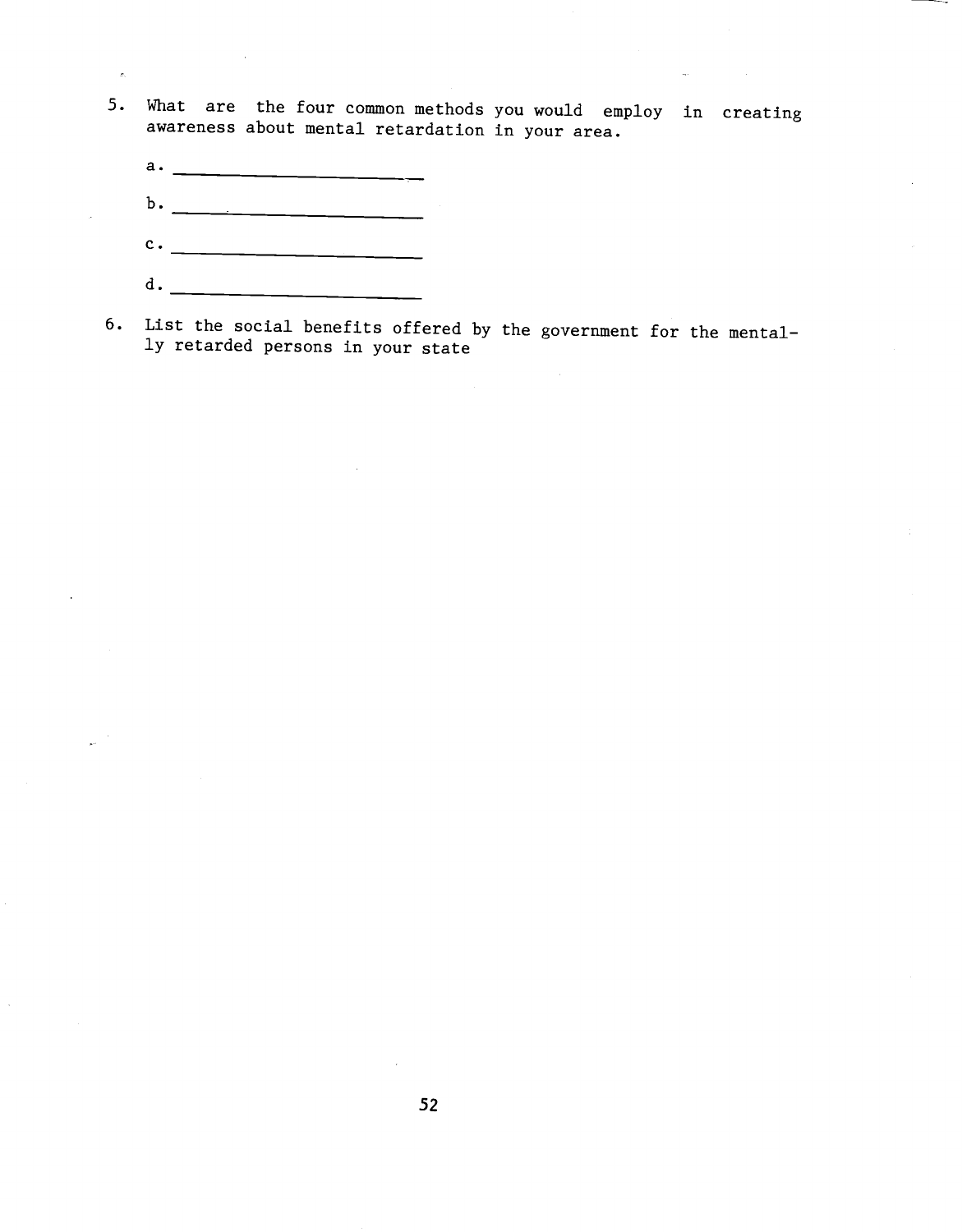### CHAPTER-5

## VOCATIONAL TRAINING AND JOB PLACEMENT

### OBJECTIVES:

On completing this chapter the guidance counsellor will be able to

- 1. Assess a mentally retarded person for vocational training
- 2. Identify various jobs in which a mentally retarded person can be placed.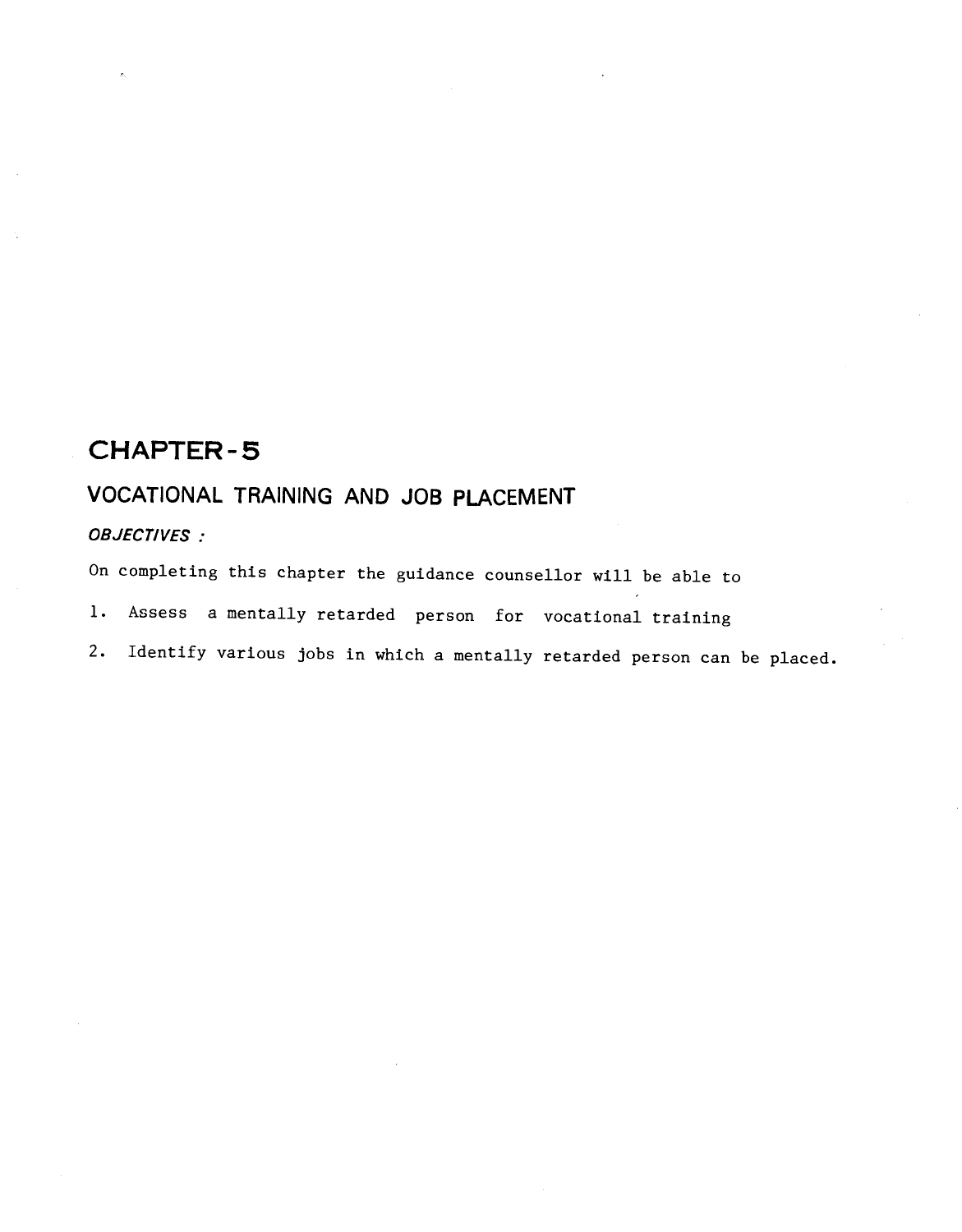### CHAPTER- 5

# VOCATiONAL TRAINING AND JOB PLACEMENT

The ultimate aim of education and training of the mentally retarded persons social and occupational adjustment in adult life. A good and effective guidance programme is essential for appropriate vocational training and job<br>placement. Such a guidance programme must not only take into consideration, placement. Such a guidance programme must not only take into consideration, the assets and deficits of the retarded person, but also the whole family and the resources available in the family and the community.

Before placing a person with mental retardation in a job, his readiness for<br>work must be considered. A simple checklist to assess the individual's readibefore placing a person model.<br>work must be considered. A simple checklist to assess the individual's readiwork must be considered. In Sile-<br>ness including independence in daily living skills, social skills. consideration for others, trustworthiness, reaction to superiors/authority, functional academic skills, ability to manage time and money, work ability, behaviour and<br>health conditions must be prepared. A sample of such a checklist which is health conditions must be prepared. A sample of such a checklist which is<br>health conditions must be prepared. A sample of the phartam. The mentally nearth conditions mass so peeper.<br>under field trial at NIMH is given at the end of the chapter. The mentally retarded persons have certain basic limitations in reasoning and judgement and<br>The vocational training find it difficult to understand abstractions. programme must be planned keeping in view these points.

The types of job varies according to the resources in the community and the ability of the mentally retarded person. In rural areas, the mentally the ability of the mentally retarded person. In rural areas, the mentally retarded individuals may be involved in farming, keeping bees, poultry, dairy farms and simple service jobs. In urban and industrial areas, simple factory jobs such as errand boys and elevator man, helpers in the shops, and other semi or unskilled jobs will be suitable for them.

The professionals must be aware of all suitable employment opportunities in the community. They should maintain links with village heads and other key persons who would enable them to place the mentally retarded persons. They must provide assistance to the retarded person and his family in a) choosing the field of employment, b)finding specific job, c) meeting legal requirements if minors are employed, d)educating the employer regarding the mentally retarded person and e) helping the retarded person, his family and the employer in solving problems which occur in the employment situation.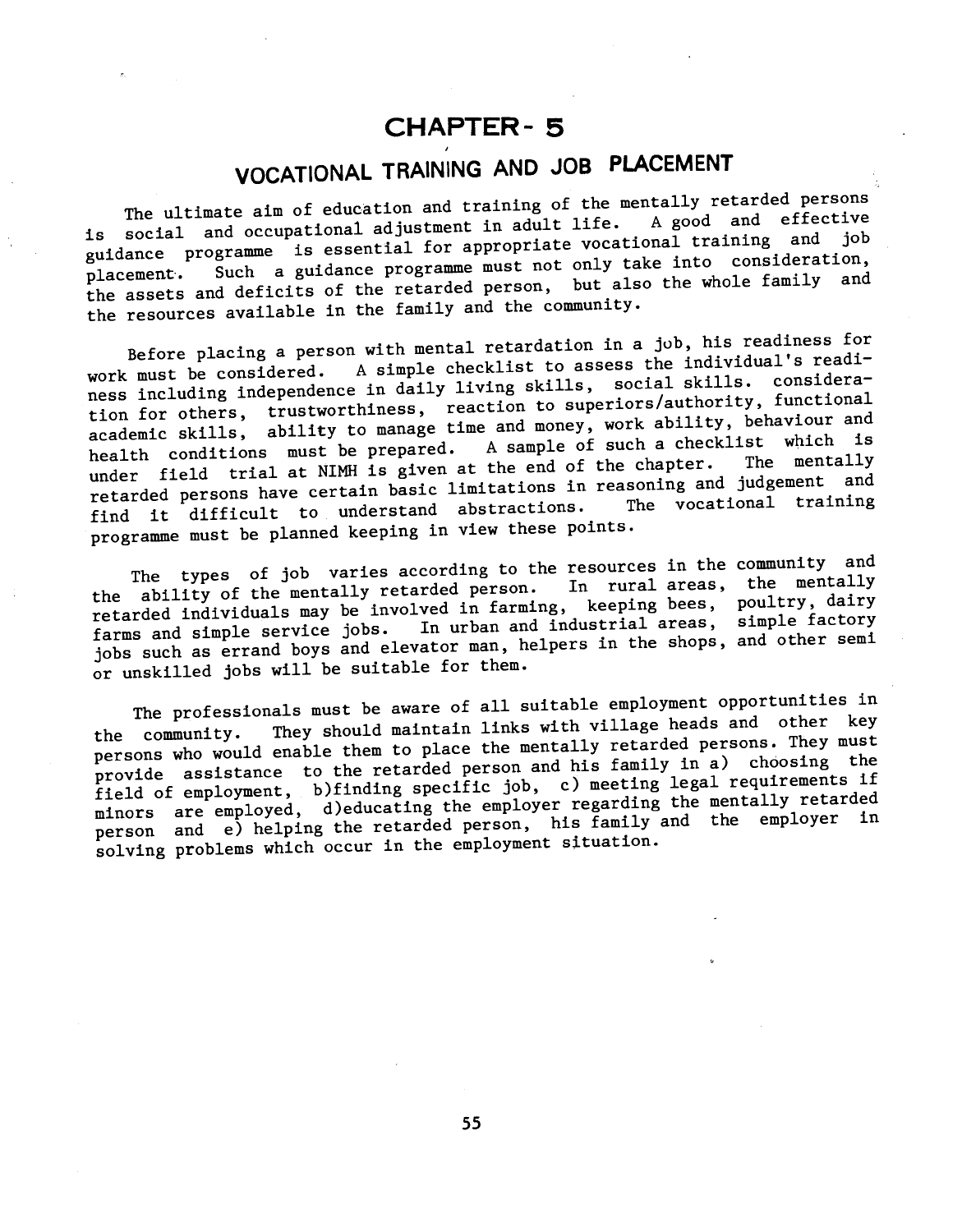Satisfactory job placement will be possible only if the job requirement and<br>statisfactory job placement will be possible only if the professional has an the concerned retarded person's ability are matched. The professional has an important role in learning both these details and planning of placement. vocational guidance counsellor should do a thorough analysis of the job as well as the suitablity of the retarded person to fit in before placing him/her.

For instance, assembling jobs require the ability to carry out directions and copy models exactly. It requires steadiness of control. On the other hand, errand jobs require sufficient ability to comprehend and carryout written or oral instructions. Folding and packing small items require fine motor skills and neatness and precision. Thus each job requires skills specific to the job and therefore the mentally retarded person must be appraised for his abilities and then placed on a job.

Regular follow up is extremely important after placing a mentally retarded person in a job. Many retarded persons, though found to be very good at work output, fail to retain their jobs because of the lack of social competence. Inability to adjust with co-workers, not being punctual, irregularity and<br>the research fibranes for losing the jobs. The maladaptive behaviour are some of the reasons for losing the follow—up would give definite evidence of many factors that contribute to the success or failure of a mentally retarded person in the job.

Some of the factors that contribute to the success of the retarded person's job are aptitude, physical stamina, emotional maturity, and social competence. Mentally retarded persons are more sucessful in jobs involving simple repete tive operations than those where they have to make decisions or change activities frequently. Good home conditions also aid in satisfactory job adjustment. Convincing the employer of the ability of the retarded person and the procedure for training him with repeated instructions and reinforcement also leads to successful placement of retarded persons.

The possible settings in which a mentally retarded person may work are<br>the possible settings in shaltprod employment and open employment. The three, namely, self employment, sheltered employment and open employment. type of setting a person would fit in, would depend upon, his level of retardation, aptitude & resources at home and in the community, in which he lives. The vocational counsellor should take into consideration all these aspects before placing a mentally retarded person in a job. The details of the various settings are as under.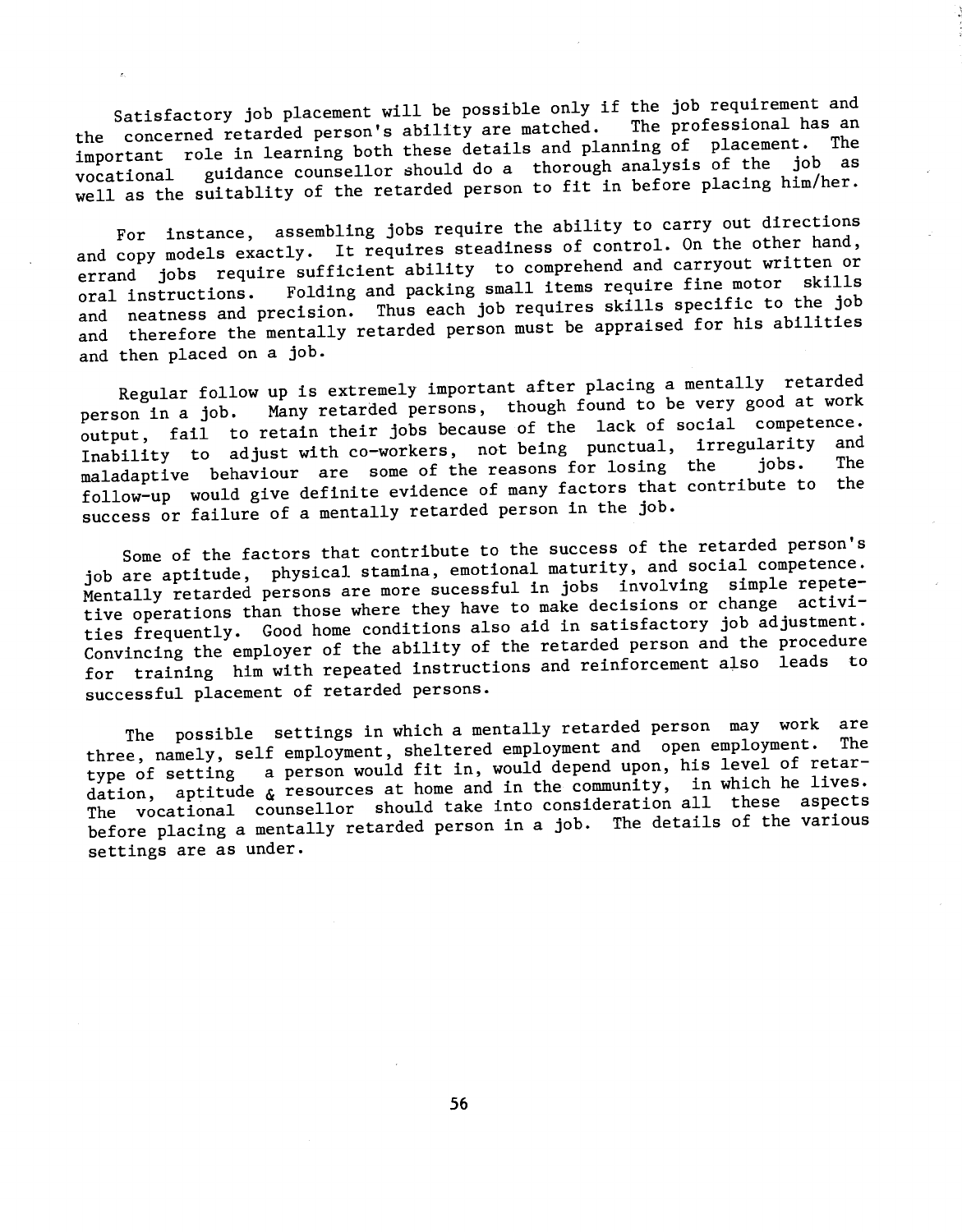Self Employment It has been the experience of some of the voluntary organizations that a retarded person with a motivated parent/caretaker can be self employed and earn. In such circumstances, the kind of jobs identified for them are such that they have an outlet for the product made in the immediate surroundings. For instance, small covers made at home by mentally retarded adults can be sold right away to a nursing home in the neighbourhood so that they can be used for dispensing tablets to patients. Similarly articles like agarbathi made by them at home can be sold by them in the community.

Sheltered Workshop A more structured job training is given in this setting<br>states ackaging and the setting is a setting is the engineering, packaging where skills are imparted in assembling, sorting, light engineering, packaging This requires a workshop with qualified staff to train them. This<br>require a specific period of vocational training and workstation<br>nn-the-iob training. The products are made here on contract, for would also require a specific period of vocational training and workstation<br>training or on-the-job training. The products are made here on contract, for would also require a specific period of them.<br>training or on-the-job training. The products are made here on contract, for various companies from where raw materials are received and finished products various companies from where faw materiary are reception. Here they are<br>returned. The retarded adults are paid for their labour. Here they are required to follow discipline and routine.

Open Employment The retarded persons are placed on a job like any other normal person and they get paid in a similar manner. Such jobs include, office boys, lift operators, restaurant table cleaners, house maids, gardeners and so on. In a rural setting informally,the mildly retarded persons are absorbed in semiskilled and unskilled jobs without coming to be known as mentally retarded.

A list of suitable jobs for the mentally retarded persons extracted from the National Employment Services, National Classification of Occupations (NCO, 1968), Ministry of Labour Employment and Rehabilitation, Government of India is given below. The list is condensed and jobs which may be performed by a mentally retarded person only are given. The vocational guidance counsellor should be careful in matching the job for a particular person. He may also take this as a guideline for exploring local resources to find a suitable job for the mentally retarded persons.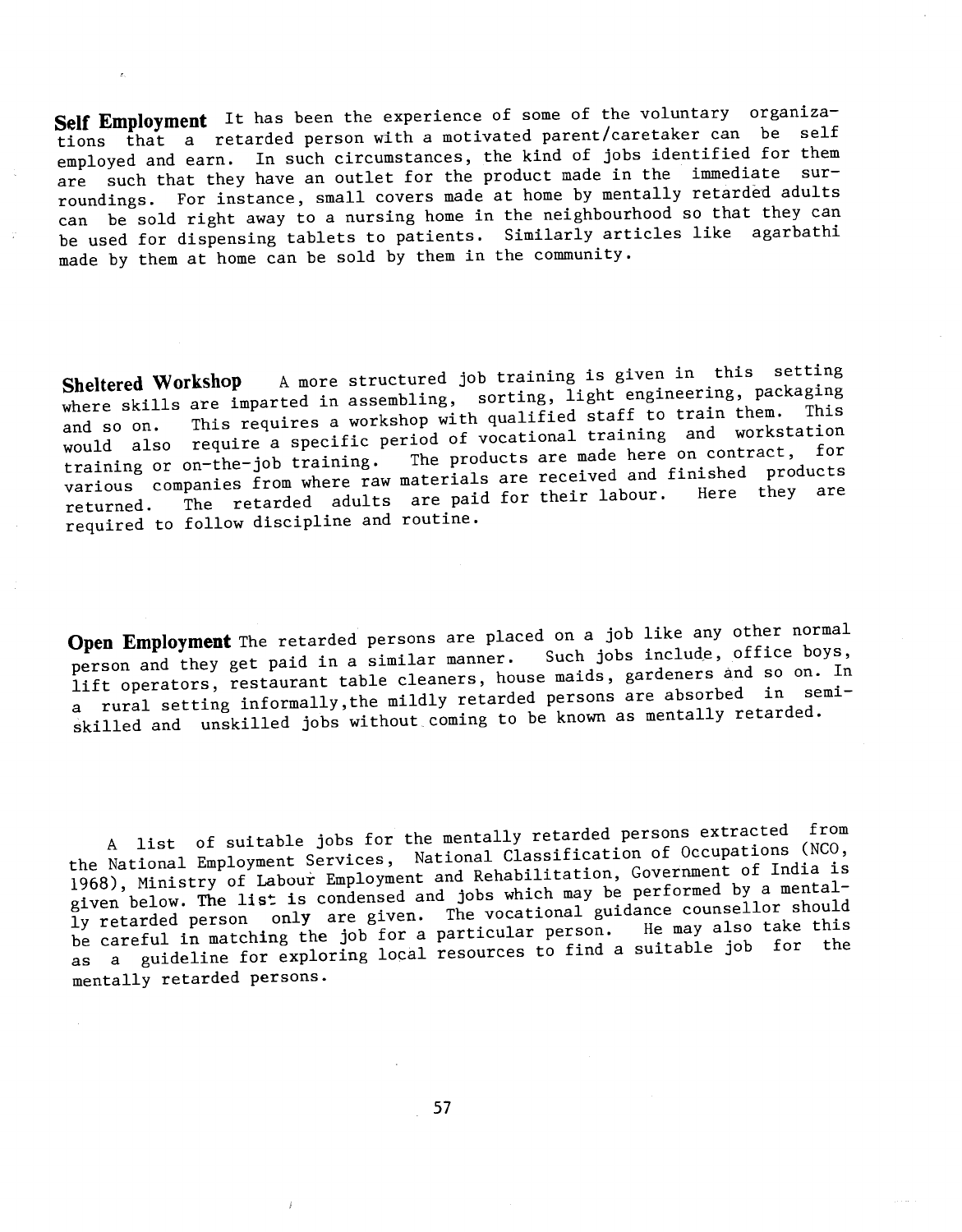| S.No. | <b>GROUP</b>                                        | TYPE OF JOB                                                                                                                                                                            |
|-------|-----------------------------------------------------|----------------------------------------------------------------------------------------------------------------------------------------------------------------------------------------|
| 1.    | Clerical and related<br>workers                     | 1. Dusting man, office,<br>Farash (Performs<br>$un-$<br>skilled<br>duties<br>in<br>office such as dust-<br>ing of rooms and fur-<br>niture, opening and<br>closing of office,<br>etc., |
|       |                                                     | 2. Lift operators.                                                                                                                                                                     |
| 2.    | Dairy workers                                       | 1. Dairy Attendant<br>(Feeding<br>animals,<br>cleaning and disin-<br>fecting buckets and<br>other containers)                                                                          |
| 3.    | Salesmen, shop<br>assistants and related<br>workers | 1. Backroom attendant                                                                                                                                                                  |
| 4.    | House keepers, matrons<br>and stewards              | 1. Linen Keeper<br>2. Kitchen porter,<br>3. Helpers in kitchen                                                                                                                         |
| 5.    | Butlers, bearers and<br>waiters                     | work<br>1. Bearer, Waiter,                                                                                                                                                             |
| 6.    | Ayahs, nurse maids                                  | (Domestic)<br>l. Ayah, Maid                                                                                                                                                            |
| 7.    | Hair dressers, barbers                              | (Domestic)<br>1. Saloon Boy                                                                                                                                                            |
| 8.    | Service Workers                                     | 1. Caddie (golf court)                                                                                                                                                                 |
| 9.    | Farm Workers, animals<br>birds and insect rearing   | 1. Herdsman<br>2. Grazier<br>3. Milker (Hand)<br>4. Milking machine<br>operator                                                                                                        |
|       |                                                     | 5. Dairy Farm Workers<br>involved in farm live<br>stock for milking,                                                                                                                   |
| 10.   | Other Farm Work                                     | cleaning, feeding etc.<br>1. Grass cutter                                                                                                                                              |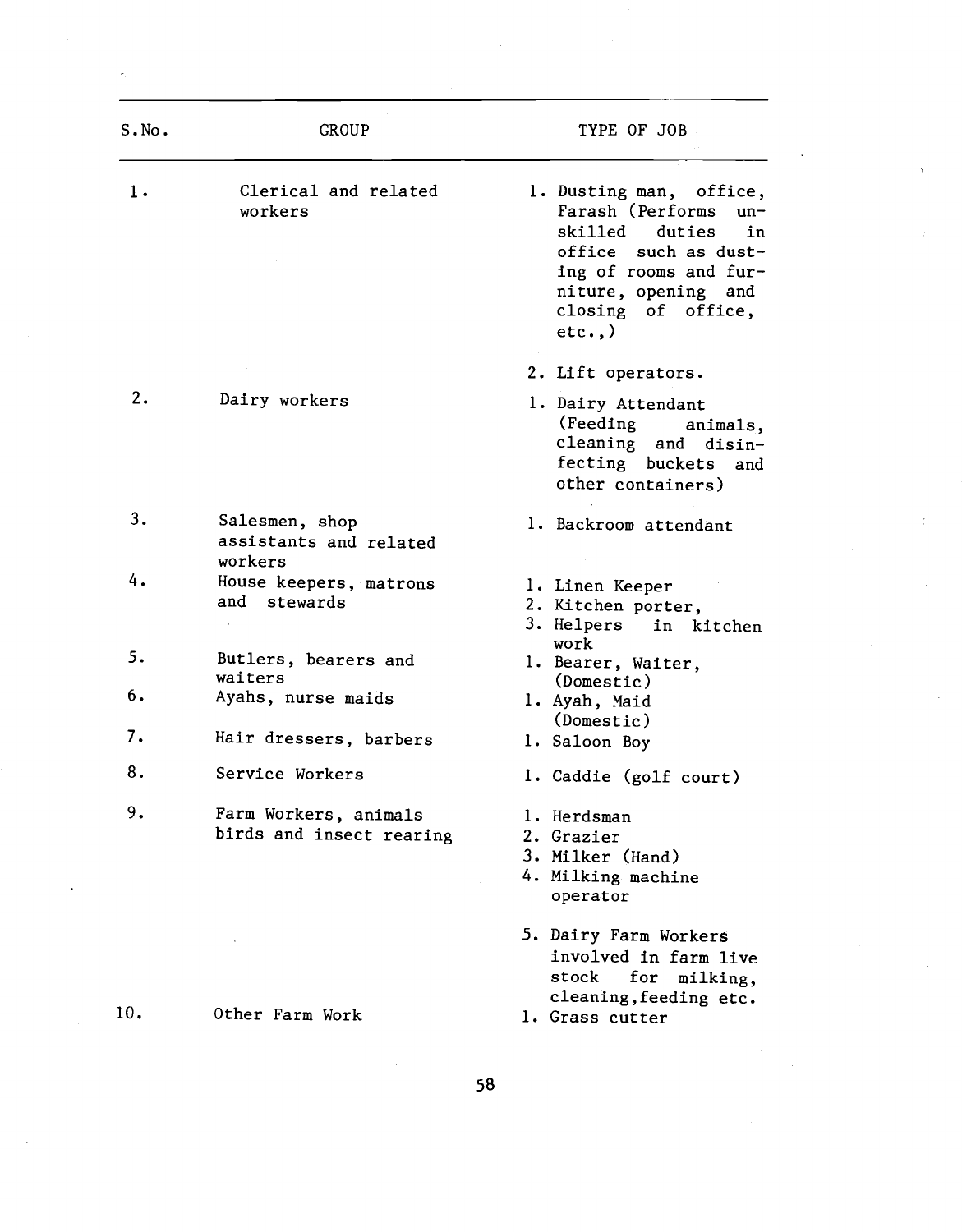| S.No.      | <b>GROUP</b>                                                                                                        | TYPE OF JOB                                                                                                                                                                                |
|------------|---------------------------------------------------------------------------------------------------------------------|--------------------------------------------------------------------------------------------------------------------------------------------------------------------------------------------|
| 11.<br>12. | Harvesters and gatherers<br>of forest products<br>Sawyers, plywood makers<br>and related wood processing<br>workers | 1. Gatherer (Fire wood)<br>2. Cane cutter<br>3. Thatch cutter<br>1. Workers (perform low<br>skill tasks such<br>as<br>holding timber while<br>sawing, feeding boards<br>and planks against |
|            |                                                                                                                     | cutter.)<br>2. Sawyer helper<br>1. Mixing attendant                                                                                                                                        |
| 13.        | Fibre preparer                                                                                                      | 2. Waste Picker<br>3. Wool carrier                                                                                                                                                         |
| 14.        | Crushers and pressers,<br>oil seeds                                                                                 | 1. Oil crusher operator<br>(animal powered)<br>2. Filter press operator                                                                                                                    |
| 15.        | Khandasari, sugar and<br>gur makers                                                                                 | 1. Raw juice tank pump<br>attendant.<br>2. Food preservers<br>Grader<br>Washer                                                                                                             |
| 16.        | Bakers, confectioners,<br>sweetmeat makers and other<br>food processors                                             | 1. Helper - Milk room<br>attendant                                                                                                                                                         |
| 17.        | Tobacco preparer                                                                                                    | 1. Tobacco stripper<br>2. Beedi making                                                                                                                                                     |
| 18.        | Tailors and embroiders                                                                                              | 1. Button hole makers<br>2. Eyelet holing<br>3. Tailor assistant                                                                                                                           |
| 19.        | Shoe cutters, and related<br>workers                                                                                | 1. Cutter (hand)<br>2. Sole presser<br>3. Stapling machine<br>operator (foot wear)                                                                                                         |
| 20.        | Carpenter, cabinet makers<br>and related workers                                                                    | 1. Fret saw machine<br>operator<br>2. Jig saw machine<br>operator                                                                                                                          |
|            | ÷                                                                                                                   | 3. Picture frame maker<br>operator                                                                                                                                                         |
|            |                                                                                                                     | 4. Wood lacquerer                                                                                                                                                                          |

Ć.

59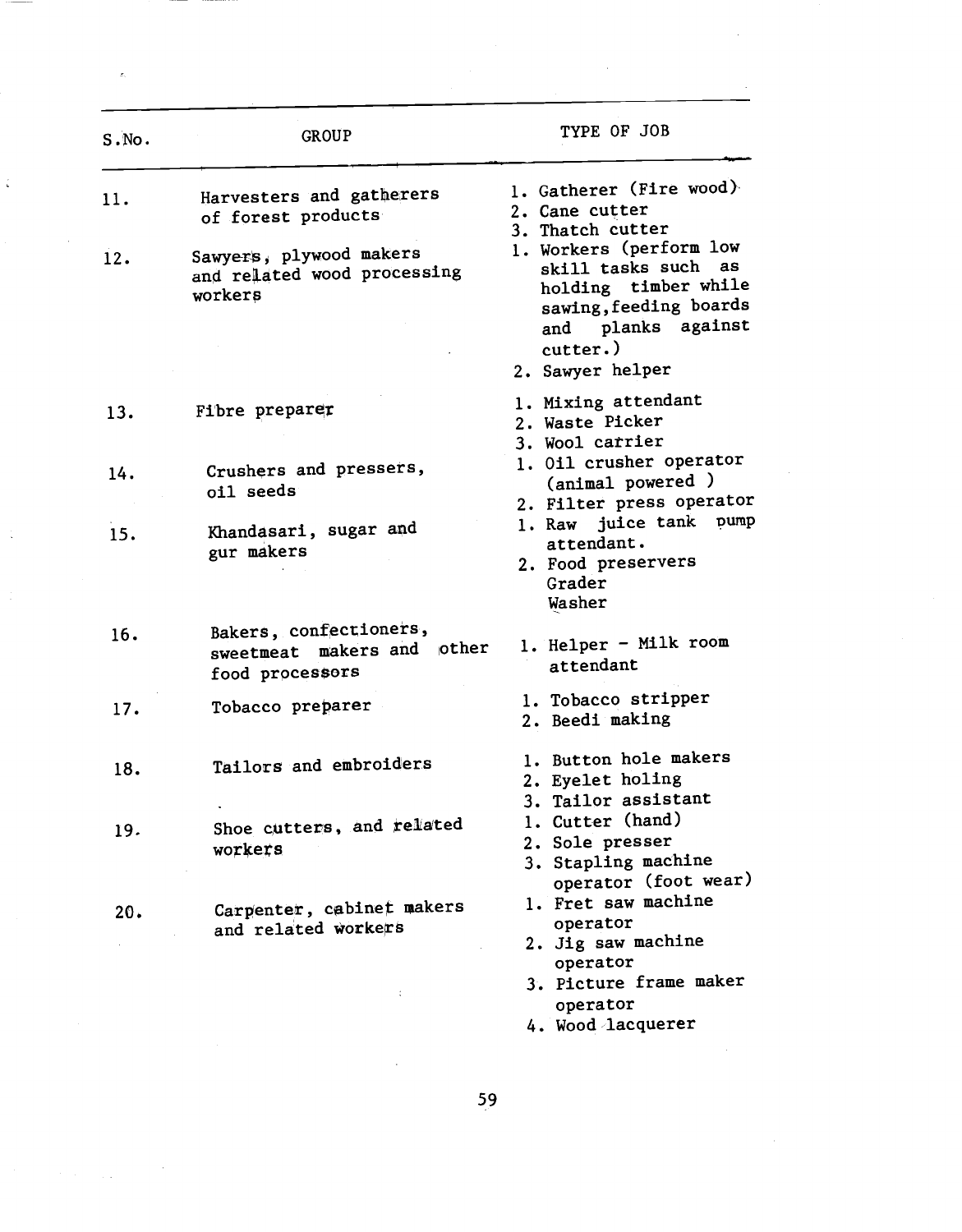| S.No. | GROUP                                         | TYPE OF JOB                                                                                                                                                                                                                                         |
|-------|-----------------------------------------------|-----------------------------------------------------------------------------------------------------------------------------------------------------------------------------------------------------------------------------------------------------|
| 21.   | Metal polishers and tool<br>sharpeners        | 1. Polisher                                                                                                                                                                                                                                         |
| 22.   | Machinery fitters and<br>machine assemblers   | 1. Assembler, con-<br>tinuity assem-<br>bling work in<br>factories<br>2. Assembler - bicycle                                                                                                                                                        |
| 23.   | Plastic product maker                         | Plastic product making<br>operations<br>1. Arranging and load-<br>ing plastics<br>or<br>plastic inmpregnated<br>sheets.<br>2. Cleaning and finish-<br>ing moulded plastic<br>products.<br>3. Laminating press<br>helpers<br>4. Plastic sheet finis- |
| 24.   | Book binders and related<br>workers           | hing press operator<br>1. Book binding<br>2. Cutting paper<br>to<br>specified size<br>3. Ruling blank sheets<br>4. Applying gum                                                                                                                     |
| 25.   | Painters, spray and sign<br>writing (stencil) | 1. Painter $-$ spray<br>2. Painter - brush<br>3. Painter - wood work<br>and furniture.                                                                                                                                                              |
| 26.   | Basketery weavers and brush<br>makers         | 1. Caner<br>2. Basket maker<br>3. Mat weaver, bamboo<br>4. Broom maker                                                                                                                                                                              |
| 27.   | Construction workers                          | 1. Distemperer<br>2. White washer                                                                                                                                                                                                                   |
| 28.   | Oilers and greasers and<br>cleaners           | 1. Cleaners Motor<br>vehicle<br>2. Greaser                                                                                                                                                                                                          |

The various jobs suitable for the mentally retarded, as described above may not be available at every place. As already described, the vocational guidance counsellor should study the area in which the mentally retarded person lives and explore for suitable jobs.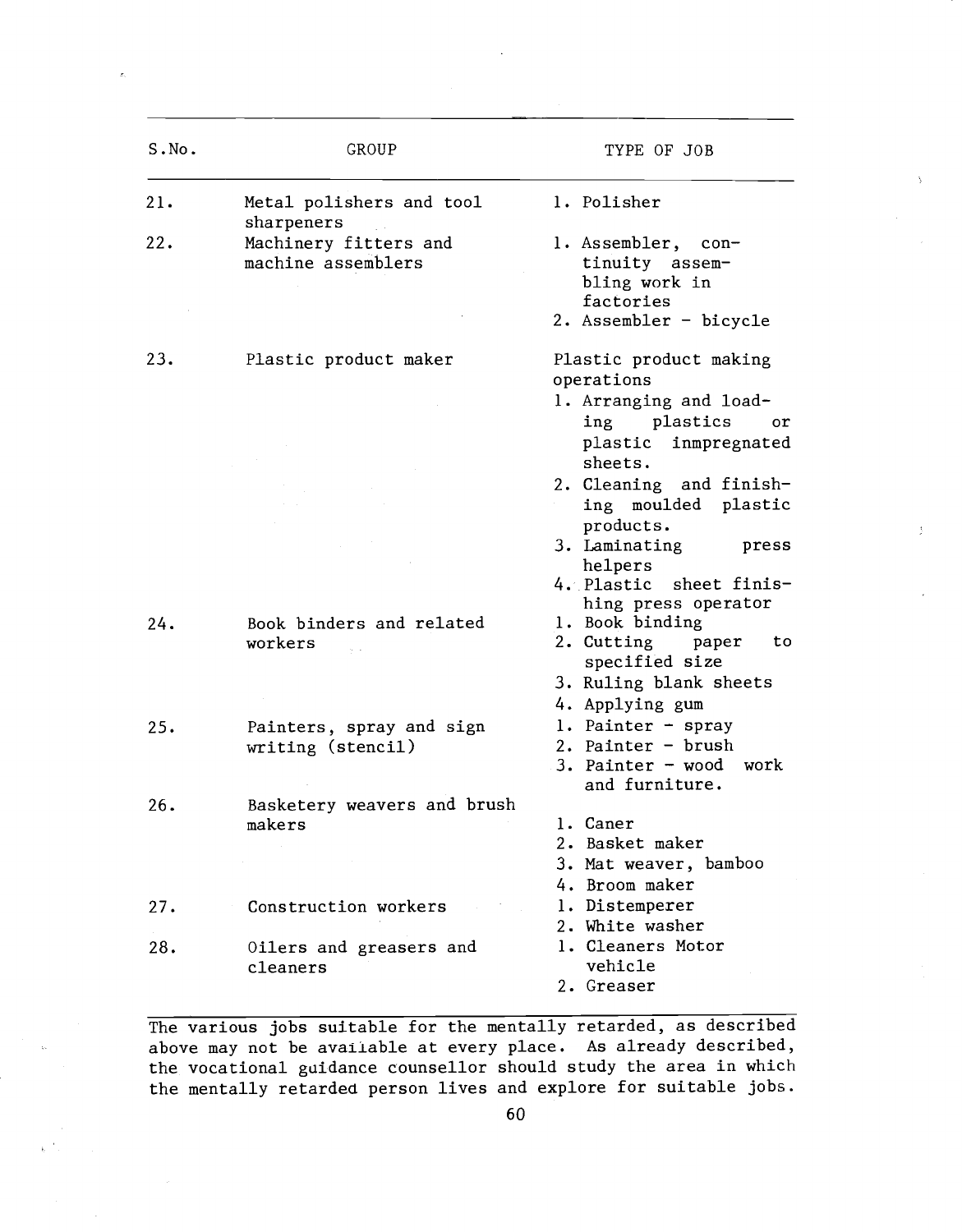A checklist to assess the prevocational level of a mentally retarded person is given below. A mentally retarded person should be functioning independently in many areas before being considered for work either in the self, sheltered or open employment. broad areas and the items under each area are given in the checklist.

### Checklist for Prevocational Level '

#### Instructions for Use

To assess the level of performance of the mentally retarded persons in a particular skill, read each item under the various skills carefully and select the code - I, C, VP, PP, TD, or PI which best describes the present level of performance. The details of the codes are as under:

- I Independent
- C Needs cueing
- VP Needs verbal prompting
- PP Needs Physical prompting
- 
- TD Totally Dependent<br>PI Physically Incapable

Record your answer in the checklist in the appropriate place. Achievement of independence i.e., marked 'I' on a specific skill will he considered as pass criterion of that particular skill. The score 'C' may be considered as pass for a particular skill. However, this skill has to be strengthened. An achievement of 80% in all the skills will be considered as pass in the prevocational level, which will make the person fit for vocational training.

A person with motor problems may not achieve 80% of the skills in the motor area. Similarly a nonverbal person will not be able to score on items such as 'communicates properly in sentences or 'engages in meaningful conversation with two or three persons', but he/she may communicate with gestures. Evaluate such non ambulatory and nonverbal persons accordingly. Similar allowance can be given for academic skills for a moderately/severely retarded person.

\* At the time of printing, this checklist was under field trial at NIMH. Some of the items may either be modified or deleted based on the results of the field trial. Some items need to be qualified further. This checklist is intended to be a guide for the vocational counsellor to assessa mentally retarded person at the prevocational level.For details of the field trial please contact Ms. Thressia Kutty and Mrs. Jayanthi Narayan, N.I.M.H.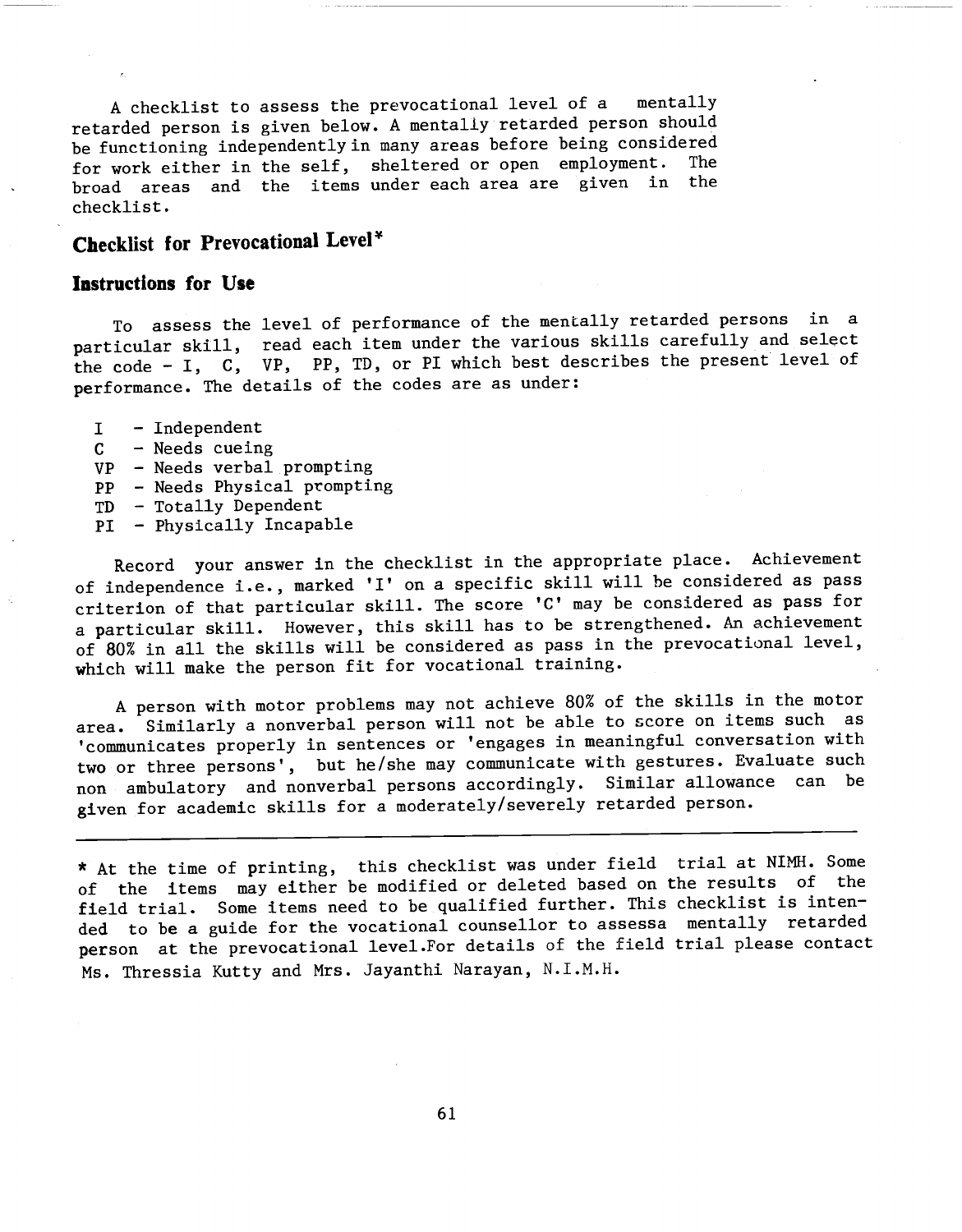# NATIONAL INSTITUTE FOR THE MENTALLY HANDICAPPED

### Checklist for Prevocational Level

|    |                                                                |       | Entry Formative Level Summative Remarks |              |              |   |                   |  |
|----|----------------------------------------------------------------|-------|-----------------------------------------|--------------|--------------|---|-------------------|--|
|    |                                                                | Level | 1                                       | $\mathbf{2}$ | $\mathbf{3}$ | 4 | Leve <sub>1</sub> |  |
|    | Date:                                                          |       |                                         |              |              |   |                   |  |
| Ι. | Motor Skills :                                                 |       |                                         |              |              |   |                   |  |
|    | 1. Skips                                                       |       |                                         |              |              |   |                   |  |
|    | 2. Hops.                                                       |       |                                         |              |              |   |                   |  |
|    | 3. Plays outdoor games<br>(football).                          |       |                                         |              |              |   |                   |  |
|    | 4. Takes part in sports<br>running jumping,<br>throwing etc.). |       |                                         |              |              |   |                   |  |
|    | 5. Plays indoor games<br>(eg. caroms)                          |       |                                         |              |              |   |                   |  |
|    | 6. Catches/picks up small<br>moving objects.                   |       |                                         |              |              |   |                   |  |
|    | 7. Stitches a button.                                          |       |                                         |              |              |   |                   |  |
|    | 8. Copies any line<br>picture.                                 |       |                                         |              |              |   |                   |  |
|    | 9. Can sand paper a<br>given surface. (qualify)                |       |                                         |              |              |   |                   |  |
|    | 10. Rides a bicycle.                                           |       |                                         |              |              |   |                   |  |
|    |                                                                |       |                                         |              |              |   |                   |  |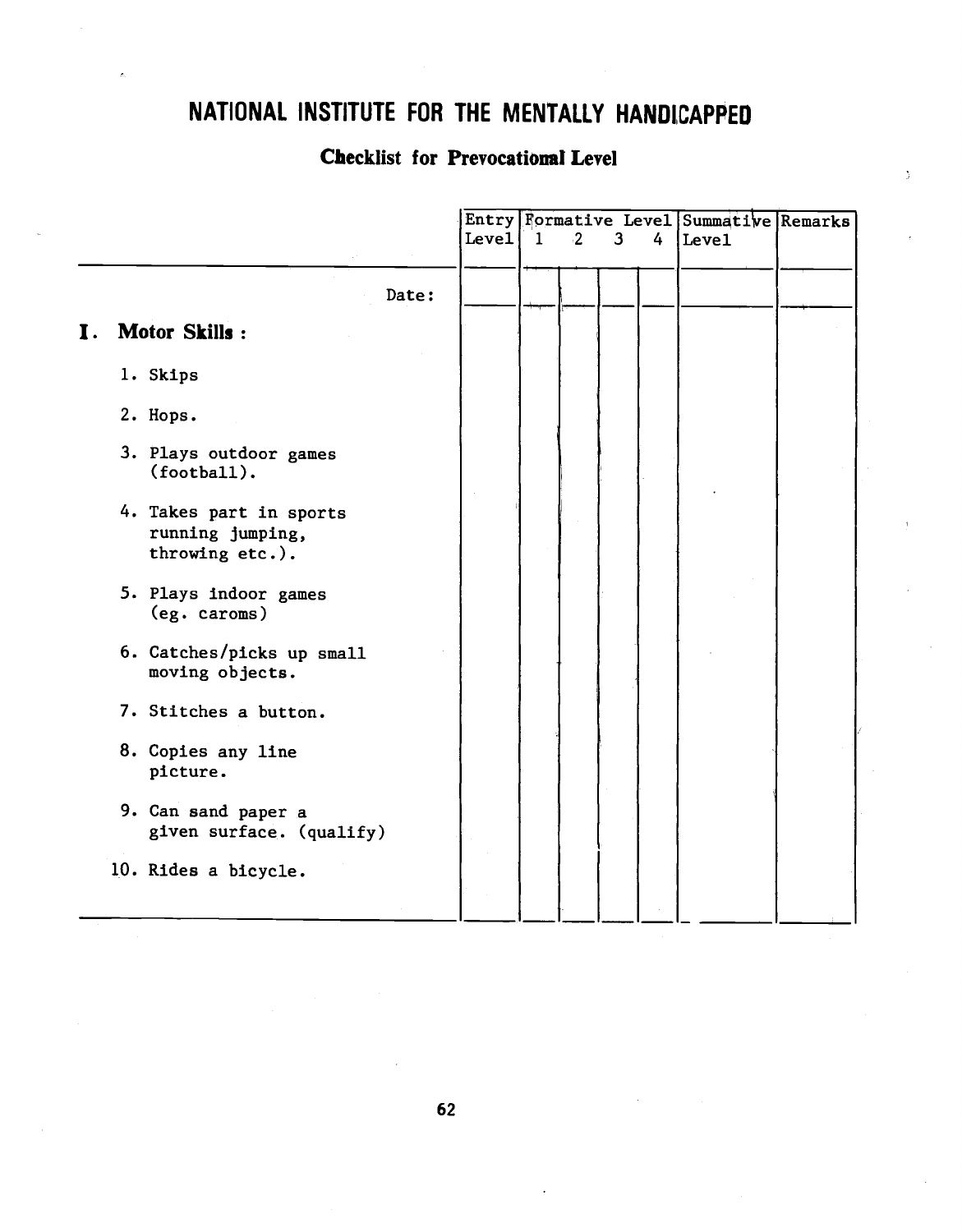| ż.                                                         |       |       |              |                |   |   | Entry Formative Level Summative Remarks |  |
|------------------------------------------------------------|-------|-------|--------------|----------------|---|---|-----------------------------------------|--|
|                                                            |       | Leve1 | $\mathbf{1}$ | $\overline{2}$ | 3 | 4 | Level                                   |  |
|                                                            |       |       |              |                |   |   |                                         |  |
|                                                            | Date: |       |              |                |   |   |                                         |  |
|                                                            |       |       |              |                |   |   |                                         |  |
| Self Help Skills :<br>П.                                   |       |       |              |                |   |   |                                         |  |
| 1. Anticipates needs and                                   |       |       |              |                |   |   |                                         |  |
| uses the toilet appro-<br>priately.                        |       |       |              |                |   |   |                                         |  |
| 2. Maintains cleanliness                                   |       |       |              |                |   |   |                                         |  |
| unaided (brushing,<br>bathing, combing).                   |       |       |              |                |   |   |                                         |  |
| 3. Menstrual                                               |       |       |              |                |   |   |                                         |  |
| hygiene/shaving<br>4. Eats properly                        |       |       |              |                |   |   |                                         |  |
| observes manners in                                        |       |       |              |                |   |   |                                         |  |
| a family situation<br>without supervision.                 |       |       |              |                |   |   |                                         |  |
| 5. Orders for food and                                     |       |       |              |                |   |   |                                         |  |
| eats in a restaurant.                                      |       |       |              |                |   |   |                                         |  |
| 6. Manages dressing<br>unaided and maintains               |       |       |              |                |   |   |                                         |  |
| a neat appearance.                                         |       |       |              |                |   |   |                                         |  |
| 7. Selects clothes from<br>a shop.                         |       |       |              |                |   |   |                                         |  |
| 8. Uses dettol and bandage                                 |       |       |              |                |   |   |                                         |  |
| on a cut.<br>9. Takes medicine as                          |       |       |              |                |   |   |                                         |  |
| per time schedule.                                         |       |       |              |                |   |   |                                         |  |
| <b>Communication Skills</b><br>$\mathbf{m}_{\cdot}$ .<br>÷ |       |       |              |                |   |   |                                         |  |
| 1. Verbal communication                                    |       |       |              |                |   |   |                                         |  |
| assisted by gestures.                                      |       |       |              |                |   |   |                                         |  |
| 2. Communicates using                                      |       |       |              |                |   |   |                                         |  |
| words only.                                                |       |       |              |                |   |   |                                         |  |
| 3. Gesturally/verbally                                     |       |       |              |                |   |   |                                         |  |
| makes himself<br>understood by others.                     |       |       |              |                |   |   |                                         |  |
| 4. Communicates properly in                                |       |       |              |                |   |   |                                         |  |
| sentences.                                                 |       |       |              |                |   |   |                                         |  |
|                                                            |       |       |              |                |   |   |                                         |  |

 $\frac{1}{2}$  .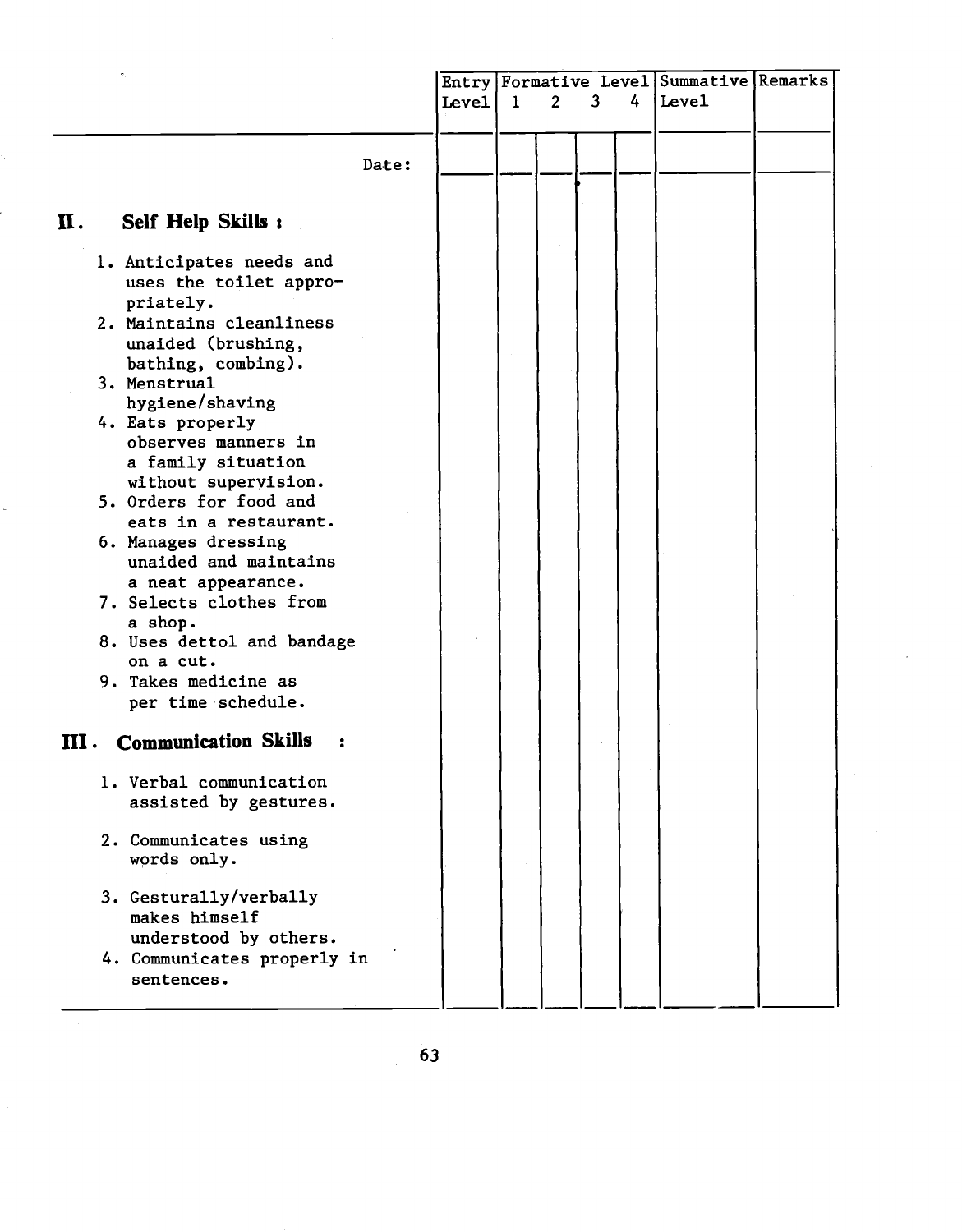|                              |       |              |   |   |   | Entry   Formative Level Summative Remarks |  |
|------------------------------|-------|--------------|---|---|---|-------------------------------------------|--|
|                              | Leve1 | $\mathbf{1}$ | 2 | 3 | 4 | Level                                     |  |
|                              |       |              |   |   |   |                                           |  |
|                              |       |              |   |   |   |                                           |  |
|                              |       |              |   |   |   |                                           |  |
| Date:                        |       |              |   |   |   |                                           |  |
|                              |       |              |   |   |   |                                           |  |
|                              |       |              |   |   |   |                                           |  |
| 5. Listens and comprehends   |       |              |   |   |   |                                           |  |
| what is told to him.         |       |              |   |   |   |                                           |  |
| 6. Engages in meaningful     |       |              |   |   |   |                                           |  |
| conversation with            |       |              |   |   |   |                                           |  |
| 2 or 3 persons.              |       |              |   |   |   |                                           |  |
|                              |       |              |   |   |   |                                           |  |
| Social Skills :<br>IV.       |       |              |   |   |   |                                           |  |
| 1. Greets peers and elders   |       |              |   |   |   |                                           |  |
| appropriately.               |       |              |   |   |   |                                           |  |
| 2. Offers help when          |       |              |   |   |   |                                           |  |
| needed, without              |       |              |   |   |   |                                           |  |
|                              |       |              |   |   |   |                                           |  |
| prompting.                   |       |              |   |   |   |                                           |  |
| 3. Co-operates in group      |       |              |   |   |   |                                           |  |
| situations.                  |       |              |   |   |   |                                           |  |
| 4. Behaves acceptably and    |       |              |   |   |   |                                           |  |
| welcomes the visitors.       |       |              |   |   |   |                                           |  |
| 5. Recognizes and protects   |       |              |   |   |   |                                           |  |
| his own property.            |       |              |   |   |   |                                           |  |
| 6. Asks permission to        |       |              |   |   |   |                                           |  |
| use the property of          |       |              |   |   |   |                                           |  |
| others.                      |       |              |   |   |   |                                           |  |
| 7. Maintains acceptable      |       |              |   |   |   |                                           |  |
| behaviour in a given         |       |              |   |   |   |                                           |  |
| situation.                   |       |              |   |   |   |                                           |  |
| 8. Leads peer group in       |       |              |   |   |   |                                           |  |
| simple activities.           |       |              |   |   |   |                                           |  |
| 9. Identifies various places |       |              |   |   |   |                                           |  |
| in the community (toilet,    |       |              |   |   |   |                                           |  |
| theatre, hospital, post      |       |              |   |   |   |                                           |  |
| office, bank)                |       |              |   |   |   |                                           |  |
| 10. Behaves appropriately    |       |              |   |   |   |                                           |  |
| in the presence of           |       |              |   |   |   |                                           |  |
| a person of the              |       |              |   |   |   |                                           |  |
| opposite sex.                |       |              |   |   |   |                                           |  |
| 11. Aware of the right       |       |              |   |   |   |                                           |  |
| of voting.                   |       |              |   |   |   |                                           |  |
| 12. Tells the name of        |       |              |   |   |   |                                           |  |
| the city and country.        |       |              |   |   |   |                                           |  |
|                              |       |              |   |   |   |                                           |  |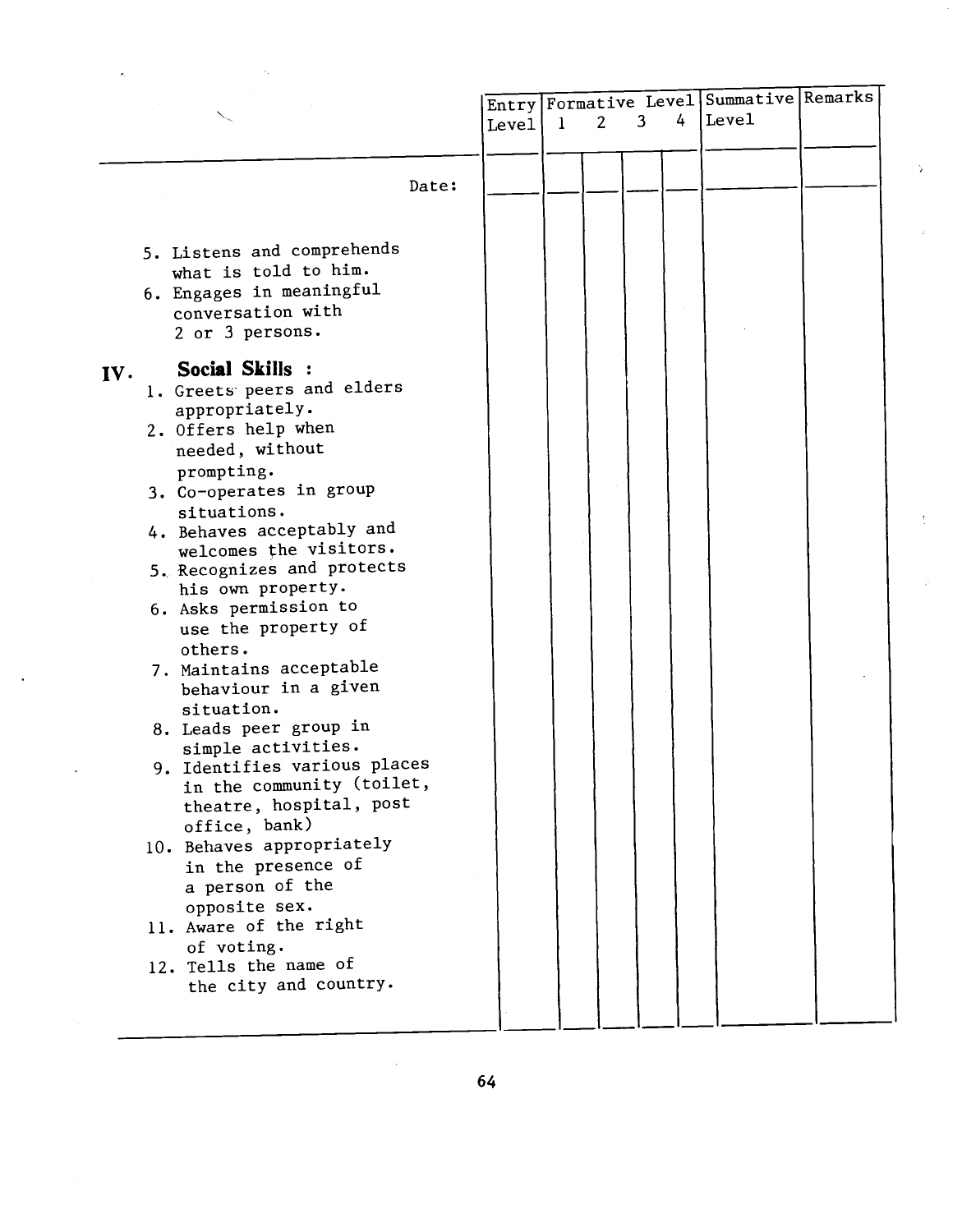|    |                                               |  | $\mathbf{I}$<br>Level | $\overline{2}$ | $\mathbf{3}$ | 4 | Entry   Formative Level   Summative   Remarks<br>Leve1 |    |  |
|----|-----------------------------------------------|--|-----------------------|----------------|--------------|---|--------------------------------------------------------|----|--|
|    |                                               |  |                       |                |              |   |                                                        |    |  |
|    |                                               |  |                       |                |              |   |                                                        |    |  |
|    | Date:                                         |  |                       |                |              |   |                                                        |    |  |
| V. | Academic Skills:                              |  |                       |                |              |   |                                                        |    |  |
|    |                                               |  |                       |                |              |   |                                                        |    |  |
|    | 1. Understands 10 significant                 |  |                       |                |              |   |                                                        |    |  |
|    | signs and words                               |  |                       |                |              |   |                                                        |    |  |
|    | (poison, men, women, hot,                     |  |                       |                |              |   |                                                        |    |  |
|    | cold, stop, danger, toilet                    |  |                       |                |              |   |                                                        |    |  |
|    | in, out).                                     |  |                       |                |              |   |                                                        |    |  |
|    | 2. Reads and comprehends                      |  |                       |                |              |   |                                                        |    |  |
|    | simple sentences.                             |  |                       |                |              |   |                                                        |    |  |
|    | 3. Writes simple sentences.                   |  |                       |                |              |   |                                                        |    |  |
|    | 4. Writes a letter and                        |  |                       |                |              |   |                                                        |    |  |
|    | address on envelope.                          |  |                       |                |              |   |                                                        |    |  |
|    | 5. Has number concept up to 100.              |  |                       |                |              |   |                                                        |    |  |
|    | 6. Does single digit                          |  |                       |                |              |   |                                                        |    |  |
|    | additions.                                    |  |                       |                |              |   |                                                        |    |  |
|    | 7. Does two digit carry over                  |  |                       |                |              |   |                                                        |    |  |
|    | additions.                                    |  |                       |                |              |   |                                                        |    |  |
|    | 8. Does single digit subtractions             |  |                       |                |              |   |                                                        |    |  |
|    | 9. Does two digit carry over                  |  |                       |                |              |   |                                                        |    |  |
|    | subtractions (up to $20$ ).                   |  |                       |                |              |   |                                                        |    |  |
|    | 10. Does simple multiplications               |  |                       |                |              |   |                                                        |    |  |
|    | 11. Does simple divisions                     |  |                       |                |              |   |                                                        |    |  |
|    | 12. Uses a measuring tape                     |  |                       |                |              |   |                                                        |    |  |
|    | 13. Weighs objects using                      |  |                       |                |              |   |                                                        |    |  |
|    | weighing scale up to 100 grams                |  |                       |                |              |   |                                                        |    |  |
|    | 14. Dispenses liquid using                    |  |                       |                |              |   |                                                        |    |  |
|    | measuring cups.                               |  |                       |                |              |   |                                                        |    |  |
|    | 15. Makes purchases and gets                  |  |                       |                |              |   |                                                        |    |  |
|    | balance for 5 rupees.                         |  |                       |                |              |   |                                                        |    |  |
|    | 16. Tells hours 30 mts, 15 mts,               |  |                       |                |              |   |                                                        |    |  |
|    | and 45 mts.on a clock.                        |  |                       |                |              |   |                                                        |    |  |
|    | 17. Tells time to the minute<br>on the clock. |  |                       |                |              |   |                                                        |    |  |
|    | 18. Associates time with the                  |  |                       |                |              |   |                                                        |    |  |
|    |                                               |  |                       |                |              |   |                                                        |    |  |
|    | work routine.                                 |  |                       |                |              |   |                                                        |    |  |
|    | 19. Understands that money is                 |  |                       |                |              |   |                                                        |    |  |
|    | paid for work.                                |  |                       |                |              |   |                                                        | ÷. |  |
|    |                                               |  |                       |                |              |   |                                                        |    |  |
|    |                                               |  |                       |                |              |   |                                                        |    |  |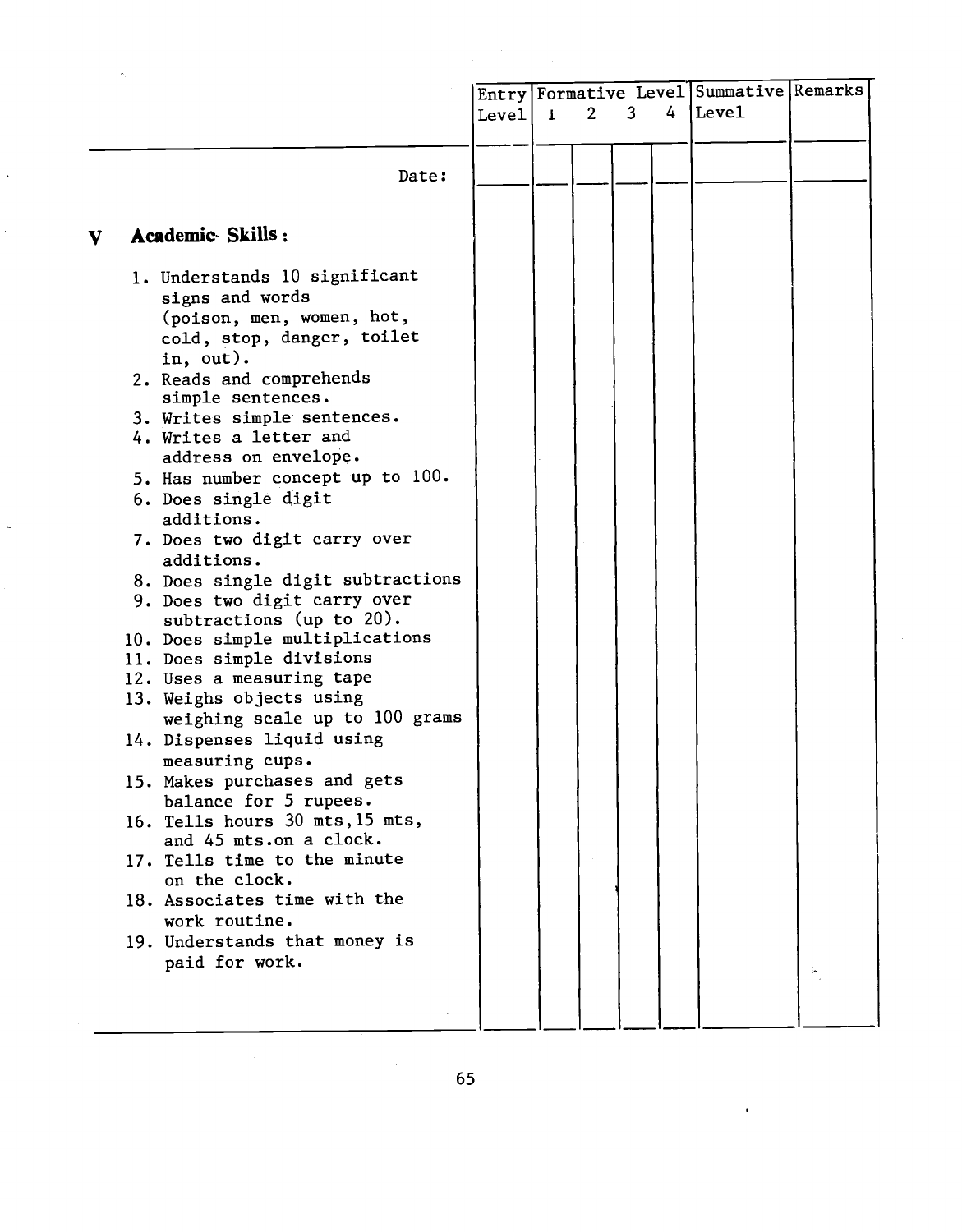| Leve1<br>Pate:                                                                                                                      |  | $\mathbf{1}$ | $\overline{2}$ | Entry   Formative Level   Summative   Remarks<br>$\mathbf{3}$<br>4 |  | ${\tt Level}$ |  |
|-------------------------------------------------------------------------------------------------------------------------------------|--|--------------|----------------|--------------------------------------------------------------------|--|---------------|--|
|                                                                                                                                     |  |              |                |                                                                    |  |               |  |
| 20. Can operate a simple bank                                                                                                       |  |              |                |                                                                    |  |               |  |
| account.                                                                                                                            |  |              |                |                                                                    |  |               |  |
| <b>Vocational Skills</b><br>$\mathbf{r}$<br>VI.                                                                                     |  |              |                |                                                                    |  |               |  |
| 1. Aware of the hazards in the<br>environment (careful in<br>handling a blade, hammer, saw,<br>pike, chistle, exposed<br>wires etc) |  |              |                |                                                                    |  |               |  |
| 2. Uses household electrical<br>items safely (iron, table<br>light, water heater)                                                   |  |              |                |                                                                    |  |               |  |
| 3. Sweeps the floor without<br>supervision.<br>4. Dusts the furniture neatly.                                                       |  |              |                |                                                                    |  |               |  |
| 5. Washes and dries clothes.                                                                                                        |  |              |                |                                                                    |  |               |  |
| 6. Irons the clothes.<br>7. Prepares and serves a simple                                                                            |  |              |                |                                                                    |  |               |  |
| mea1.                                                                                                                               |  |              |                |                                                                    |  |               |  |
| 8. Buys the necessary things for<br>cooking if listed and given.                                                                    |  |              |                |                                                                    |  |               |  |
| 9. Attends to an assigned task<br>without disturbing others<br>for 1 hour.                                                          |  |              |                |                                                                    |  |               |  |
| 10. Goes to an assigned area<br>without reminder in a<br>routine daily programme                                                    |  |              |                |                                                                    |  |               |  |
| 11. Understands and completes<br>a task in order to receive<br>money.                                                               |  |              |                |                                                                    |  |               |  |
| 12. Leaves residence so as to<br>reach the place of<br>work/activity.                                                               |  |              |                |                                                                    |  |               |  |
| 13. Aware of basic traffic rules.                                                                                                   |  |              |                |                                                                    |  |               |  |
| 14. Travels by bus independently.<br>15. Fills an application form<br>with the necessary details.                                   |  |              |                |                                                                    |  |               |  |

a ha

66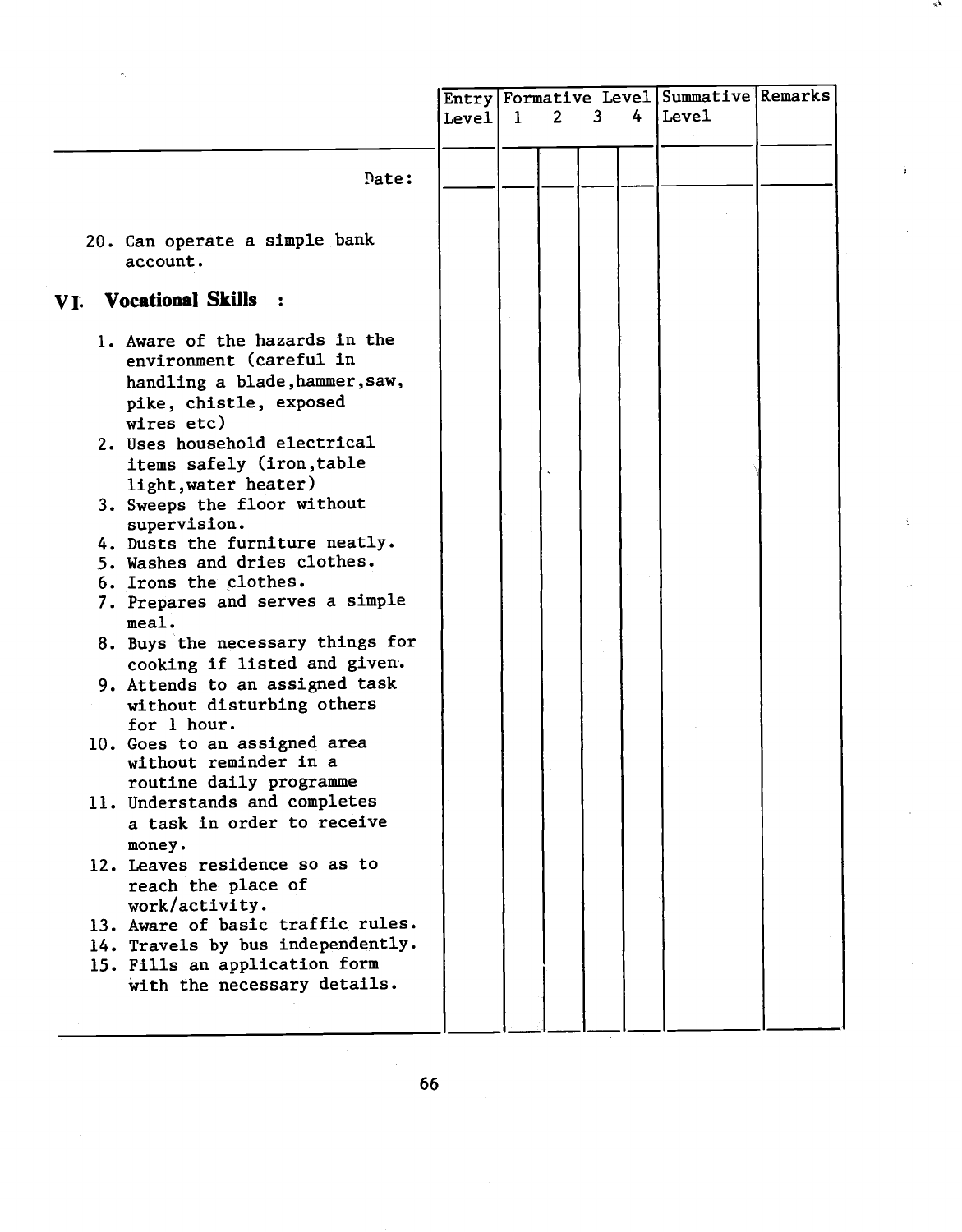### Assessment at the Prevocational Level

| Area                    | No.of                        | No.of Skills Achieved.                                                                                     |  |
|-------------------------|------------------------------|------------------------------------------------------------------------------------------------------------|--|
|                         |                              | Remarks<br>Summative<br>Formative Level<br>Entry<br>Level<br>4<br>$\frac{3}{2}$<br>$\overline{2}$<br>Level |  |
|                         |                              | Date:                                                                                                      |  |
| Motor-Skills            | 10                           |                                                                                                            |  |
| Self-Help Skills        | 9                            |                                                                                                            |  |
| Communication<br>Skills | 6                            |                                                                                                            |  |
|                         | 12                           |                                                                                                            |  |
| Academic Skills         | 20                           |                                                                                                            |  |
|                         | 15                           |                                                                                                            |  |
| TOTAL:                  | 72<br>_____                  |                                                                                                            |  |
| 5.                      | 1.<br>4. Social Skills<br>6. | <b>Skills</b><br>Vocational Skills                                                                         |  |

The mentally retarded persons at the prevocational level are expected to achieve 80% of the above skills for On- the-job-training.

#### **Summary**

- 1. The ultimate aim of training a mentally retarded person is to make him as independent as possible and in case of mild or moderate mental retardation, to make them earn their livelihood.
- 2. Each mentally retarded person must be assessed for his readiness for work before training him in a job.
- 3. The mentally retarded persons can work under three different settings self employment, sheltered workshop and open employment.
- 4. The list of jobs suitable for the mentally retarded are given.
- 5. A checklist to assessthe mentally retarded persons at the prevocational level is given.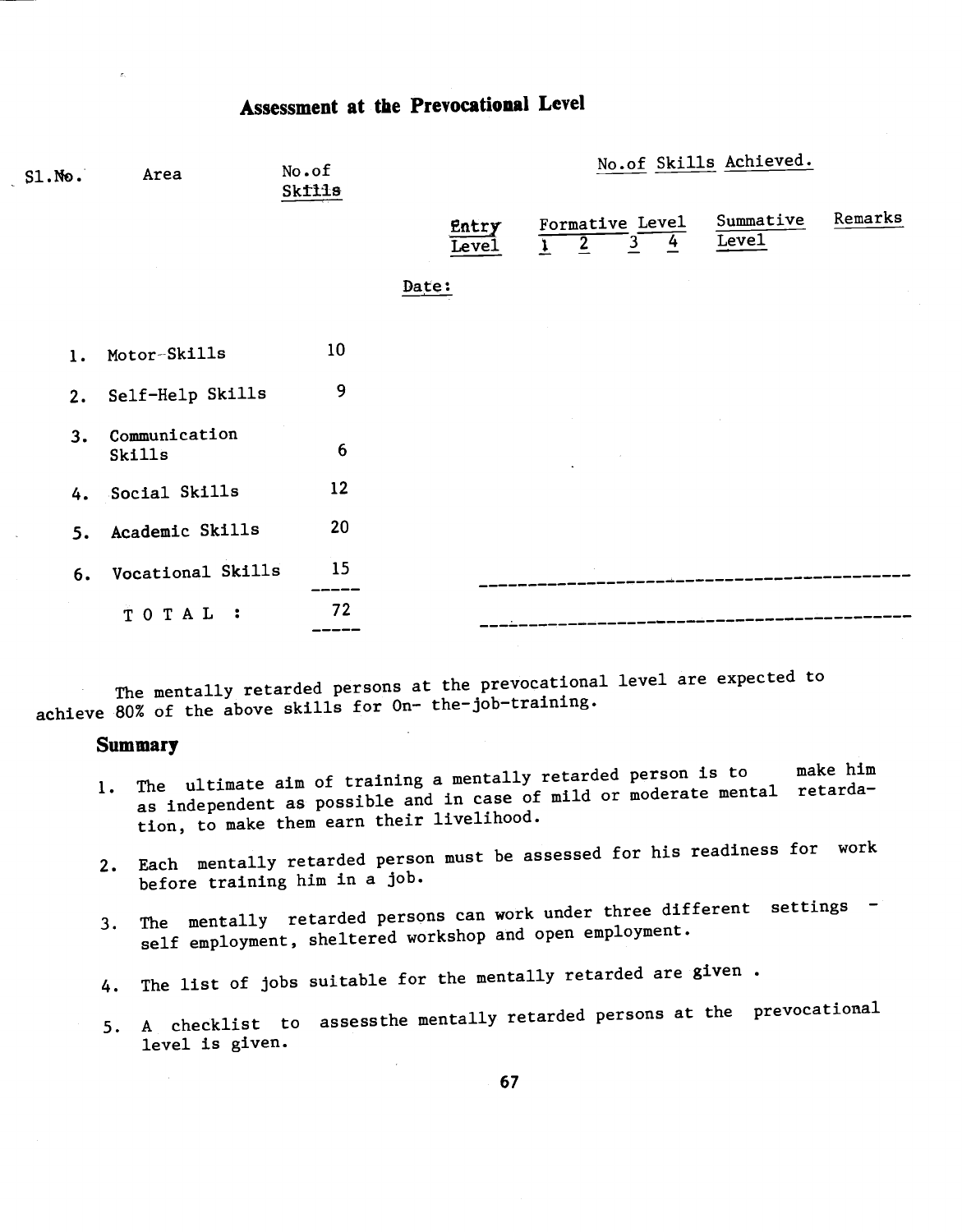### Self Evaluation  $-V$

- 1. Study the following statements carefully and say whether they are True' or False'. a. All the mentally retarded persons can be placed in jobs. True/False
	- b. A mentally retarded adult with frequent fits should not be placed<br>True/False in a job involving cutting tools and machinery.
	- c. Mentally retarded persons cannot be given a vocation in rural areas.<br>areas. True/False
	- d. A mentally retarded person should be trained for sometime in the<br>
	intervalse in the still undertake before the actual job placement. True/False type of job he will undertake before the actual job placement.
	- e. Periodic follow up by the vocational guidance counsellor will help<br>rue/False in the job adjustment of the mentally retarded person.
	- f. A mentally retarded adult must be independent in self—help skills before he is considered for vocational training.
- 2. List six important areas in which a mentally retarded person must be assessed before he is taken up for vocational training.

|                |                                                                                                                       | and the control of the control of the control of the control of the control of the control of the control of th |
|----------------|-----------------------------------------------------------------------------------------------------------------------|-----------------------------------------------------------------------------------------------------------------|
| $D -$          | <u> 1980 - Jan Barbara, manazarta da kasas da kasas da kasas da kasas da kasas da kasas da kasas da kasas da kasa</u> | <u> 1980 - Jan James Alemania, martin alemaniar politik (</u>                                                   |
| $\mathbf{c}$ . | <u> 1980 - Jan Barbara, manazarta eta propinsia (h. 1980).</u>                                                        |                                                                                                                 |

- 3. What are the various settings in which mentally retarded person can be placed for jobs.
	- a. \_\_\_\_\_\_\_\_\_\_\_\_\_\_\_\_\_\_\_\_\_\_\_\_\_\_\_\_\_
	- b. <u>\_\_\_\_\_\_\_\_\_\_\_\_\_\_\_</u>\_\_\_\_\_\_\_\_\_
	- C. \_\_\_\_\_\_\_\_\_\_\_\_\_\_\_\_\_\_\_\_\_\_\_\_\_\_\_\_\_\_

\* \* \*

68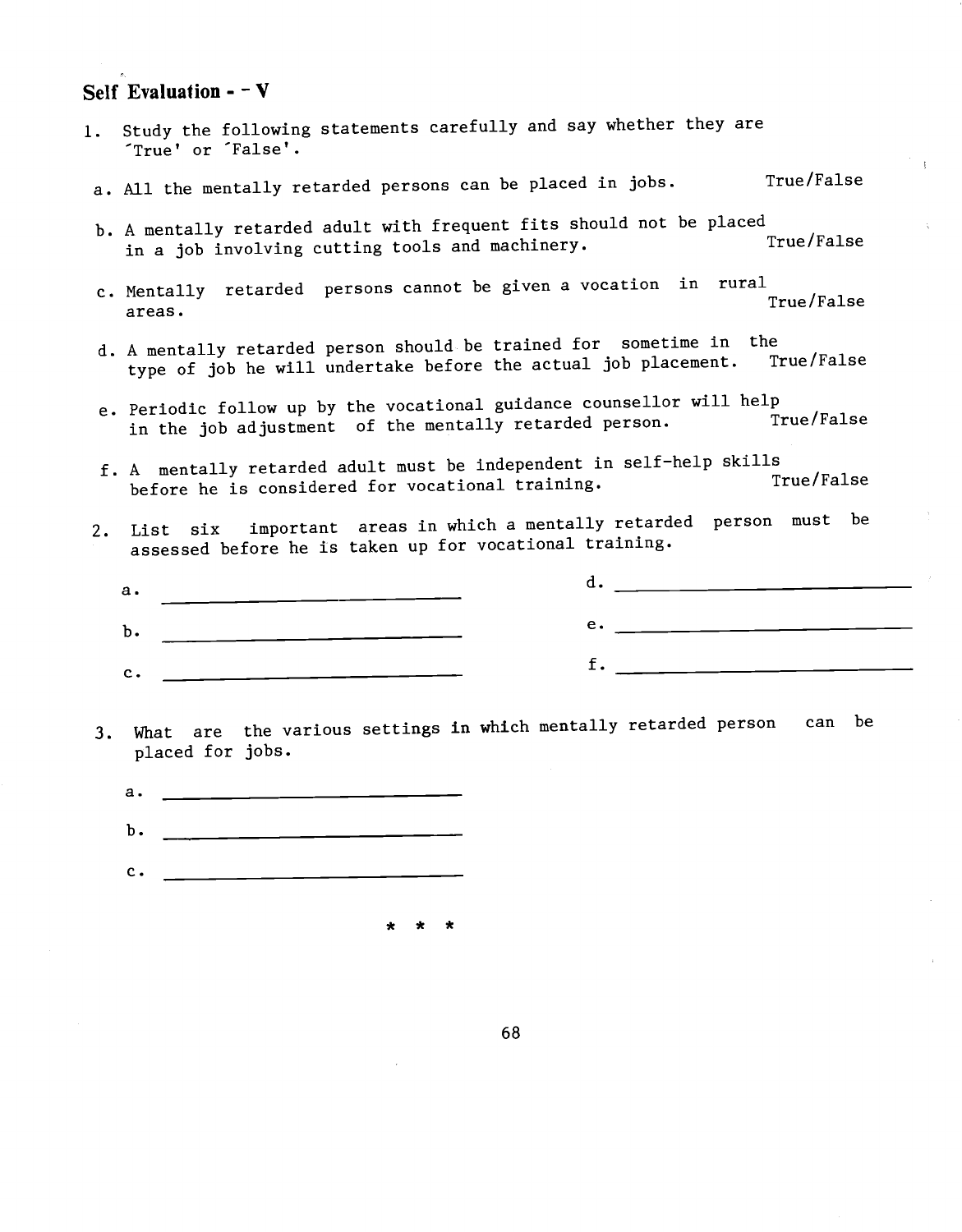# Answer Key

## Self Evaluation - I

 $\ddot{\phantom{a}}$ 

ł

 $\lambda$ 

| 1. | a. Significantly subaverage general intellectual functioning |
|----|--------------------------------------------------------------|
|    | b. Impairments in adaptive behaviour                         |
|    | c. Manifestation during the developmental period.            |
| 2. | $2\%$                                                        |
| 3. | a. Methodology                                               |
|    | b. Type of population studied                                |
|    | c. Definition of mental retardation                          |
| 4. | a(3)                                                         |
|    | b(1)                                                         |
|    | c(4)                                                         |
|    | d(2)                                                         |
| 5. | Match the following                                          |
|    | a(2)                                                         |
|    | b(3)                                                         |
|    | c(4)                                                         |
|    | d(1)                                                         |
| 6. | True or False                                                |
|    | 1. True                                                      |
|    | 2. False                                                     |
|    | 3. False                                                     |
|    | 4. True                                                      |

5. False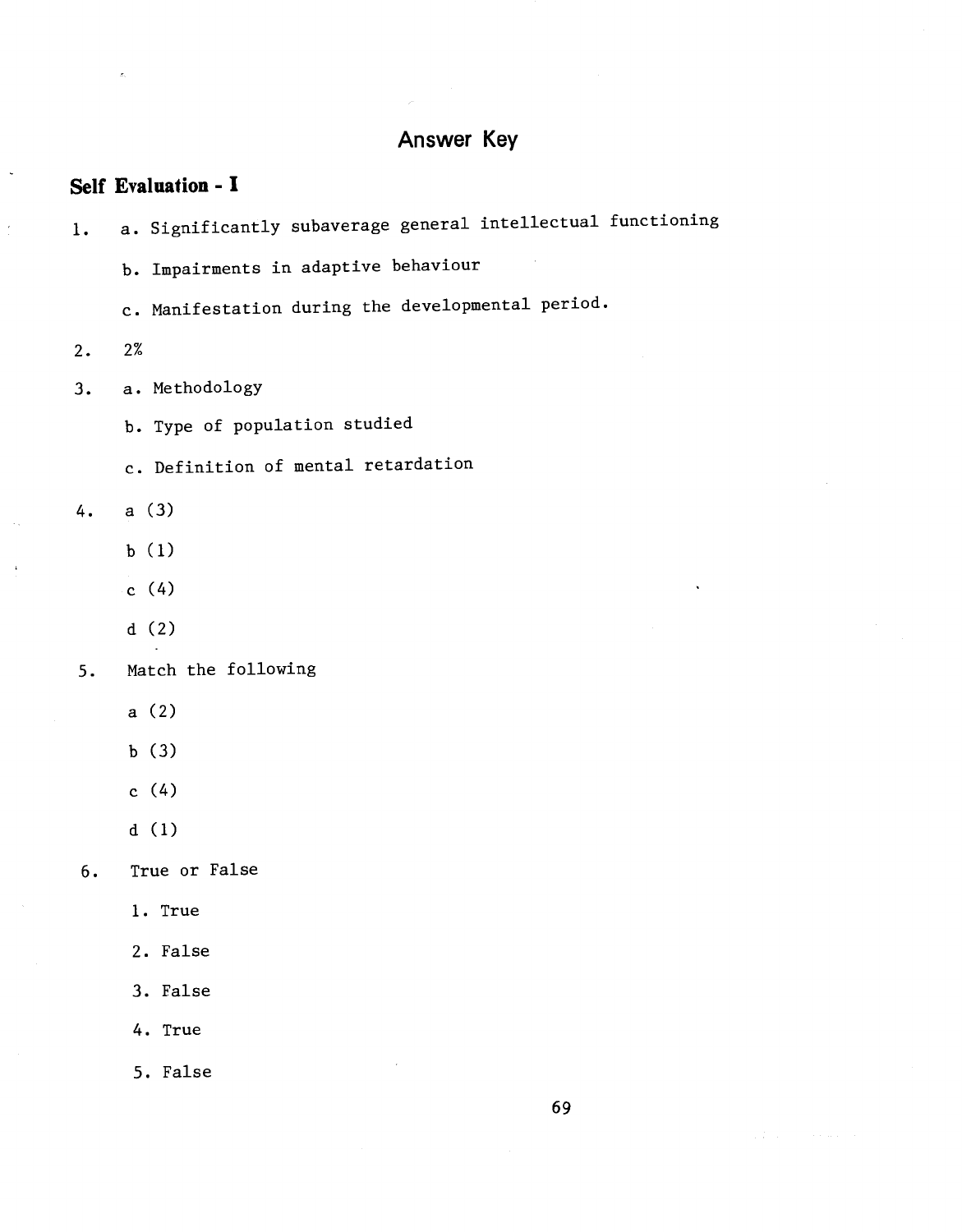### Self Evaluation -II

1. b

2. b

3. c

4. a. Immunization of children

b. Adequate nutrition to children

c. Prompt control of high fever in children

d. Immediate control of fits in children

5. c.

- 6 c.
- 7. a. Early infantile autism

b. Child with emotional disturbance

c. Specific learning disabilities

d. Child with hearing and or visual handicap

8. b.

### Self Evaluation - III

- 1. a(2)
	- b (4)
	- $c(1)$
	- $d(3)$

2. a Delay in milestones of development

b Fits or physical disability

c Poor scholastic performance

ţ.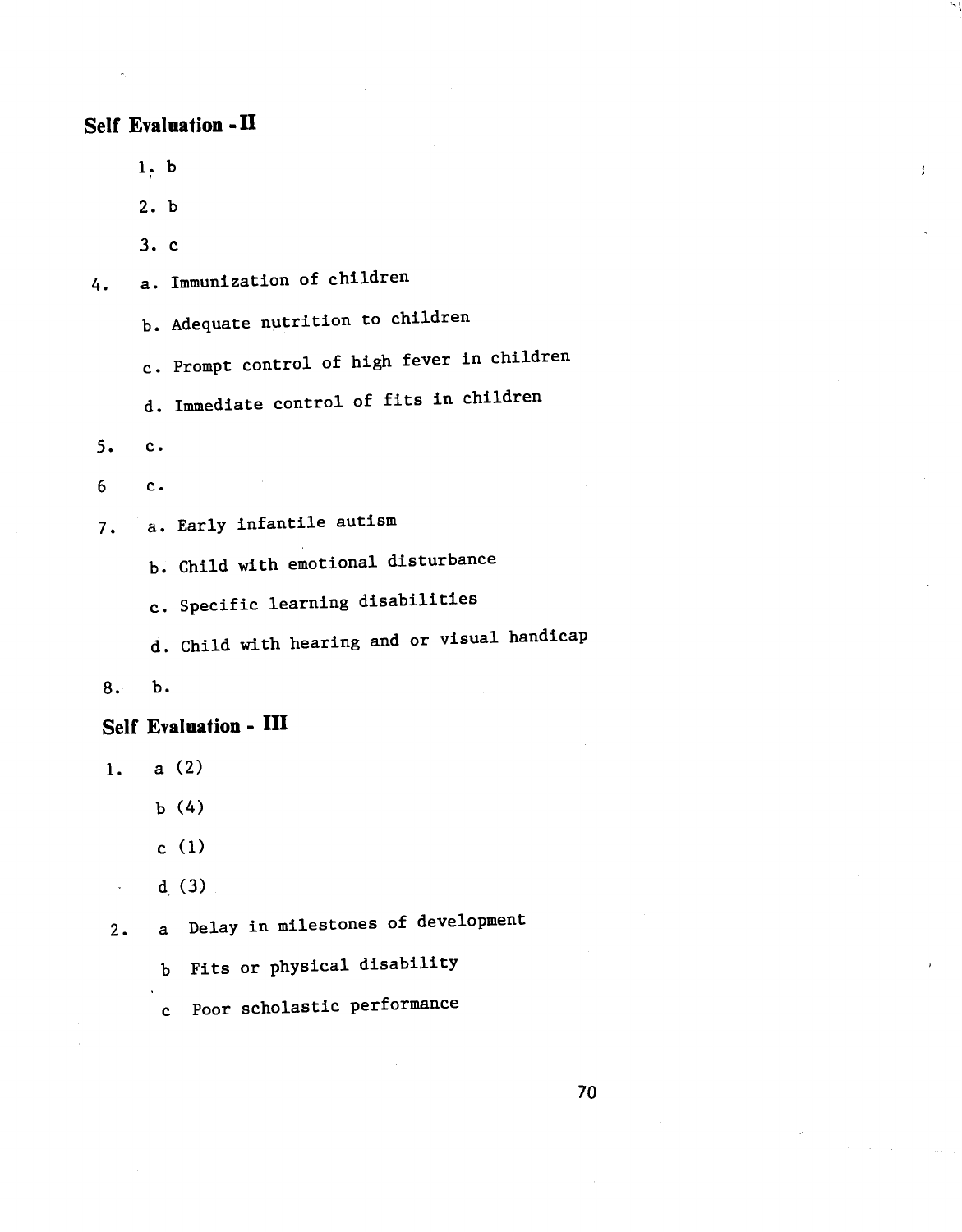- 3. a. (3)
	- b. (1)
	- c. (4)
	- d. (2)
- 4. 3—5—4—2—1

5. Start with infant stimulation programme. Stimulate the child with visual, auditory and tactile stimulite. Train the child in motor skills. Refer to a special educationist (or psychologist at the DRC) a physiotherapist and a speech pathologist for necessary follow up advice.

6. This boy may not be mentally retarded as he was normal till 9th year. The boy should be referred to a psychiatrist for detailed examination as he might have some psychological problems resulting in the poor scholastic performance.

7. The current level of functioning has to be assessed and a management plan has to be drawn out to train the child in self help skills and communication<br>skills. The child should be sent for reqular follow up to the dector and the The child should be sent for regular follow up to the doctor and the physiotherapist

#### Self Evaluation - - IV

1. a. Sincerity

- b. Reassuring
- c. Effective communication
- d. Emotional stability

2. a. With training a mentally retarded person will improve

- b. Mental retardation is not infectious disease
- c. There are a number of causes which can be prevented
- d. Step by step training is the key to success. Do not lose hope if you are not able to achive results in a short time.

3. a. False

b. True